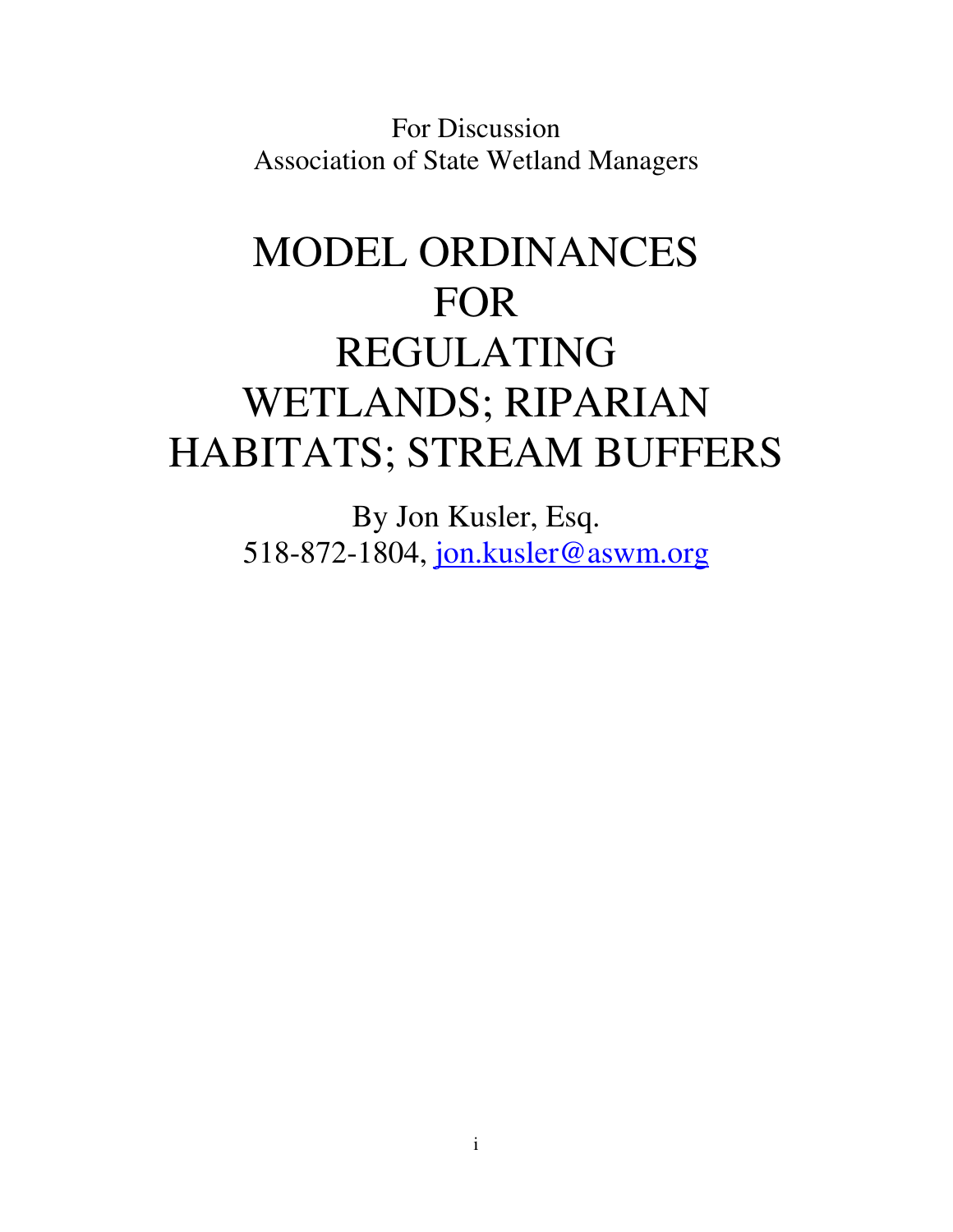#### 12/09

#### **PREFACE**

The following paper has been written to help communities protect and restore vulnerable wetlands and related riparian ecosystems by adopting or upgrading regulations including:

- Wetland regulations, or,
- Riparian regulations, or,
- Combined wetland, riparian area, and watercourse regulations.

These regulations may be adopted as "stand alone" ordinances or as part of broader ordinances.

The ordinances set forth herein are based upon

- The publications and web sites listed in the bibliography,
- Model wetland and riparian regulations listed in the bibliography,
- A web-based search of local wetland and riparian zone regulations, and
- The author's experience over several decades working with wetland and floodplain regulations at all levels of government.

Much of the model language and most of the concepts have been extracted from other, existing ordinances.

The models must, of course, be tailored to local conditions and needs. We hope you find them useful. They are in draft form and any comments or suggestions are welcome.

Sincerely,

Jon Kusler

#### **ACKNOWLEDGMENTS**

The following report has been prepared primarily with funding support from the Division of Wetlands, Region 7, U.S. Environmental Protection Agency. There were also contributions from EPA Region 8 and 10 and EPA Headquarters. However the opinions expressed are the author's and do not necessarily represent EPA and other cooperating organizations.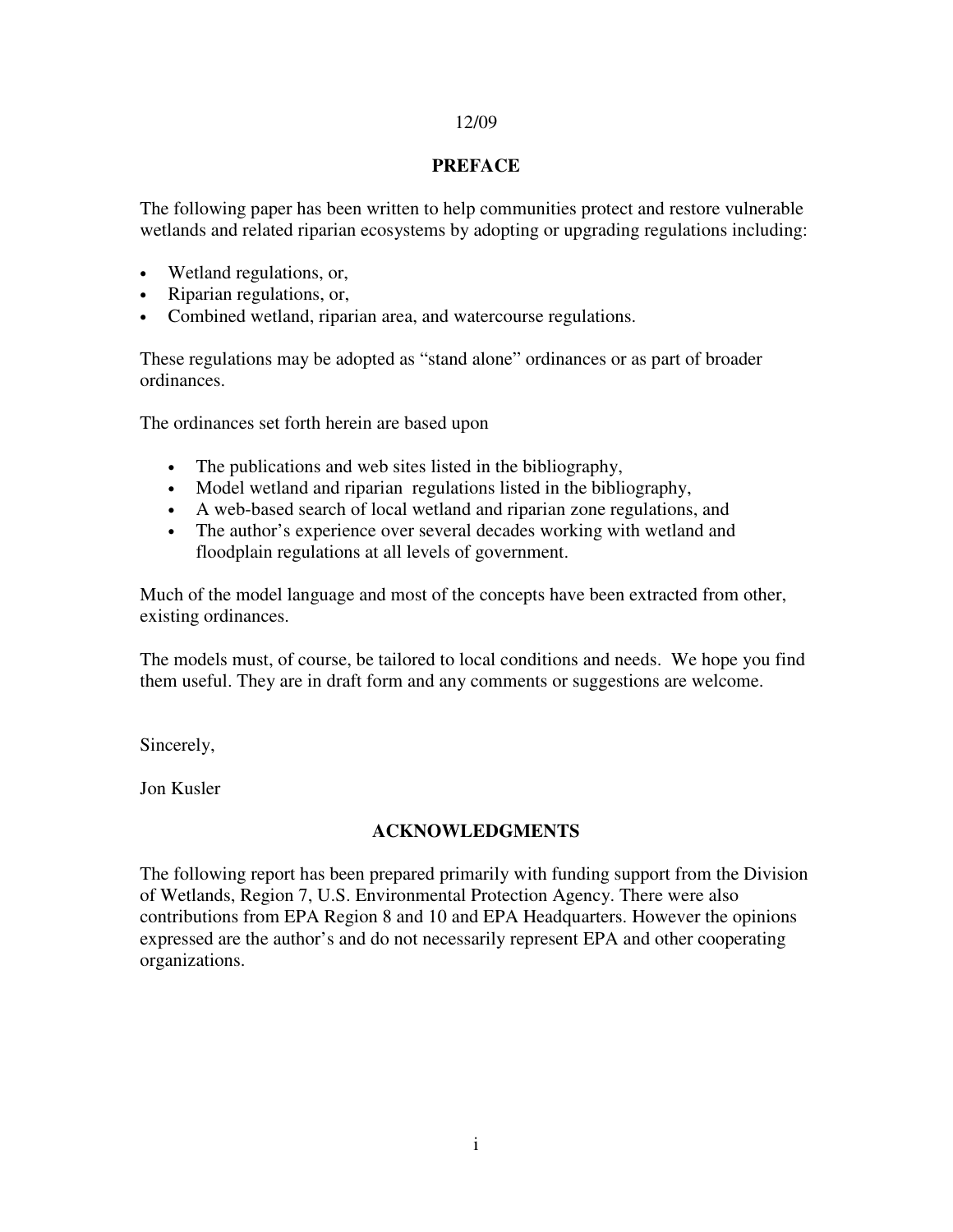| PART 1: WHY SHOULD LOCAL GOVERNMENTS ADOPT WETLAND AND                    |  |
|---------------------------------------------------------------------------|--|
|                                                                           |  |
|                                                                           |  |
|                                                                           |  |
|                                                                           |  |
|                                                                           |  |
|                                                                           |  |
|                                                                           |  |
|                                                                           |  |
|                                                                           |  |
|                                                                           |  |
|                                                                           |  |
|                                                                           |  |
|                                                                           |  |
|                                                                           |  |
|                                                                           |  |
|                                                                           |  |
|                                                                           |  |
|                                                                           |  |
|                                                                           |  |
|                                                                           |  |
|                                                                           |  |
|                                                                           |  |
| PART 4: RECOMMENDATIONS FOR ADOPTION, ADMINISTRATION, AND                 |  |
|                                                                           |  |
|                                                                           |  |
|                                                                           |  |
|                                                                           |  |
|                                                                           |  |
| Standards for Issuance of Permits and Conditions Which May be Attached to |  |
|                                                                           |  |
|                                                                           |  |
| Section 1: Findings of Fact.                                              |  |
|                                                                           |  |
|                                                                           |  |
|                                                                           |  |
|                                                                           |  |
|                                                                           |  |
|                                                                           |  |
|                                                                           |  |
|                                                                           |  |
| Section 10: Coordination With Other Regulatory Agencies 22                |  |
|                                                                           |  |
|                                                                           |  |
|                                                                           |  |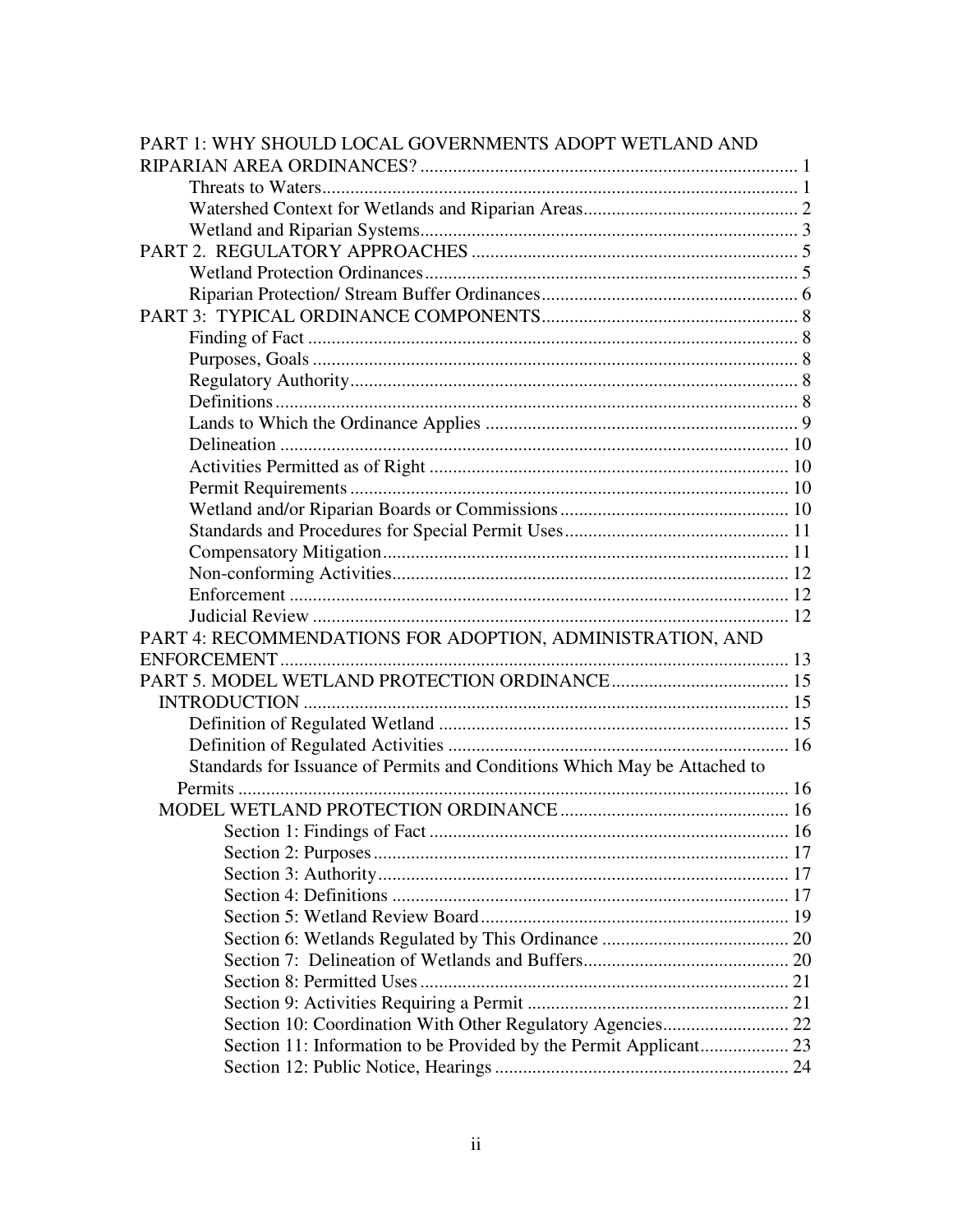| Section 13: Standards and Criteria for Issuance of Wetland/Buffer Area    |  |
|---------------------------------------------------------------------------|--|
|                                                                           |  |
| Section 14: Conditions Which May Be Attached to Permits 26                |  |
|                                                                           |  |
|                                                                           |  |
|                                                                           |  |
|                                                                           |  |
|                                                                           |  |
| Section 20: Inspections, Display of Permit, Revocations of Permits  30    |  |
|                                                                           |  |
|                                                                           |  |
|                                                                           |  |
|                                                                           |  |
| PART 6. MODEL RIPARIAN AREA/STREAM BUFFER ORDINANCE  32                   |  |
|                                                                           |  |
|                                                                           |  |
|                                                                           |  |
| Standards for Issuance of Permits and Conditions Which May be Attached 34 |  |
|                                                                           |  |
|                                                                           |  |
|                                                                           |  |
|                                                                           |  |
|                                                                           |  |
|                                                                           |  |
|                                                                           |  |
| Section 7: Coordination With Other Regulatory Agencies 38                 |  |
|                                                                           |  |
|                                                                           |  |
| Section 10: Information to be Provided by Permit Applicants 40            |  |
|                                                                           |  |
|                                                                           |  |
| Section 13: Conditions Which May Be Attached to Permits 43                |  |
|                                                                           |  |
|                                                                           |  |
|                                                                           |  |
|                                                                           |  |
| Section 18: Inspections, Display of Permit, Revocations of Permits  46    |  |
|                                                                           |  |
|                                                                           |  |
|                                                                           |  |
|                                                                           |  |
|                                                                           |  |
| PART 7: ADOPTING A COMBINED WETLAND, RIPARIAN AREA,                       |  |
|                                                                           |  |
|                                                                           |  |
|                                                                           |  |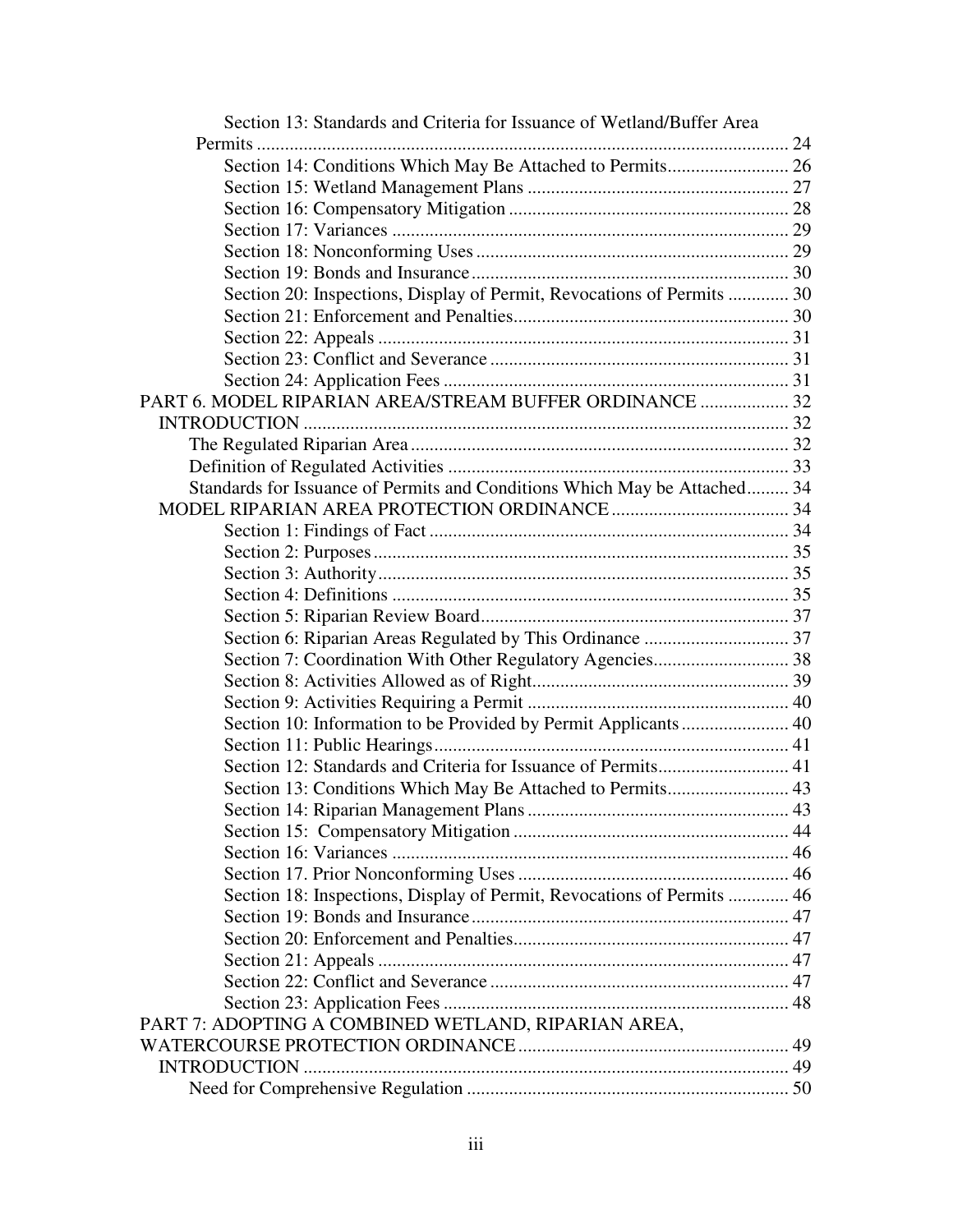| MODEL WETLAND, RIPARIAN AREA AND WATERCOURSE ORDINANCE . 51              |  |
|--------------------------------------------------------------------------|--|
|                                                                          |  |
|                                                                          |  |
|                                                                          |  |
|                                                                          |  |
| Section 5: Wetland, Riparian, and Watercourse Review Board  54           |  |
| Section 6: Wetland, Riparian, Watercourses Subject to This Ordinance  54 |  |
| Section 7: Delineation of Wetland, Riparian, Watercourse Boundaries 55   |  |
|                                                                          |  |
|                                                                          |  |
| Section 10: Coordination With Other Regulatory Agencies 55               |  |
| Section 11: Information to be Provided by Permit Applicants 55           |  |
|                                                                          |  |
|                                                                          |  |
| Section 14: Conditions Which May Be Attached to Permits 56               |  |
| Section 15: Wetland, Riparian Area, Watercourse Management Plans 56      |  |
|                                                                          |  |
|                                                                          |  |
|                                                                          |  |
|                                                                          |  |
|                                                                          |  |
| Section 21: Inspections, Display of Permit, Revocations of Permits  58   |  |
|                                                                          |  |
|                                                                          |  |
|                                                                          |  |
|                                                                          |  |
|                                                                          |  |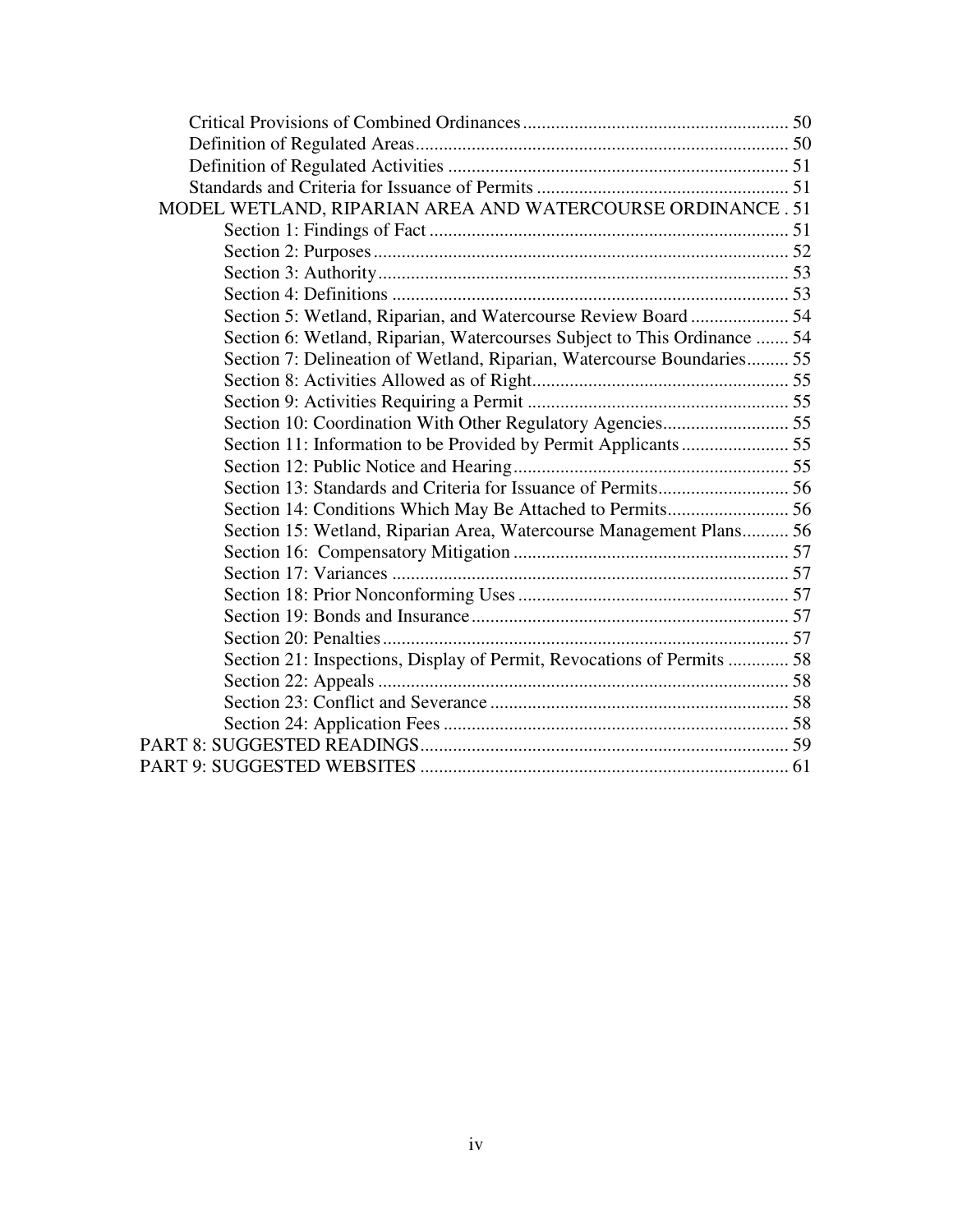# **PART 1: WHY SHOULD LOCAL GOVERNMENTS ADOPT WETLAND AND RIPARIAN AREA ORDINANCES?**

## **Threats to Waters**

Over the last two decade, an estimated 5,000 local governments have adopted regulations to protect and restore wetlands and/or riparian areas/stream buffers. In some instances the regulations have also addressed "watercourses". Adoption has been motivated by

- Worsening **nonpoint water pollution** including nutrients, sediment, pesticides, other toxic substances from stormwater, agricultural runoff, application of pesticides on upland areas, grading and filling, and other sources of pollution.
- Worsening **natural hazard losses** from flooding and erosion due to construction of residential housing and other activities in wetland and riparian/stream buffer areas and the destruction of flood storage and flood conveyance.
- EPA, state, and local regulations requiring communities to deal with both the quantity and quality of **stormwaters**.
- Loss of **fish habitat and recreational fishing** for salmon, trout, and a broad range of other fish species due to pollution, sedimentation, dewatering of rivers and stream, and increased water temperatures.
- Threats to **potable water supplies** by sediment, toxic chemicals, pesticides, excessive nutrients, and other pollutants. Over the last decade, the demand for water for domestic water supply, agricultural, industrial, commercial and recreational purposes has skyrocketed. These demands are projected to increase with added population and economic growth. Rising demands are faced with limited, fixed supplies
- Threats to **endangered species** such as salmon due to pollution, destruction of habitat, and dewatering of rivers and streams,
- **Watershed management initiatives** which address flooding and stormwater management, navigation, recreation, water supply, and other goals.
- Community interest in providing **open spaces and greenways** as part of **comprehensive planning** and **smart growth** initiatives
- **State statutes requiring that local governments adopt** wetland protection regulations. Such requirements are contained in shoreland and shoreline zoning statutes (e.g., Wisconsin, Minnesota, Maine, Washington), coastal zone management statutes (e.g., Virginia, California), wetlands and watercourse statutes (e.g., Connecticut), wetland protection statutes (e.g., Maryland), and comprehensive land planning and growth management statutes (e.g., Florida, Washington).
- **Gaps in state and federal** wetland regulations and other protection measures due to exempted activities (e.g. agriculture, certain types of dredging), court cases (e.g., SWANCC, Rapanos), and lack of adequate administrative and enforcement staff and budgets.
- **Advocacy and help** at the local level by citizen groups such as land trusts and watershed councils. These groups are working with local governments and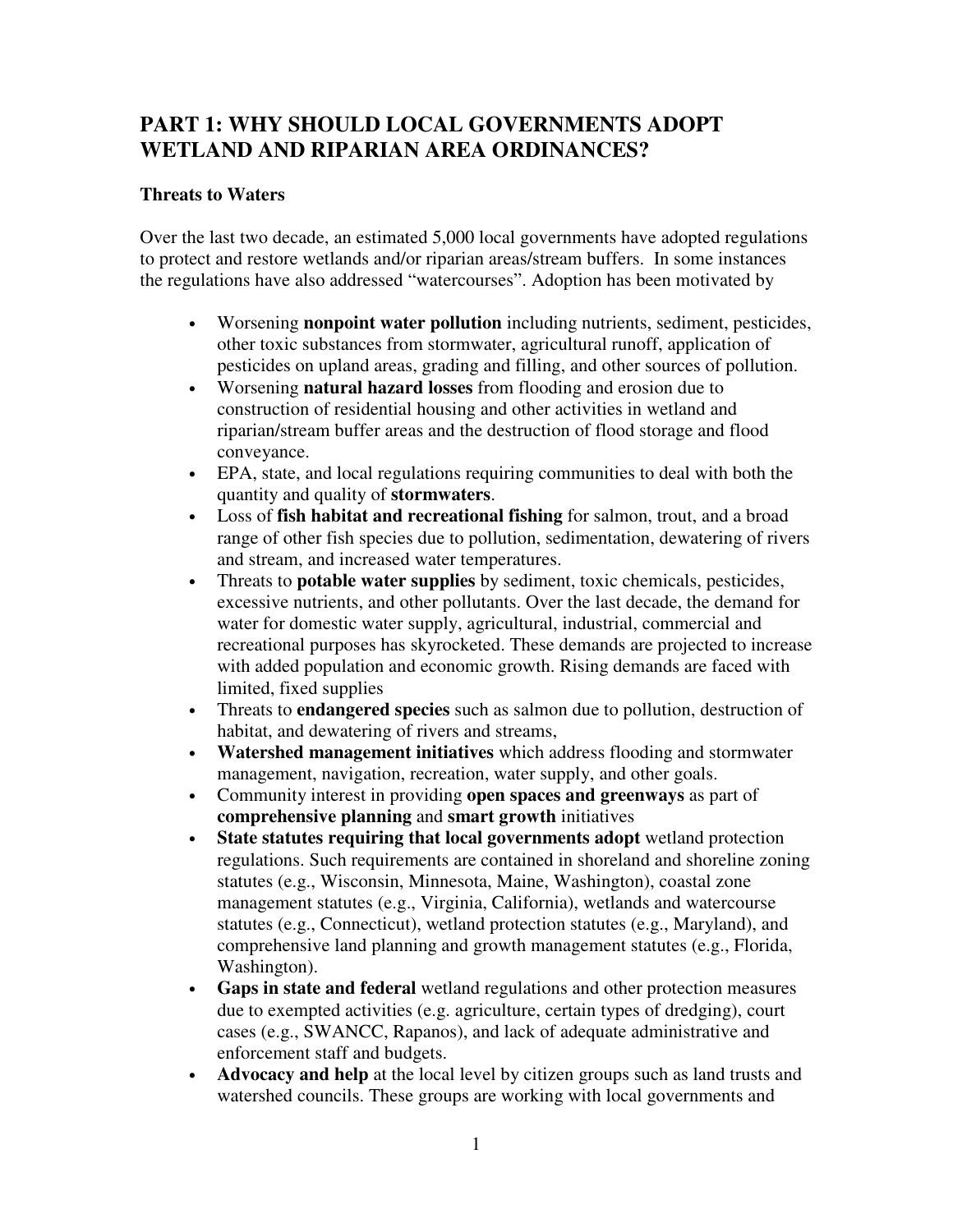landowners to protect wetlands and riparian/stream buffer areas. They are educating landowners and acquiring fee interests and conservation easements. They are undertaking mapping and planning. They are assisting local governments draft and publicize local regulations. They are reporting violations and commenting on local permits.

#### **Watershed Context for Wetlands and Riparian Areas**

In a typical U.S. watershed, some of the precipitation falls directly into water bodies. But, most falls onto the land. Some is lost to evaporation. Most runs off through sheet flow, channelized flow, and flow through wetlands and riparian areas (during high water and flood stages). Much of this precipitation is ultimately discharged into larger rivers and streams, lakes, reservoirs, and coastal waters. The quality and quantity of water in these larger water bodies is dependent upon what happens to the runoff along the way.

Wetlands and riparian areas not only convey runoff but greatly affect its quality and quantity. More specific functions of wetlands and riparian areas include:

- **Intercept pollutants before they reach other waters**. Wetlands and riparian areas intercept sediment, nitrogen, phosphorous, and a host of other non pollutants before they reach other water bodies.
- **Remove pollution from rivers, lakes, streams, coastal waters**. Wetlands in lakes, rivers, streams and estuarine waters remove sediment, debris, nutrients (e.g., denitrification) in both normal and high flows. Riparian areas remove sediments and pollutants from river and stream waters during high flows.
- **Convey flood waters from upstream to downstream areas**. Both riverine wetlands and riparian areas act as flood conveyance areas. Most lie within "floodways" on FEMA flood maps.
- **Store flood waters and stormwaters.** Both wetlands and riparian areas store flood waters, reducing downstream flood heights and velocities.
- **Stabilize river and creek banks and provide erosion control.** Riverine wetlands and riparian areas reduce the velocity of river flows, stabilizing river and creek banks. Riparian vegetation also binds the soil, stabilizing banks and reducing erosion.
- **Provide recreation areas for biking, hiking, bird watching and other activities.** Wetlands and riparian areas provide bird watching and canoeing areas. Riparian areas provide hiking, biking, bird watching and other recreation.
- **Provide natural crops such as timber and hay.** Both wetlands and riparian areas produce timber. Wetlands provide cranberries and saltmarsh hay. Riparian areas produce high bush blueberries and many other fruits.
- **Provide educational opportunities.** Both wetlands and riparian areas provide educational opportunities including research areas for primary and secondary schools, colleges, and universities.
- **Protect water supplies including water supply reservoirs.** Both wetlands and riparian areas protect potable water supplies by intercepting sediment,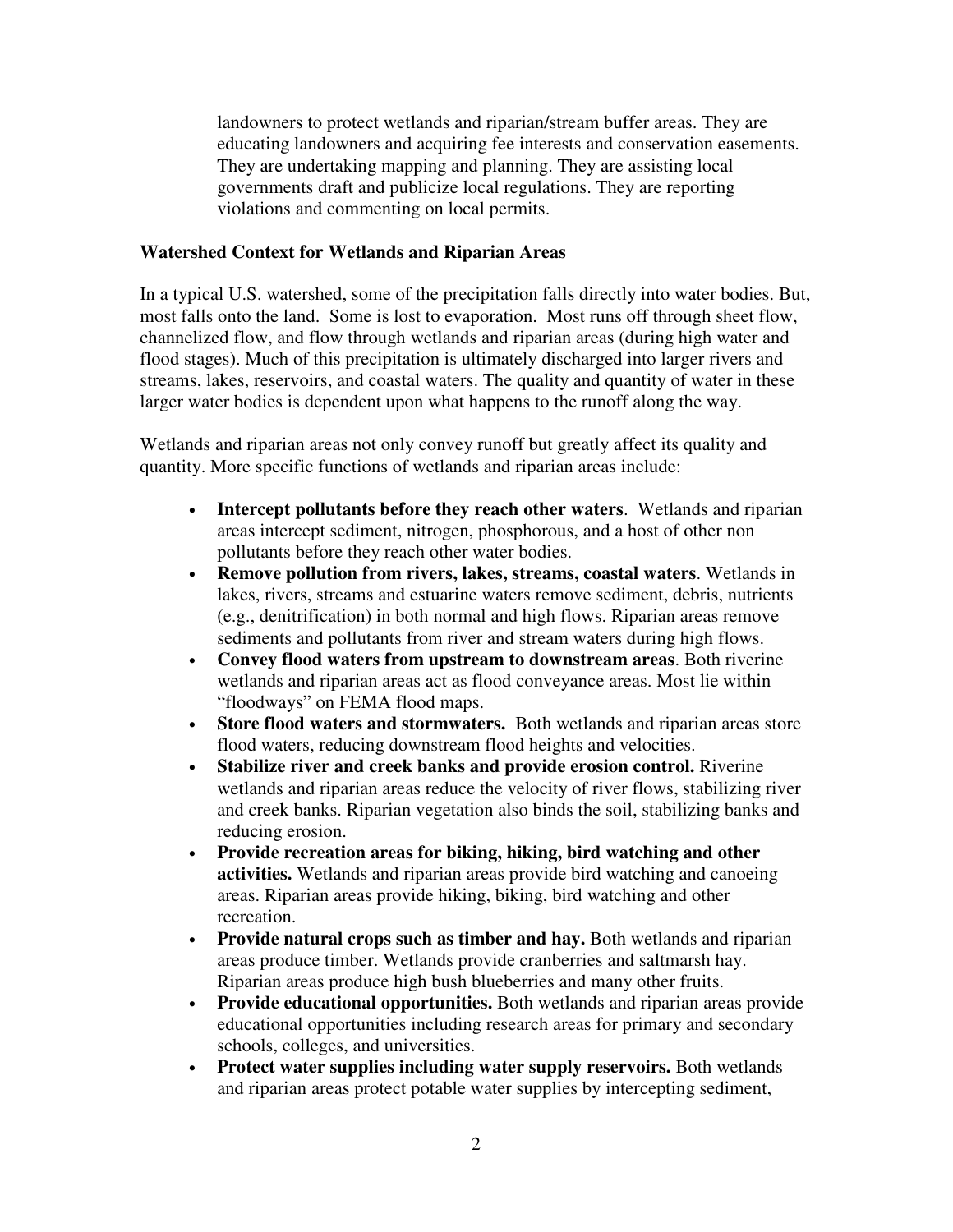bacteria, and other pollutants before they can reach such waters and (in the case of wetlands located in streams and lakes) removing pollutants from waters..

- **Shade rivers, creeks, and streams, reducing water temperatures**. Vegetation in both riverine wetlands and riparian areas shade rivers, creeks, and streams, reducing water temperatures and protecting fish.
- **Provide fish spawning and feeding habitat**. River, stream, lake, and coastal/estuarine fringe wetlands provide fish spawning, feeding, and resting areas. Riparian habitat provides fish spawning and feeding areas during periods of high water.
- **Provide food chain support.** Both wetlands and riparian zones provide detritus and other food chain support for fish, shellfish, frogs, salamanders, and a broad range of other species.
- **Provide habitat for endangered species such as salmon.**  Wetlands and riparian areas provide habitat for a broad range of endangered plants and animals.
- **Provide habitat for many other song birds, waterfowl, amphibians, etc.**  Wetlands and riparian areas are the principal habitats for many other types of song birds, waterfowl, amphibians, and reptiles.
- **Provide wildlife corridors.** Wetlands and riparian areas provide wildlife corridors for frogs, salamanders, fish, reptiles, deer, bear, elk and a broad range of other species. These corridors are essential to wildlife breeding and feeding and permit the movement of animal in response to seasonal and longer term changes in precipitation and vegetation.

## **Wetland and Riparian Systems**

Wetlands and riparian areas form the transitional areas between waters and uplands. They share many features with each other**.**

- Both provide a range of similar functions. See description above.
- Both contribute to base flows of streams.
- Both are often dependent upon the hydrology of adjacent waters.
- Both are subject to erosion and flood hazards although not to the same degree or in the same proportions,
- Both are threatened by ditching, fills, dikes, grading, vegetation removal and channelization.

There are, of course, also differences:

• Location. Riparian areas occur primarily along rivers and streams although they are also found along lakes, reservoirs, and coastal waters. Wetlands occur more broadly in the landscape. They occur adjacent to coastal and estuarine waters, lakes and reservoirs, and rivers and streams. They are also found in depressions, on slopes (seeps in mountainous areas), in permafrost areas, and in other areas of high ground water or poor drainage.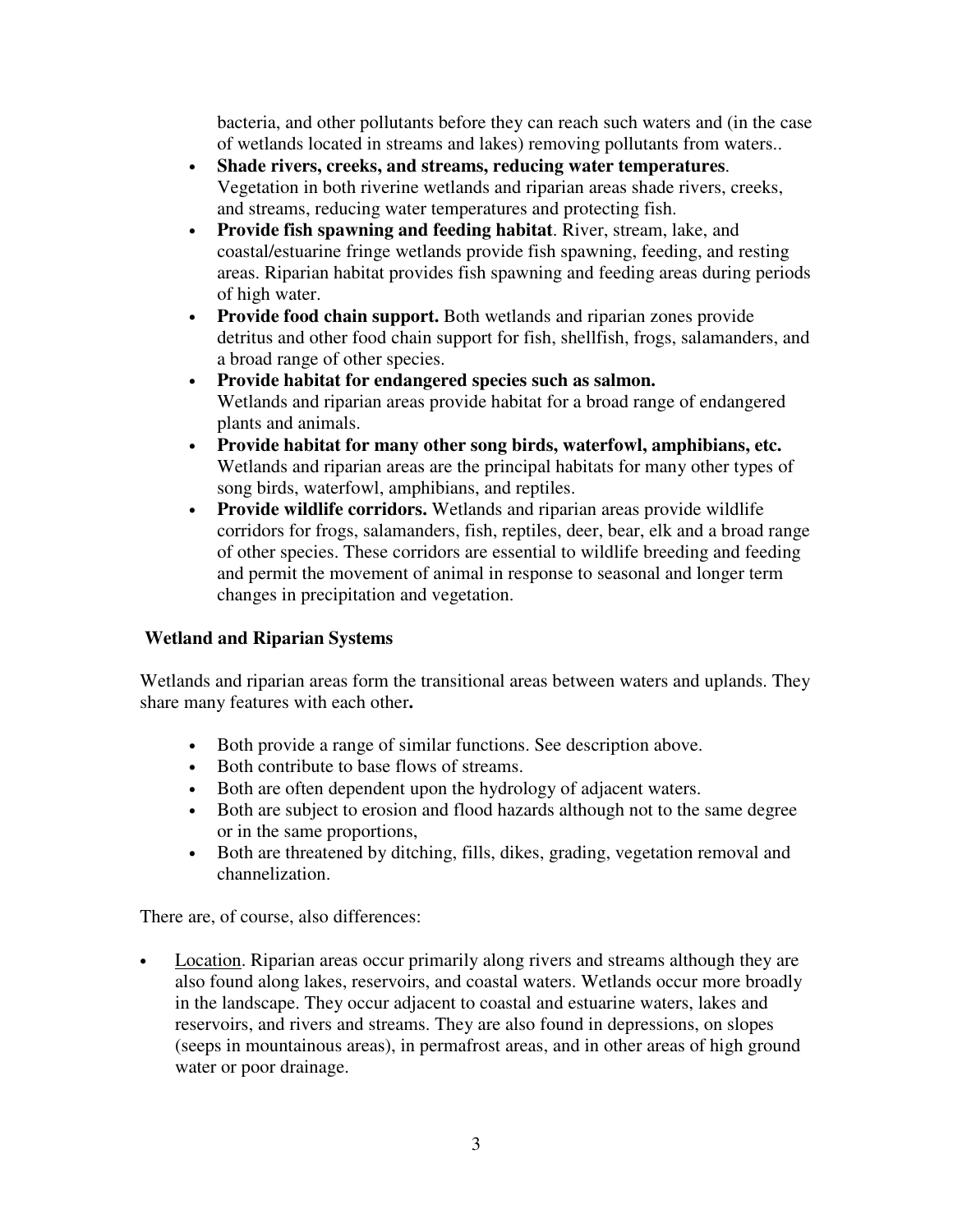- Degree of flooding/saturation. Many wetlands (e.g., coastal, estuarine, lacustrine, river fringe, depessional, slope) are flooded or saturated much of the year. In contrast, most riparian habitats (particularly in the west) are flooded only in the spring or fall or during periods of high rainfall.
- Flooding and erosion hazards. Riparian areas are often subject to severe erosion and flooding hazard, damaging or destroying houses, bridges and other structures. Some but not all riverine, lake, and ocean/estuary fringe wetlands are also subject to waves, deep inundation, and high velocity flows.
- Habitat. Both wetlands and riparian areas provide significant habitat functions although the types of habitat differ. Waterfowl utilize open water wetlands. Fish such as trout and salmon are found in many cold water rivers and streams and associated riparian habitat (during floods). Salamanders and frogs breed in vernal pools.
- Availability of maps. Wetland maps (National Wetland Inventory) exist for much of the Nation. Unfortunately, there are no comparable maps for riparian areas although streams are shown on USGS planimetric and topographic maps and in USGS and other hydrologic inventories.
- Assessment methods. The assessment and modeling tools applied to wetlands are, in general, biologically-related such as HGM and IBI models. Hydrologic and hydraulic models are more often applied to riparian areas including floodplain and floodway analytical models (e.g., HEC, TR20) and stream stability models (e.g., Rosgen).
- Protection efforts. Many efforts have been adopted at federal, state, and local levels to protect wetlands; fewer efforts have been made to protect riparian areas although public land management agencies in the West (U.S. Forest Service, Bureau of Reclamation, Bureau of Land Management) some states, and some local governments have riparian area protection programs.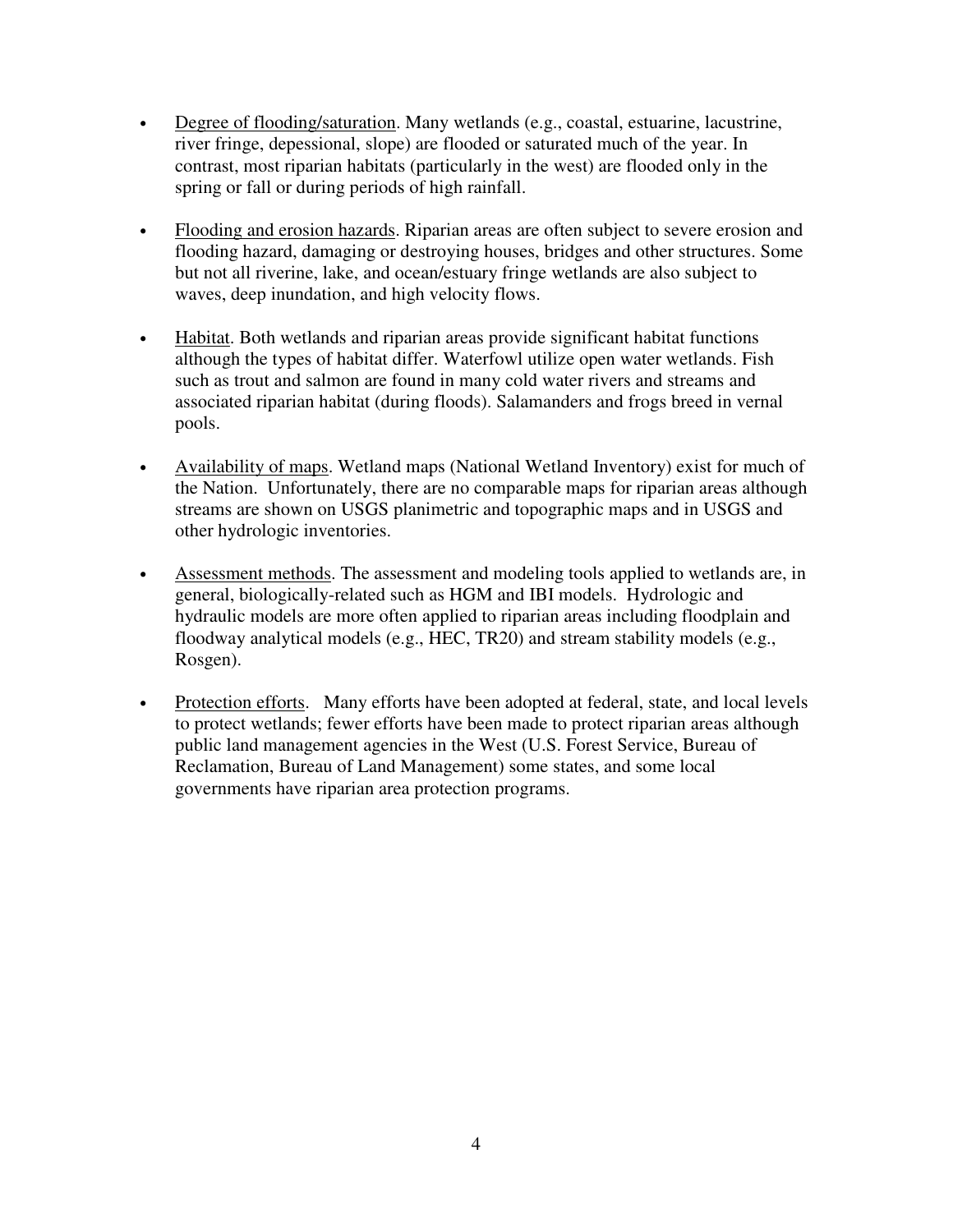# **PART 2. REGULATORY APPROACHES**

 The U.S. Fish and Wildlife Service estimates that more than 50% of the wetlands have been lost nationally with much greater percentages in some states. Destruction and degradation of wetlands and riparian zones by channelization, drainage, fills, grading, grazing, vegetation removal and other activities has been widespread over the last century.

Nationally, flood and erosion losses also continue to rise due to increased development in floodplains and increased runoff due to urbanization and more intensive use of rural lands.

To stem these losses, thousands of local governments in the East, Midwest, and far West, have adopted wetland protection ordinances. Local governments in the semi-arid West have favored riparian protection ordinances because they have large numbers of streams but fewer wetlands.

These efforts supplement the federal Section 404 program and state public water, wetland, and river and stream protection efforts.

## **Wetland Protection Ordinances**

Wetland protection ordinances adopted by cities, counties, towns and villages take two principal forms:

- Stand-alone ordinances: and
- Regulations adopted as part of broader resource protection or comprehensive planning efforts.

Most of the communities adopting stand-alone ordinances are in states with statutes specifically authorizing and in some instances requiring communities to adopt wetland regulations such as the states of Connecticut, Massachusetts, Maryland and Virginia.

However, many other communities have adopted wetland protection provisions as part of broader resource regulation or comprehensive planning efforts. These include communities in Wisconsin, Minnesota, Maine, and Washington which have adopted wetland regulations as part of broader shoreland or shoreline zoning efforts. These include communities in California which regulate wetlands as part of coastal zone management efforts. They include communities in Florida, Washington, California and other states which regulate wetlands as part of comprehensive planning or smart growth initiatives.

Some communities also provide partial protection of wetlands through the adoption of floodplain or floodway and floodplain restrictions, water setbacks for structures, restrictions on wetland vegetation removal, and restrictions on the use of septic tank and soil absorption systems for the disposal of wastes in high ground water areas.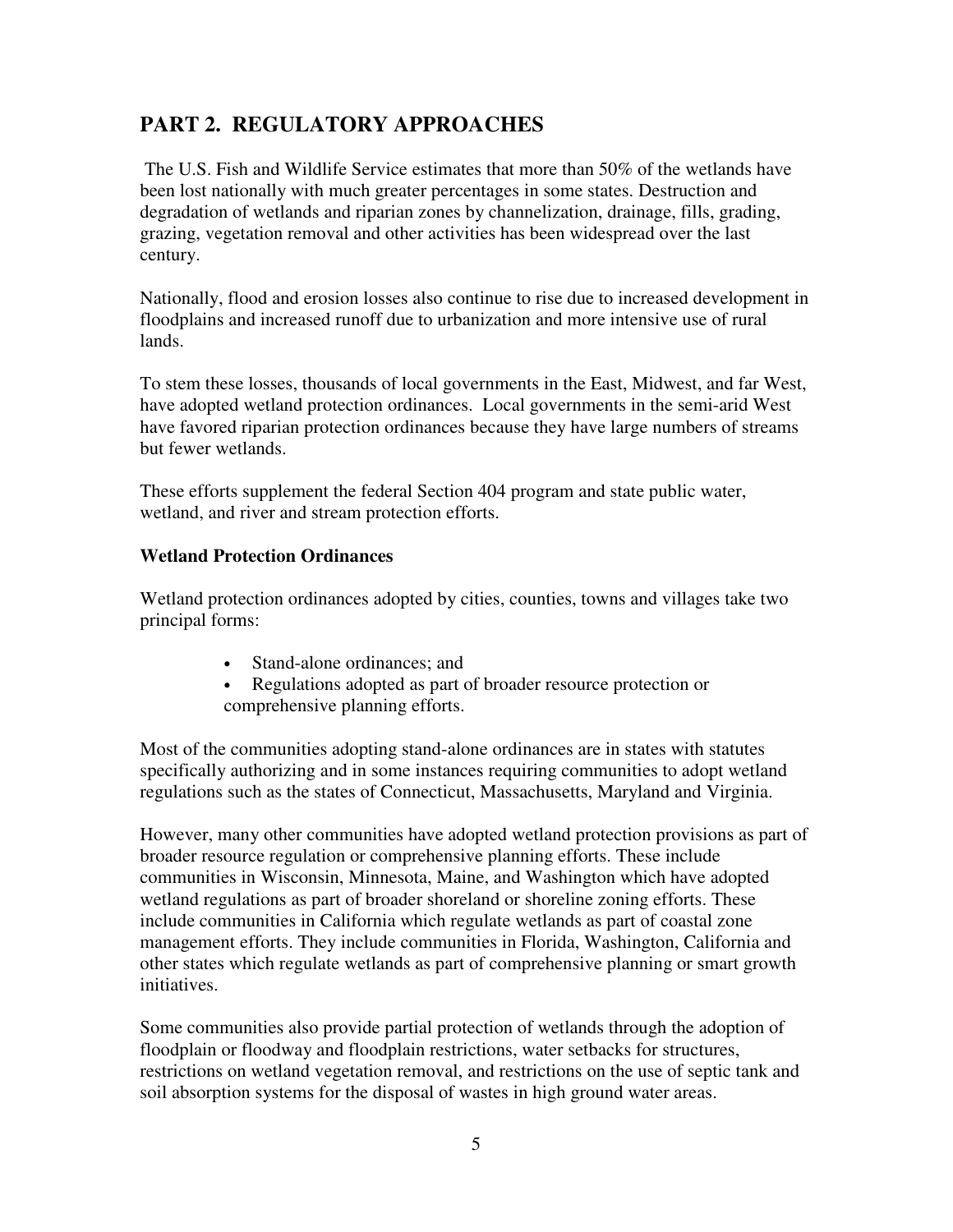The essential elements of stand-alone and combined wetland regulations are the similar (see description below): statement of goals and objectives; definition of regulated wetlands; incorporation of wetland maps into the regulations (most instances); definition of regulated activities; requirements that regulated activities be undertaken only with a permit; statement of uses permitted as of right; standards and criteria for issuance of permits; and, penalty and enforcement provisions. These provisions may be incorporated into a single ordinance with a stand-alone approach or integrated into a broader comprehensive planning, coastal zone management, floodplain management or another type of ordinance with a combined approach.

There are advantages and disadvantages with both "stand alone" and "combined" approaches. Stand alone ordinances are easier to understand because wetland-related provisions are in one place. On the other hand, combined approaches tend to better integrate wetland protection into broader planning, zoning, and subdivision control processes and this may provide more comprehensive protection.

#### **Riparian Protection/ Stream Buffer Ordinances**

An increasing number of cities, towns, and counties have adopted riparian protection/stream buffer or stream setback ordinances. This is particularly true in the semi-arid West. There are relatively few wetlands in semi-arid regions except for some wetlands along rivers and streams and slope wetlands in the mountainous areas. In semiarid areas, riparian areas along rivers, creeks and streams serve many of the same functions as wetlands in the East, Midwest, and far West. See report from the Committee on Riparian Zone Functioning and Strategies for Management, Riparian Areas: Functions and Strategies for Management, Water Science and Technology Board, National Academy Press, Washington, D.C. 2002. This report documented the importance of these areas and called for a national riparian protection program.

Some communities with wetland regulations in the Midwest and East are also adopting riparian regulations because protection of wetlands alone is not enough to protect community water resource systems. River and stream corridors must be more broadly protected.

Riparian area ordinances are similar to wetland ordinances in many respects. Like wetland regulations, they can be adopted as

- Stand-alone regulations; or
- As part of broader regulations.

Stand-alone regulations include "riparian habitat", "stream setback", "stream buffer" and various river and stream corridor protection ordinances. Riparian protection regulations adopted as part of broader regulations, like their wetland counterparts, include floodplain ordinances, stream setbacks, minimum lots sizes, restrictions on vegetation removal as part of shoreland zoning, scenic and wild river protection, combined wetland and riparian area; "sensitive area"; and comprehensive planning and zoning regulations.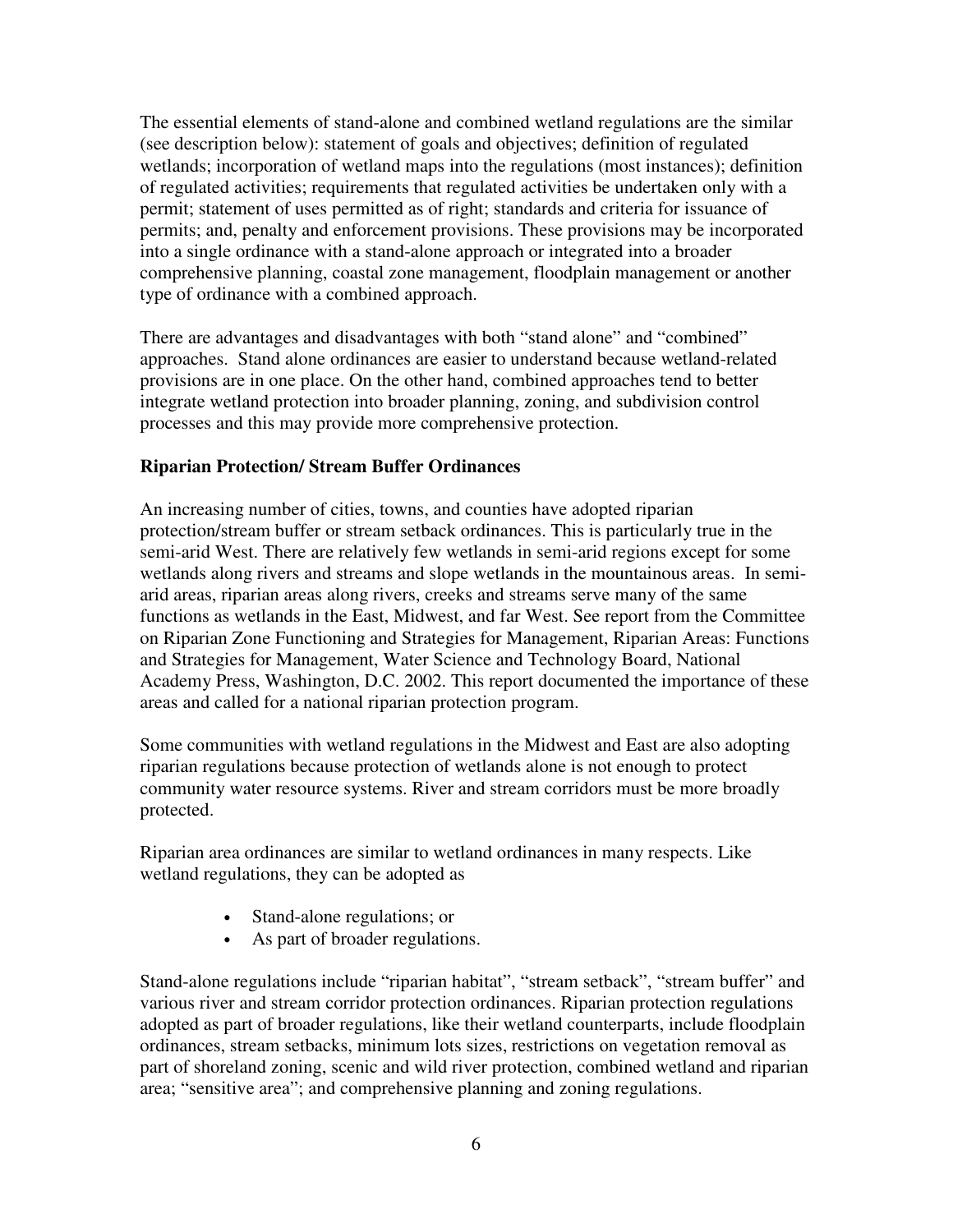Critical elements of both stand alone and combined riparian area regulations are similar to those for wetland areas such as statement of goals and purposes and definition of regulated riparian areas.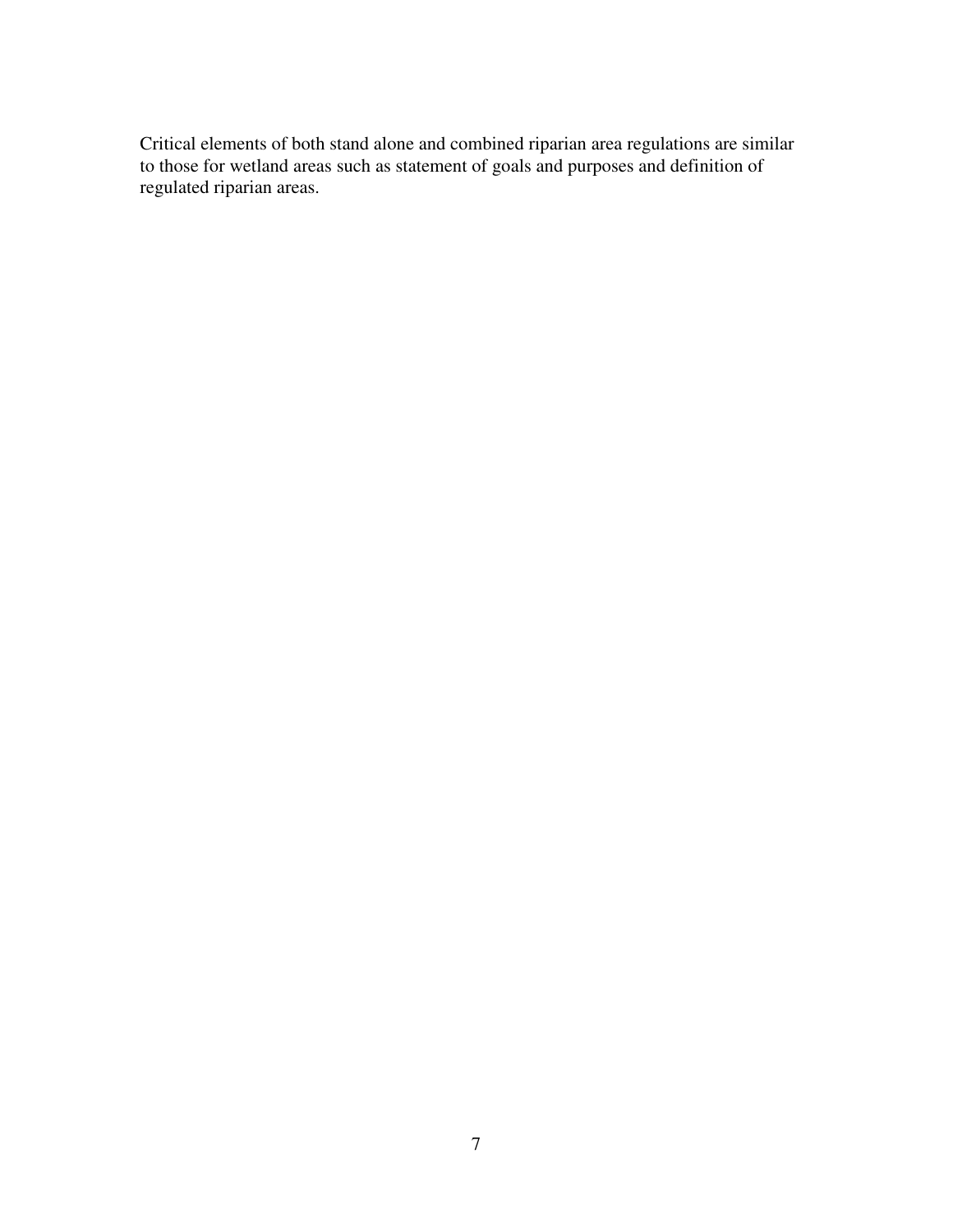# **PART 3: TYPICAL ORDINANCE COMPONENTS**

Wetland and riparian area ordinances usually include the following sorts of provisions although the level of detail and the order of presentation of these provisions differ from ordinance to ordinance.

#### **Finding of Fact**

Wetland and riparian protection ordinances usually begin with findings of fact. Findings help explain to the public, landowners, and regulatory agencies why the ordinance is necessary. Findings also help guide the local regulatory agency evaluating permit applications.

Findings typically summarize the functions of wetlands or/and, riparian areas in the regulating unit (e.g., city, town, county), what has been happening to such areas, and what needs to be done to protect and restore such areas.

#### **Purposes, Goals**

Almost all ordinances also contain a statement of goals. This section of an ordinance, like the findings of fact, helps the regulatory agency evaluate permits by establishing general goals for issuance of permits. It also helps the public and landowners understand the reasons for adoption of the ordinance.

Many wetland ordinances in recent years have stated a no net loss of wetland functions, values, and acreage goal as well as more specific goals. See the model ordinances below.

It is to be noted that purposes and goals often emphasize not only protection of wetland functions and values but protection of activities from flooding, erosion and other natural hazards and the prevention of increased hazards on other lands.

#### **Regulatory Authority**

Ordinances typically reference the state statute or statutes pursuant to which they have been adopted. This statute may be a wetland protection, shoreland or shoreline zoning, coastal zone management, grading and erosion control, subdivision control, comprehensive zoning, or other statute. In some states a community may also adopt regulations pursuant to constitutional or statutory "Home Rule" powers. See, e.g., Lovequist v. Conservation Commission of Dennis, 379 Mass. 7 (1979).

#### **Definitions**

All ordinances contain a "definitions" section. Key terms are defined here. These definitions are of great importance because they define the scope of the regulations. Some of the most important terms include: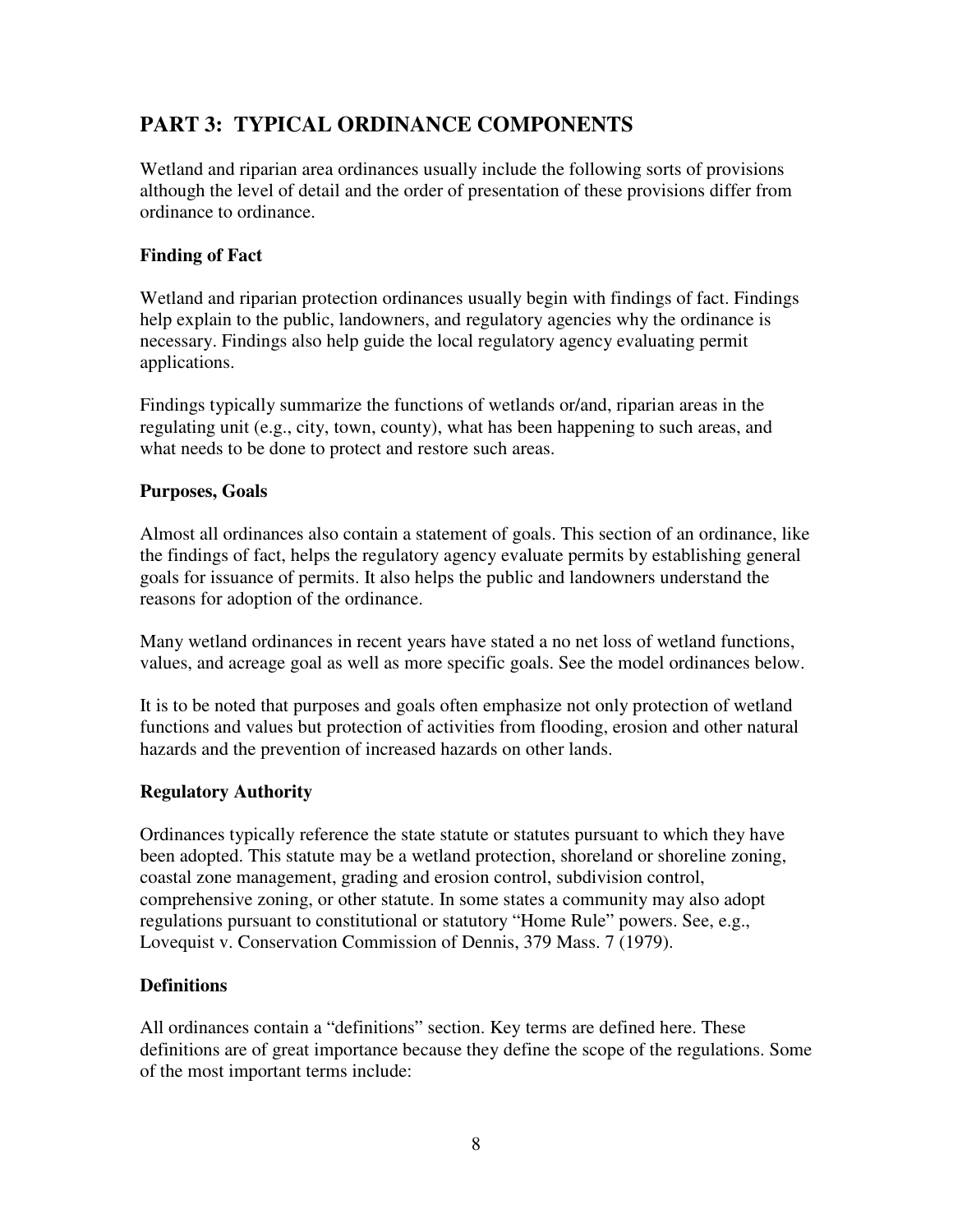"Wetland". Local governments have adopted a wide variety of definitions for the term "wetland" Local governments must typically adopt the wetland definition contained in any state enabling act authorizing the adoption of regulations. But many enabling acts and implementing regulations are silent with regard to the definition of wetland and local governments are then able to choose the definition they wish. In recent years, local governments have increasingly adopted the definition of wetland utilized by the Section 404 program. This helps provide consistency in federal, state, and local regulations.

"Riparian Area". Local governments have also adopted a variety of definitions for "riparian area". Some define it in terms of a horizontal distance from a water body. Others reference vegetation characteristics.

"Regulated" Activities. The definition of regulated activities is also an important portion of the ordinance because it determines what activities are and are not regulated. Local ordinances typically regulate filling and drainage in wetland or riparian areas. However, ordinances also exempt some activities from regulation such existing nonconforming uses, routine maintenance of ditches, construction of wetlands for stormwater storage or tertiary treatment of wastes, and certain agricultural or forestry activities.

#### **Lands to Which the Ordinance Applies**

All ordinances formally identify the lands and waters to which an ordinance applies although how this is done differs. Approaches for identifying lands to which an ordinance applies include:

Wetland ordinances usually incorporate wetland maps as part of the regulations such as National Wetland Inventory Maps, state wetland maps, or local wetland maps. Ordinances also provide a verbal description of regulated wetlands (see definitions above) and provide that, in case of dispute over wetland boundaries, the verbal description combined with on-the-ground information gathering prevails over map because this is typically more accurate. A few communities not only regulate wetlands in general but establish particularly tight standards for "prime wetlands" by actually listing the wetlands by name. See Amherst, New Hampshire wetland ordinance at

http://www.amherstnh.gov/acc/WetlandsAssessment/WetlandOrdinance

Riparian area and stream setback ordinances most commonly adopt a horizontal distance measurement from the high water mark or top of the bank of a river or stream (e.g., 100 feet-- 300 feet) to identify lands to which the ordinance applies. Some communities have, alternatively, prepared riparian area maps which are then adopted by ordinance. Some ordinances incorporate FEMA, state or local floodplain maps or some combination of flood maps and horizontal distance measurements to identify regulated riparian areas. Ordinances may also designate regulated riparian areas in terms of particular rivers, creeks and steams or stretches of such rivers, creeks, and streams.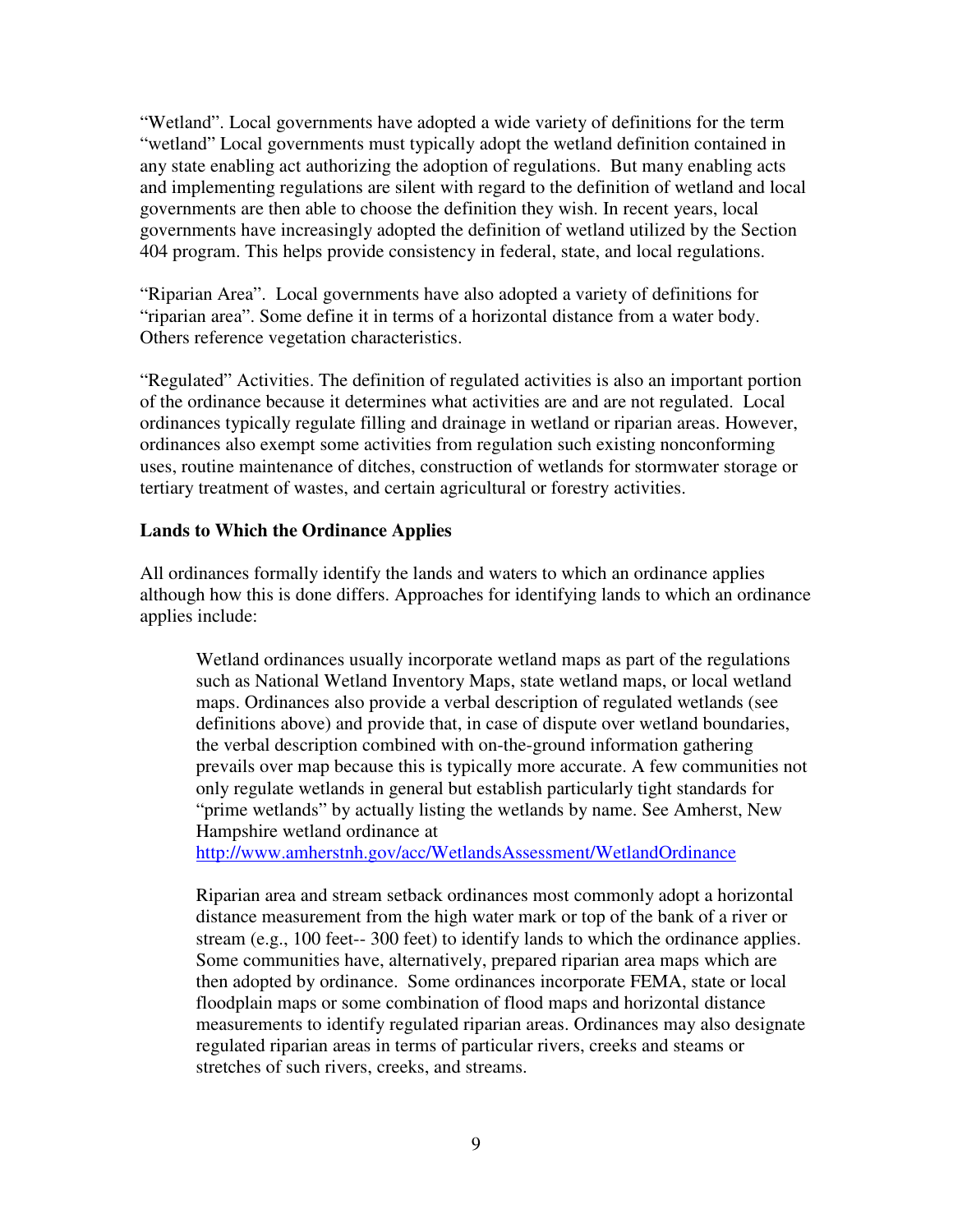#### **Delineation**

Because wetland and riparian area maps are typically at relatively small scale and contain inaccuracies or may not totally coincide with wetland definitions, ordinances often provide that landowners may request field investigations applying wetland definitions on the ground. See discussion in mapping above. Such field "delineations" prevail over maps if there is a dispute. Maps are only used to determine that an area is, in general, a wetland or riparian area. Some ordinances also allow landowners to contest maps and propose revisions in boundaries by submitting requests for clarification or proposed changes. Typically a landowner must submit a technical report to support any proposed changes. The regulatory agency evaluates the landowner's proposal as part of the field delineation.

## **Activities Permitted as of Right**

Both wetland and riparian area ordinances typically list a variety of low impact, open space activities as or right. These activities do not require a permit as long as certain minimum standards are met. All other regulated activities require a permit.

## **Permit Requirements**

This section typically requires a permit from a designated body (e.g., planning commission, board of adjustment, conservation commission) for all "regulated" activities within the regulated areas (see above). Typically ordinances require permits for all filling and drainage within regulated wetlands/riparian areas. But, as indicated above, ordinances may also set forth partial exemptions for alterations to wetlands created for stormwater storage or tertiary treatment of wastes, maintenance of drainage ditches, agricultural uses, and existing nonconforming uses.

## **Wetland and/or Riparian Boards or Commissions**

Legislatures in some states such as Massachusetts and Connecticut have authorized local governments to create conservation or environmental commissions to issue wetland permits. Such specialized boards or commissions bring more expertise to bear in wetland permitting than a planning commission or board of adjustment. In Massachusetts implementation of state wetland regulations is delegated to municipal conservation commissions. For example, the Needham, Massachusetts conservation law provides, in part (see web page which provides, in part,

(http://www.town.needham.ma.us/ConCom/Index.htm:

The Needham Conservation Commission is a seven-member volunteer board appointed by the Board of Selectmen to protect the Town's wetland resource areas. The Commission administers the Massachusetts Wetlands Protection Act and Regulations and the Needham Wetlands ByLaw (Article 6) and regulations. The Commission also oversees the Town's conservation lands including Ridge Hill Reservation.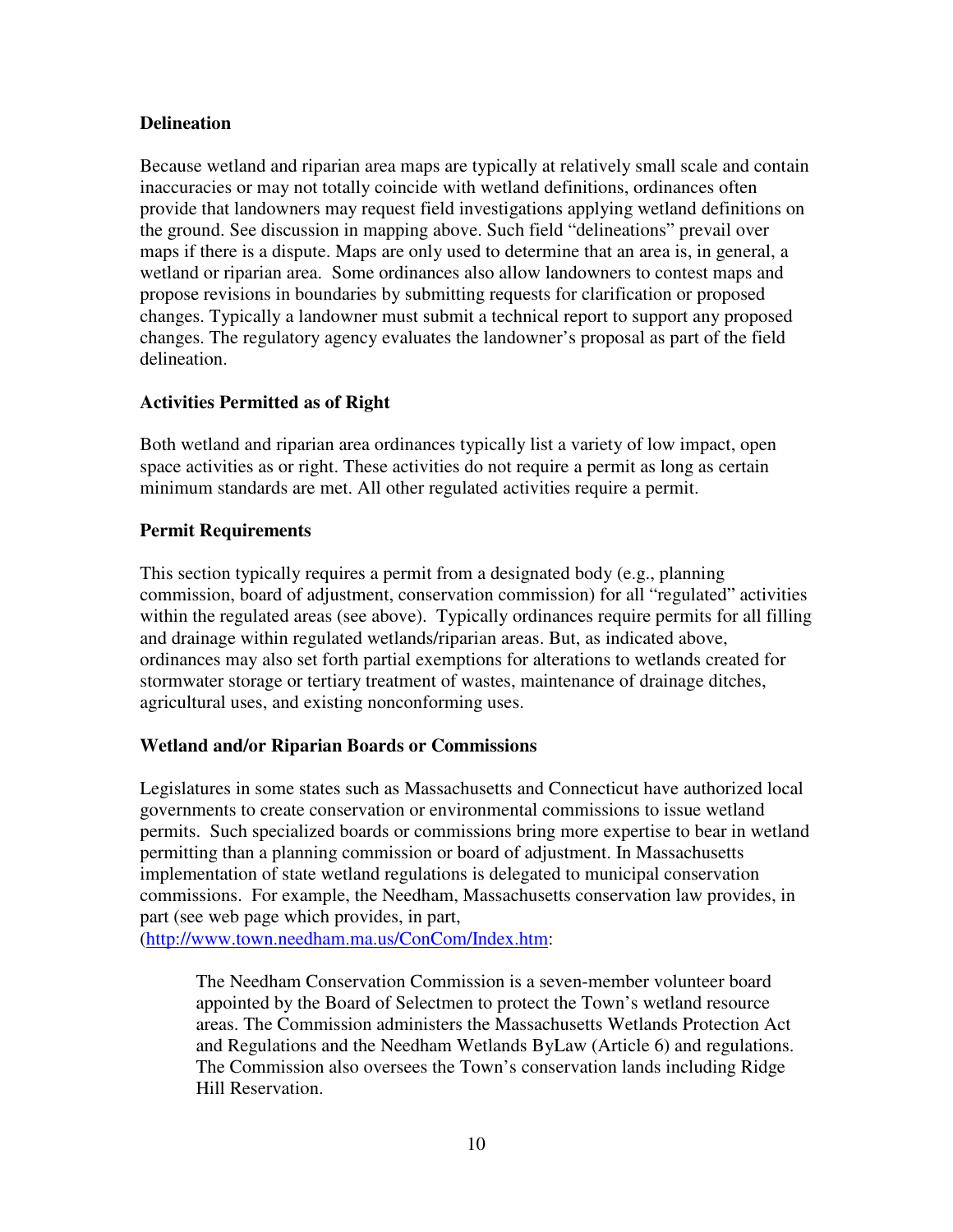In states where such commissions are not specifically authorized, local governments have nevertheless, in some instances, created advisory committees to advise Boards of Adjustment, Planning Commissions, or local legislative bodies in the issuance of permits for wetland or riparian areas. For example, Clifton Park, New York regulations provide, in part, (http://www.cliftonpark.org/ecommunity/envconcom/wetlands.htm):

It is the intent of the town that there be a review board whose purpose is to provide input to the applicants and appropriate federal, New York State and local government agencies to ensure that local concerns for streams and wetlands are addressed in the planning and implementation of projects within the town.

This review board shall be the Town of Clifton Park Environmental Conservation Commission (ECC) which shall review applications for wetlands and stream disturbance permits submitted to local, New York State or federal governmental bodies and provide input thereto.

#### **Standards and Procedures for Special Permit Uses**

Ordinances set forth standards for issuance of wetland or riparian area permits. Increasingly, local government regulations contain "sequencing" standards similar to those required for federal Section 404 permitting. With sequencing a permit applicant must (1) avoid impact, (2) minimize impacts if avoidance is not possible or practical, and (3) provide compensatory mitigation if impacts remain after minimization. Ordinances also typically set forth conditions which may be attached to permits.

Some ordinance set forth more specific provisions for particular types or subtypes of wetlands or riparian areas. For example, the wetland bylaw regulations of the Town of Sturbridge, Massachusetts sets forth both general standards for all types of areas and more specific standards for subareas. See

http://www.town.sturbridge.ma.us/Public\_Documents/SturbridgeMA\_ByLaws/I0071F05 D.0/TOS%20Regs%202004%20adopted.pdf) Ordinances set forth separate permit application procedures and standards including hearing requirements for:

- 5.1 Banks 5.2 Bordering Vegetated Wetlands 5.3 Land Under Waterbodies and Waterways 5.4 Land Subject to Flooding 5.5 Riverfront Areas 5.6 Vernal Pools
- 5.7 Habitat for Rare Wildlife

## **Compensatory Mitigation**

Some local ordinances set forth more detailed standards and procedures for mitigation (compensation) of wetland and riparian losses. These provisions may include guidance with regard to: use of various mitigation techniques (e.g. restoration, creation,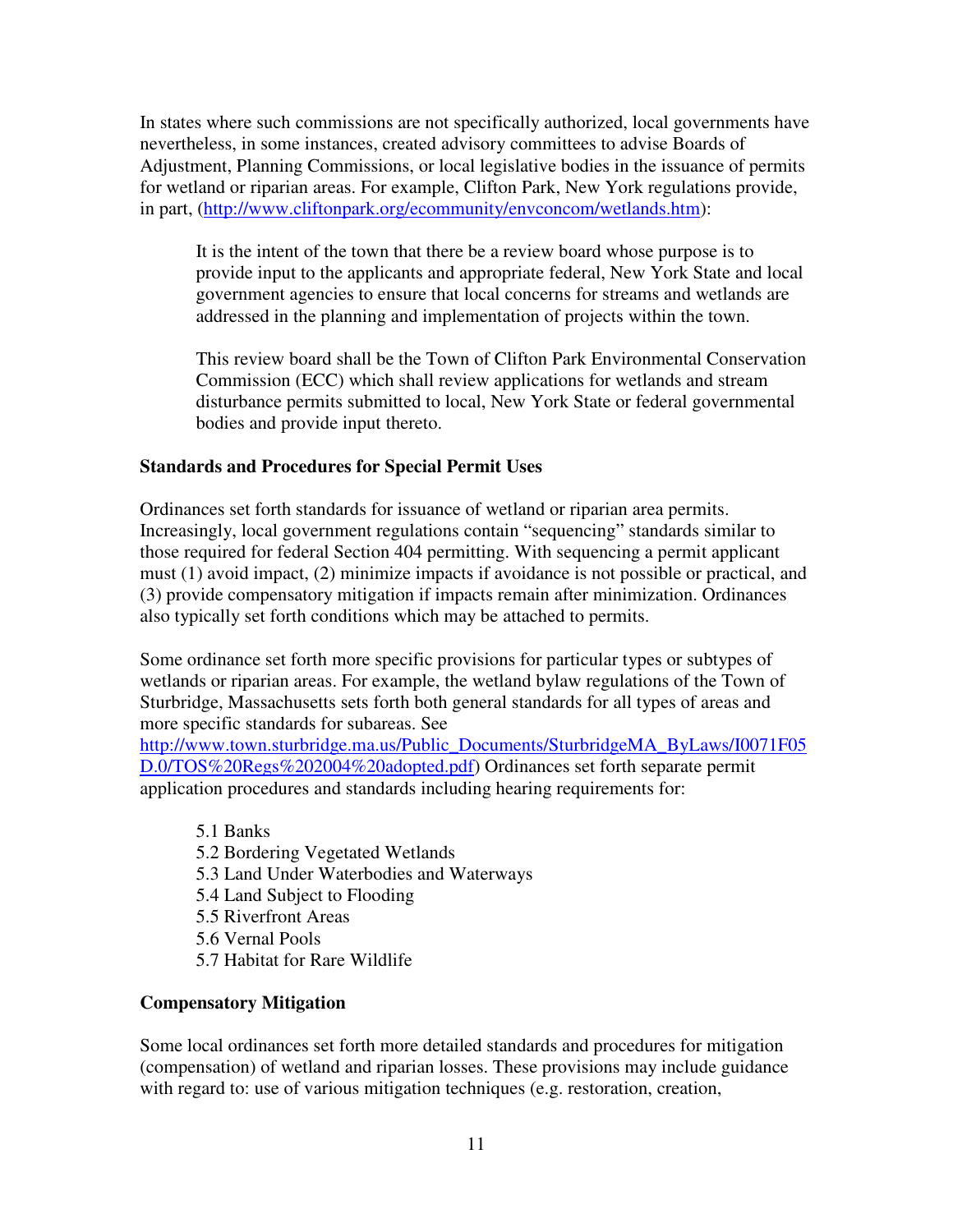enhancement); inkind and out of kind compensation; onsite and offsite compensation; mitigation ratios; monitoring requirements; and other requirements. The regulatory board or commission may be authorized to require a wetland or riparian management plan and/or a compensatory mitigation plan.

Some local ordinances also establish standards for the use of mitigation banks.

Evaluation of compensatory mitigation proposals often requires considerable expertise in wetland restoration, creation, and enforcement which may be lacking at the local level. Local governments, therefore, often seek assistance from state wetland regulatory agencies, the Army Corps of Engineers, NRCS, or the Fish and Wildlife Service in evaluating compensatory mitigation proposals.

## **Non-conforming Activities**

Typically ordinances allow existing, lawful activities in wetland and riparian areas to continue such as cranberry operations, roads, and houses. However, regulations often prohibit expansion of an activity and reestablishment of an activity after abandonment or destruction (e.g., the rebuilding of a house after destruction by fire or a storm).

#### **Enforcement**

Ordinances typically establish fines for violations. They may also authorize injunctions and restoration activities by the regulatory agency if a landowner fails to restore a wetland or riparian area altered in violation of the ordinance. The regulatory agency may also be authorized to charge the landowner for such restorations.

## **Judicial Review**

Many but not all ordinances contain judicial review procedures. Often wetland statutes, zoning enabling acts and other land use control enabling acts specify the court to which appeals are to be taken.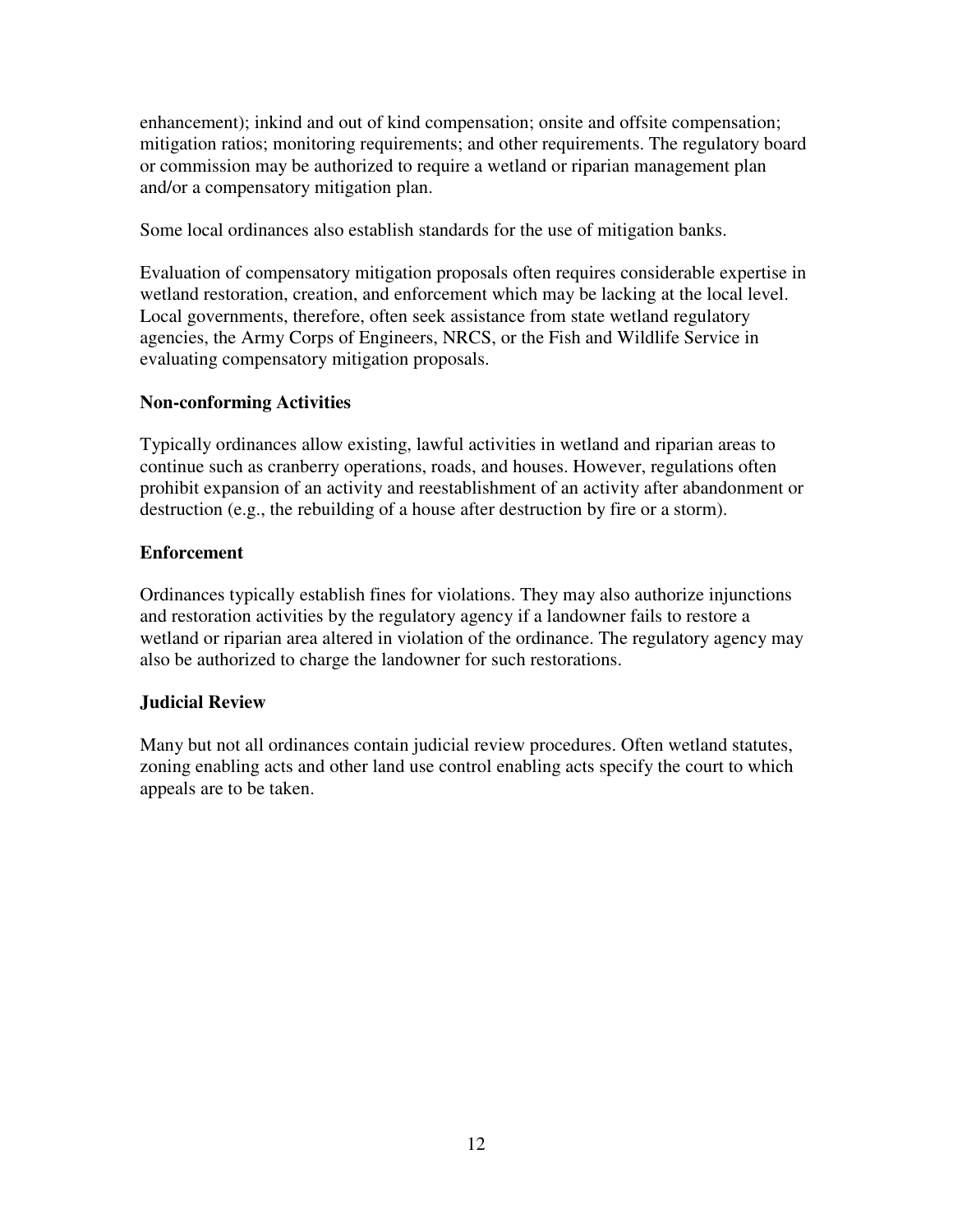# **PART 4: RECOMMENDATIONS FOR ADOPTION, ADMINISTRATION, AND ENFORCEMENT**

Community and state planners and regulators have suggested to us the following "keys for success" in local adoption, administration, and enforcement of wetland and riparian ordinances:<sup>1</sup>

- Work with community groups in developing ordinances. The political and logistical support of community groups is essential to ultimate adoption and enforcement. Groups may include:
	- Land trusts, watershed councils,
	- Hunting and fishing groups like duck clubs and local chapters of Ducks Unlimited and Trout Unlimited,
	- Local land use and water planners,
	- Individuals interested in and with expertise in wetlands (e.g. high school and college science teachers),
	- Local stormwater and floodplain managers, and
	- Private property owners, particularly those who are conservation leaders.
- Keep ordinances simple and understandable. Do not make the ordinances too long or complicated.
- Include a clear statement of legislative fact-finding and a clear statement of ordinance goals such as no net loss of function, value, and acreage.
- Address not only wetland or riparian area functions and values but natural hazards. Landowners and the public often understand public health and safety issues. Courts provide strong support for government efforts to prevent nuisances and protect safety.
- Tailor ordinances to local problems and needs. Model ordinances are useful as a starting point but need to be tailored to local needs. For example, grazing may be a problem in some areas but not others.
- Obtain and adopt by reference accurate and large scale wetland, riparian area, floodplain maps (if such are available) but realize that there are also financial limits to map accuracy and detail. Provide mechanisms within the ordinance for clarifying boundaries and addressing inaccuracies in maps.
- Establish coordinating mechanisms between various regulatory agencies and levels of government with jurisdiction over wetland or riparian activities.

 $\overline{a}$ <sup>1</sup> These recommendations are based upon discussions with state and community planners and regulators over the last two decades.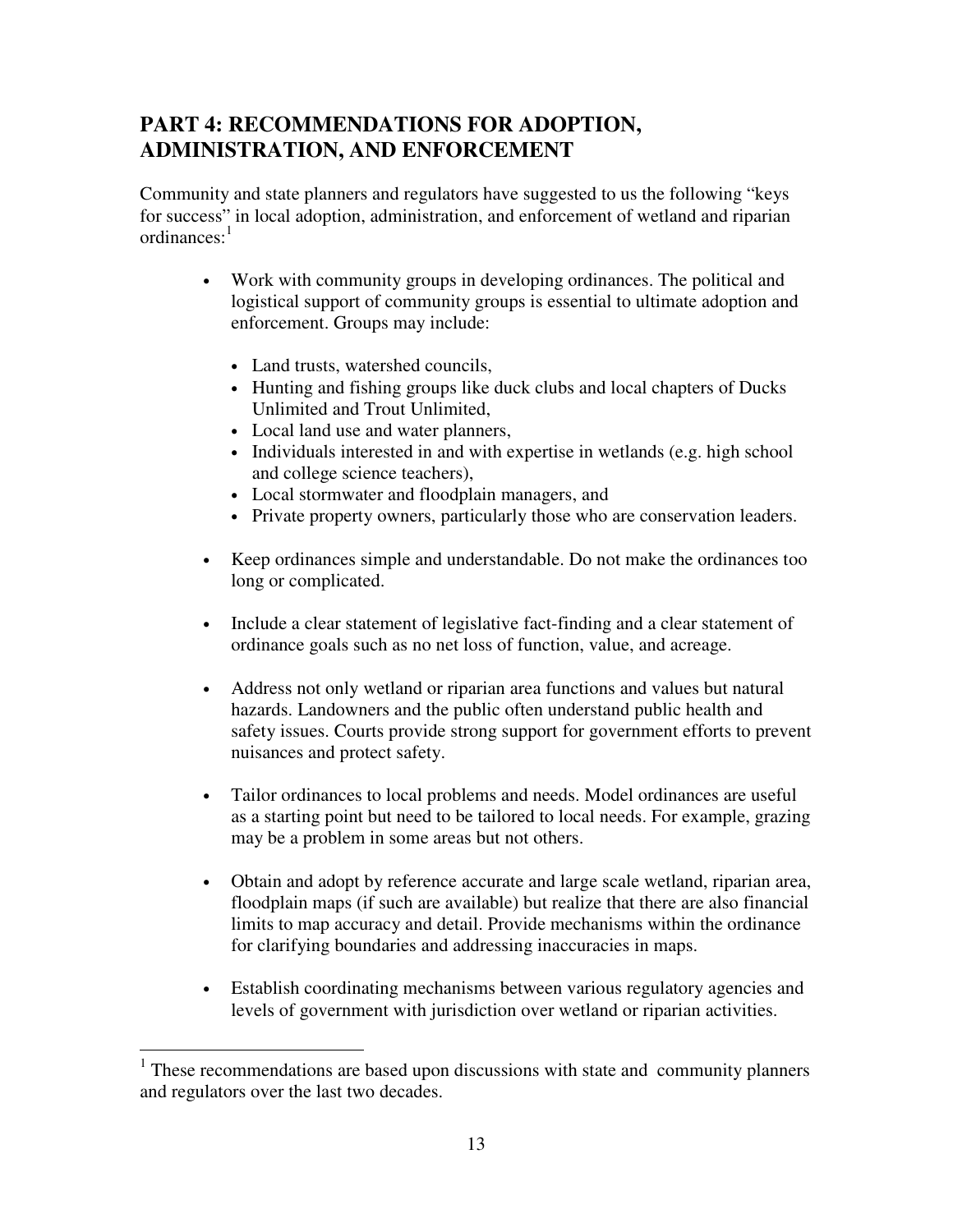Establish referral procedures for permit applications and joint permit applications This can reduce duplication, reduce permitting times and improve the information available in processing permits.

- More specifically, tap various local, state, regional, and federal sources of data and expertise in evaluating permit applications by referring permit applications for comment and/or approval to local (e.g., Soil and Water Conservation Districts, municipal engineering departments), state (e.g., Department of Natural Resources, floodplain management) and federal (e.g., Corps of Engineers, U.S. Fish and Wildlife Service, NRCS) agencies. Tap also school teachers, college professors, others with local expertise.
- Provide in the ordinance general standards for activities but also provide some flexibility to deal with special situations and avoid "takings" issues (e.g., variance and special exception procedures).
- Shift much of the data gathering burden on individual permits to permit applicants.
- Provide the regulatory board or commission with authority to require wetland/riparian management plans and compensatory mitigation plans if such plans are needed. This will depend upon the size of the project, type of project, amount of wetland and riparian area affected, functions of the affected areas, and whether onsite or offsite mitigation is proposed and other factors. Additional fact-finding and planning are often needed for larger projects, projects in particularly sensitive areas, and projects with severe potential impacts (e.g., potential for toxic spills), and, projects where offsite mitigation and/or active management of wetlands or riparian areas is proposed or needed.
- Form local conservation commissions or other expert boards or commissions to help develop regulations, issue or comment upon permits.
- Provide landowners with incentives such as density bonuses and development right schemes.
- Coordinate regulations with property tax, sewer and water assessment, road building, acquisition, and other policies.
- Be prepared to purchase lands in some instances (e.g., rare and endangered species habitat) to provide a higher degree of protection than can be afforded through regulations alone, public access (e.g. a trail or boardwalk), or restoration. Purchase of easements or fee can also help avoid "takings" problems.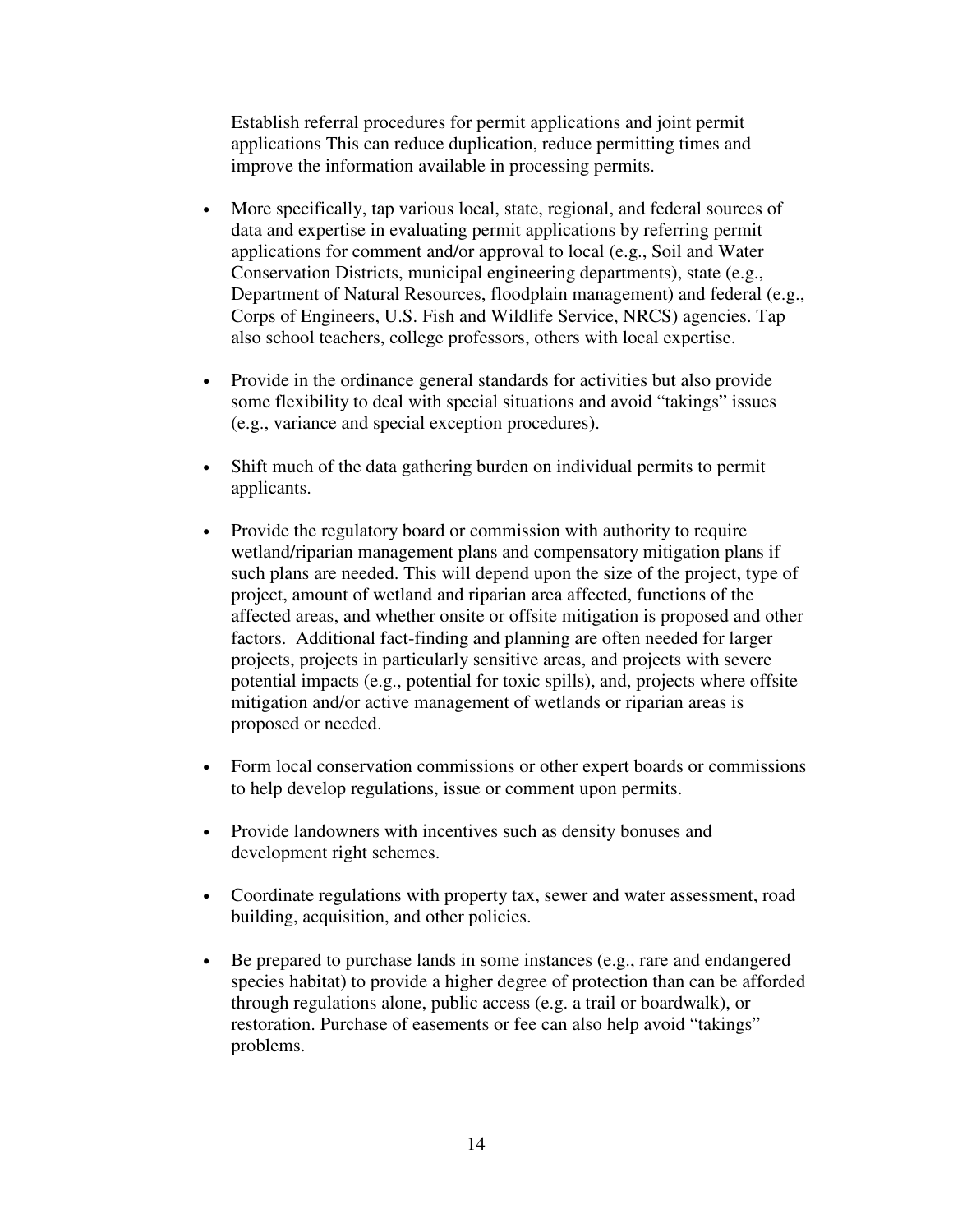# **PART 5. MODEL WETLAND PROTECTION ORDINANCE**

# **INTRODUCTION**

As discussed above, a community may adopt a wetland protection ordinance as a freestanding ordinance or as part of a broader set of regulations. The latter may take the form of coastal zone management, shoreland, floodplain regulation, comprehensive zoning, or other types of regulations. The following model wetland ordinance is designed as a standalone regulation but may be separated into various sections and incorporated into a broader ordinance.

Whatever approach is taken, the most critical provisions or "meat" of a wetland ordinance include:

- Definition of wetland,
- Definition of regulated activities, and
- Standards for issuance of permits and conditions which may be attached to permits.

These provisions can be set forth with varying degrees of specificity and detail. The following model ordinance is quite detailed but could be simplified if a community wishes.

#### **Definition of Regulated Wetland**

Local governments have adopted a broad range of definitions for wetlands. These include definitions based upon hydric soils (e.g., Connecticut), definitions related to the 100 year floodplain (e.g., Massachusetts), definitions based on vegetation (New York), and definitions based upon or a combination of soils, vegetation, and hydrology (many states and communities).

Increasingly local governments are adopting the federal Section 404 wetland definition because this facilitates coordination with the Section 404 program and allows, in some instances, a single boundary delineation in the field for federal and local regulations. The Section 404 definition is included in the model ordinance below.

However, other definitions have advantages as well. Communities using National Wetland Inventory (NWI) maps as regulatory maps may best utilize the US Fish and Wildlife Service definition of wetlands because this definition has been used by the Service in preparing the maps. This definition is somewhat more inclusive than the Corps of Engineers wetland definition and includes more small rivers and streams and other less frequently flooded areas.

Whatever definition is adopted, a local government typically also needs to provide "boundary delineation" procedures to allow the local regulatory agency to more precisely define regulatory boundaries at the request of landowners or other agencies. See ordinance below.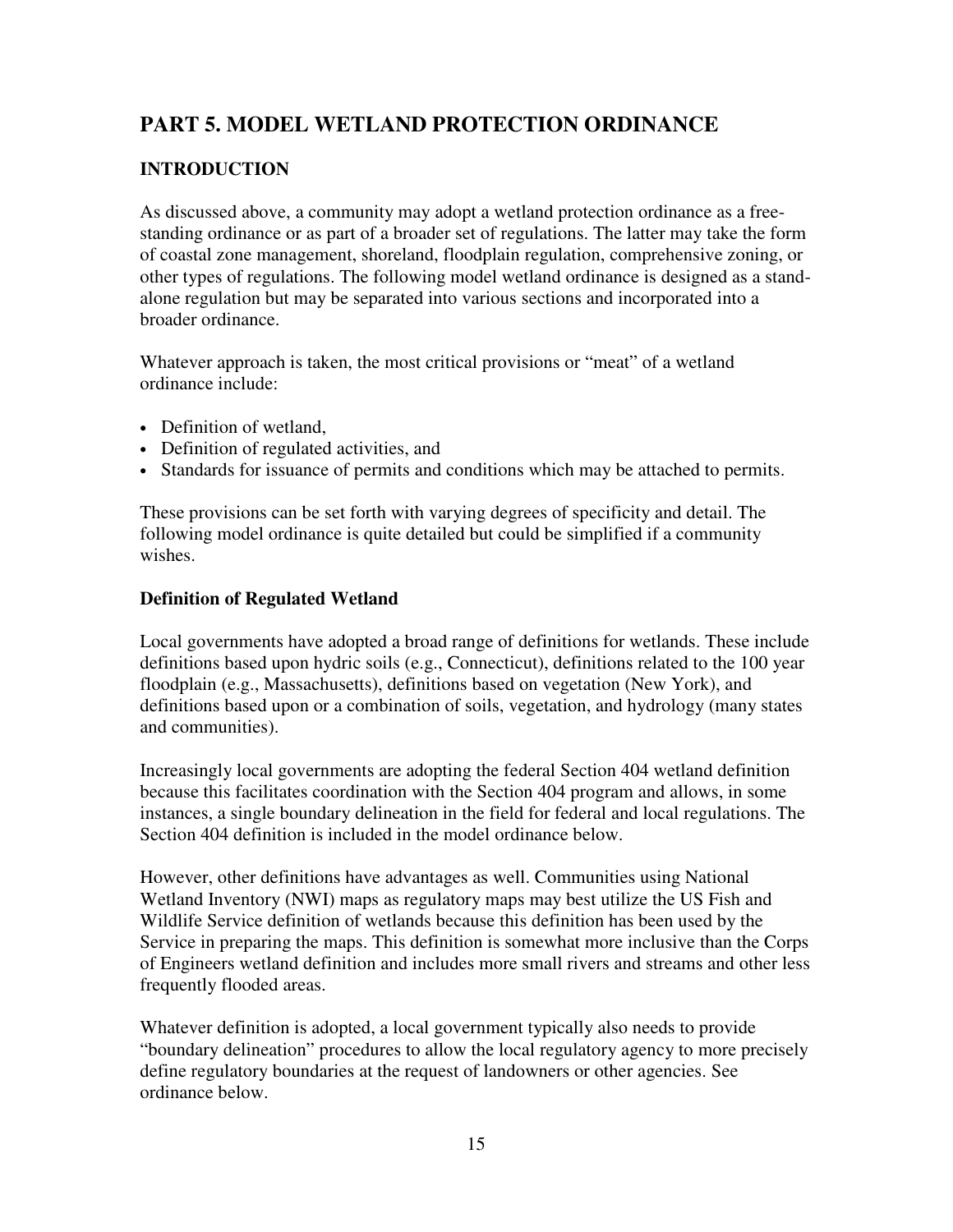#### **Definition of Regulated Activities**

The definition of regulated activities is also critical because it defines what gets regulated and what does not. Most local regulations define regulated activities to include a broad range activities which may destroy or damage wetlands such as drainage, filling, grading, and vegetation removal. However, many ordinances also contain partial exemptions for existing buildings and uses, agriculture, maintenance of public facilities, and emergency measures.

## **Standards for Issuance of Permits and Conditions Which May be Attached to Permits**

Ordinances typically set forth both general standards (e.g., no net loss) and more specific standards (e.g. mitigation ratios) for issuance of permits. Many ordinances also set forth conditions which may be attached to permits.

# **MODEL WETLAND PROTECTION ORDINANCE**

#### **Section 1: Findings of Fact**

The legislative body of ……(*local government name*) determines that that:

- Many of the wetlands of.......(*local government name*) have already been lost to drainage and fills. This has increased downstream water pollution, flooding, and erosion and the loss of habitat. This ordinance has been adopted to conserve and protect remaining wetlands and water resources.
- Wetlands and associated buffers function to provide a variety of goods and services including:
	- o Provide flood conveyance and storage;
	- o Provide stormwater detention and stormwater purification;
	- o Provide living, breeding, nesting and feeding environments for many forms of wildlife including waterfowl, shorebirds, salamanders, frogs, and deer;
	- o Provide linkeages between aquatic systems (lakes, rivers, etc.);
	- o Maintain potable water supplies;
	- o Treat polluted surface/subsurface waters through biological degradation and chemical oxidation;
	- o Prevent additional nonpoint pollution of waters by providing buffers;
	- o Serve as nursery grounds and sanctuaries for fish; and,
	- o Provide recreation areas for fishing, boating, hiking, bird watching, photography and other recreation uses.
- Activities in wetlands and associated buffers are often subject to flood, erosion, and subsidence and exacerbate hazards on other lands.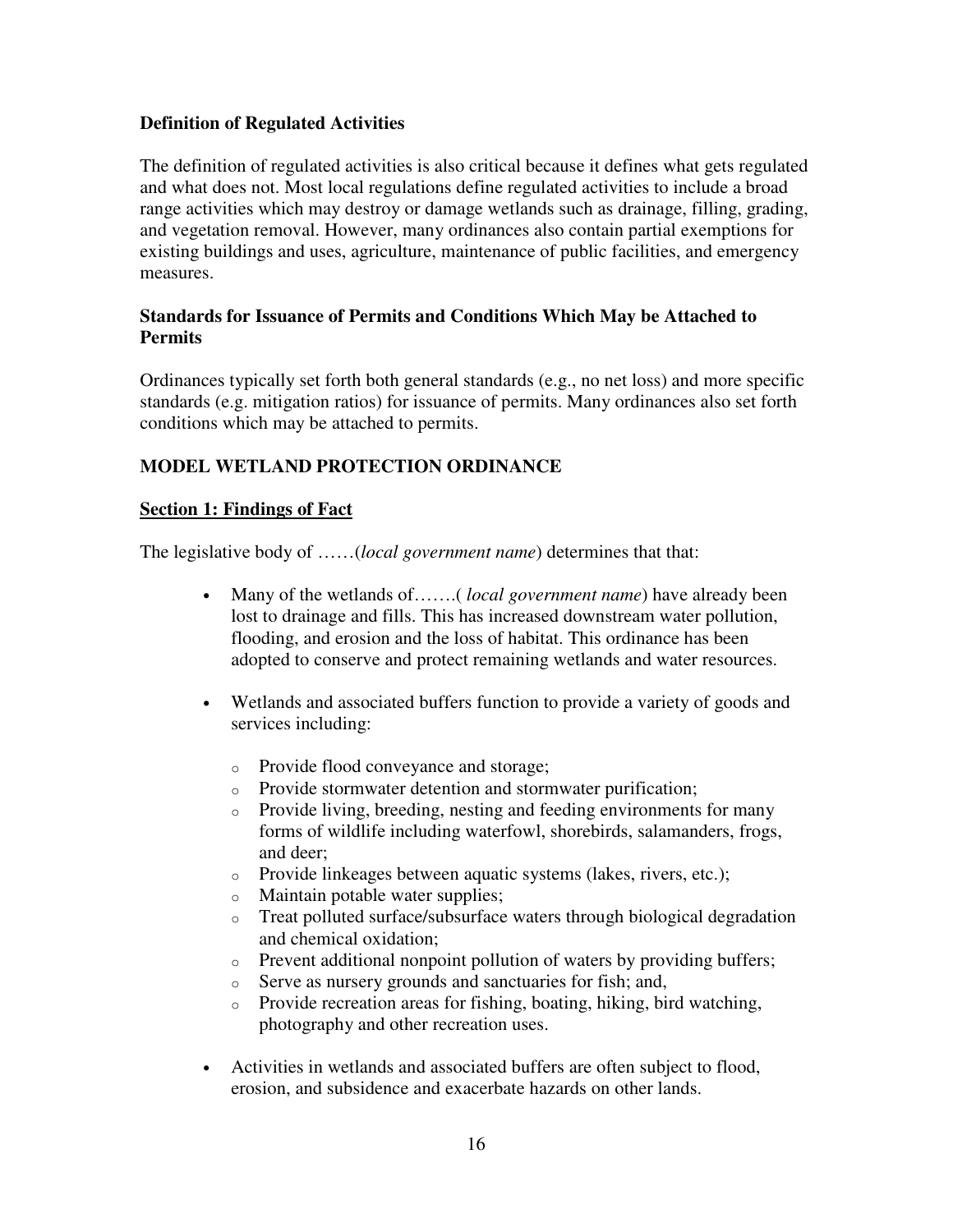• Further loss of wetland and wetland buffer quality and quantity is contrary to the public health, safety, and general welfare.

# **Section 2: Purposes**

The purpose of this ordinance is to protect health, safety, and general welfare of the residents of ………(*local government name).* More specific goals include:

- Protect the quality and quantity of all waters;
- Achieve no net loss in the quantity, quality, and biological diversity of wetlands and associated buffers including functions and goods and services;
- Avoid direct or indirect impacts from activities that destroy or diminish the quantity, quality and biological diversity of wetlands and adjacent buffers;
- Reduce the expense to the city for flooded roads, sewer, and water and for disaster and flood assistance;
- Provide an ecologically sound transition between wetlands and upland areas;
- Replace wetland and buffer functions, values, and acreage where avoidance of activities is not practical and all practical measures have been taken to reduce impacts;
- Minimize impacts to existing land uses and lots by preventing increases in flood, erosion, and other natural hazards due to destruction of wetland and buffer areas/
- Incorporate wetland protection into the………(*local government name*) land use planning and management and development approval procedures.

# **Section 3: Authority**

This ordinance has been adopted pursuant to and in accordance with ………..(s*tatutory cite*).

# **Section 4: Definitions**

**"Board"** means the …….(*Specify one: Wetland Review Board, Board of Adjustment, or Planning Board. Note, the local government must choose the regulatory entity it wishes to authorize to issue wetland permits. Permits are typically be issued by the Board of Adjustment or Planning Board if state statutes do not specifically allow the creation of a separate wetland or environmental board with regulatory powers such as a conservation commission.).* 

**"Buffer"** means the area surrounding a wetland that helps maintain the wetland's functional integrity and furnishes protection against the impacts to the wetland from activities in adjacent upland areas.

"**Compensatory mitigation"** means the replacement of wetland acreage, function, and value to compensate for losses.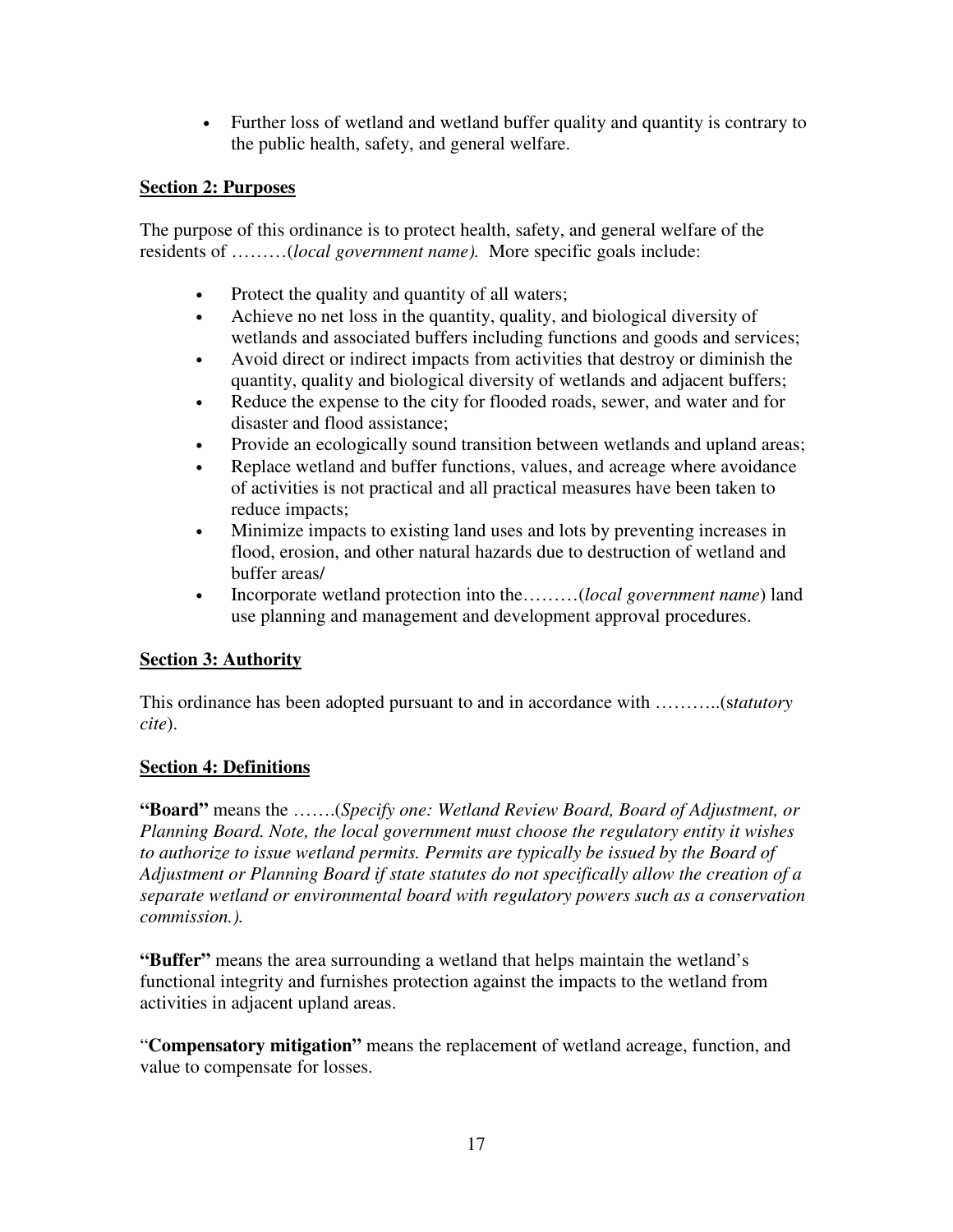**"Creation"** means a human activity bringing a wetland into existence at a site in which it did not formerly exist.

**"Enhancement"** means the manipulating the physical, chemical or biological characteristics of a wetland to increase or improve specific functions or to change the growth stage or vegetation present.

**"Floodplains"** mean areas subject to periodic inundation when a river, stream, or other watercourse overflows its banks. They are relatively flat areas or lowlands adjoining the channel of a river, stream or watercourse or other body of water. They include but are not limited to those mapped by the Federal Emergency Management Agency shown as flood hazard areas on the …..(*name of municipal government)* Flood Insurance Rate Map (FIRM) issued by the Federal Emergency Management Agency for the administration of the National Flood Insurance Program numbered and dated*…..* 

**"Floodway"** means the channel of any rivers, stream or other watercourse and the portions of the adjoining floodplain required to carry a discharge flood without raising flood waters and velocities more than a defined amount.

**"National Wetlands Inventory Maps (NWI)"** are a series of maps produced by the U.S. Fish and Wildlife Service showing the general location and classification of wetlands. Some wetlands, particularly smaller wetlands, are not shown on these maps. In addition the criteria used for mapping wetlands in the NWI does not fully coincide with the definition of wetland provided below. The definition of wetland provided below and field surveys provided by the Board or provided by a permit applicant and reviewed and approved by the Board shall provide the basis for more specific and accurate designation of wetlands and wetland.

**"Ordinary High Water Mark"** means the point of the bank or shore up to which the presence and action of surface water is so continuous as to leave a distinctive mark such as by erosion, destruction or prevention of terrestrial vegetation, predominance of aquatic vegetation, or other easily recognized characteristic.

**"Regulated Activities"** means all activities in regulated wetlands and associated buffer areas which involve filling, excavation, dredging, clear-cutting, dumping, excavation, changing of drainage, grading, placing of objects in water, excavation or any other alteration or use which will damage or destroy a wetland or associated buffer area.

**"Restoration"** means manipulating the physical, chemical or biological characteristics of a site to achieve a former condition with improved wetland functions, values, and acreage.

**"Riparian Area".** The area adjacent to rivers, streams, creeks, washes, arroyos, and other bodies of water or channels having banks and bed through which waters flow at least periodically. These areas are subject to periodic flooding and are generally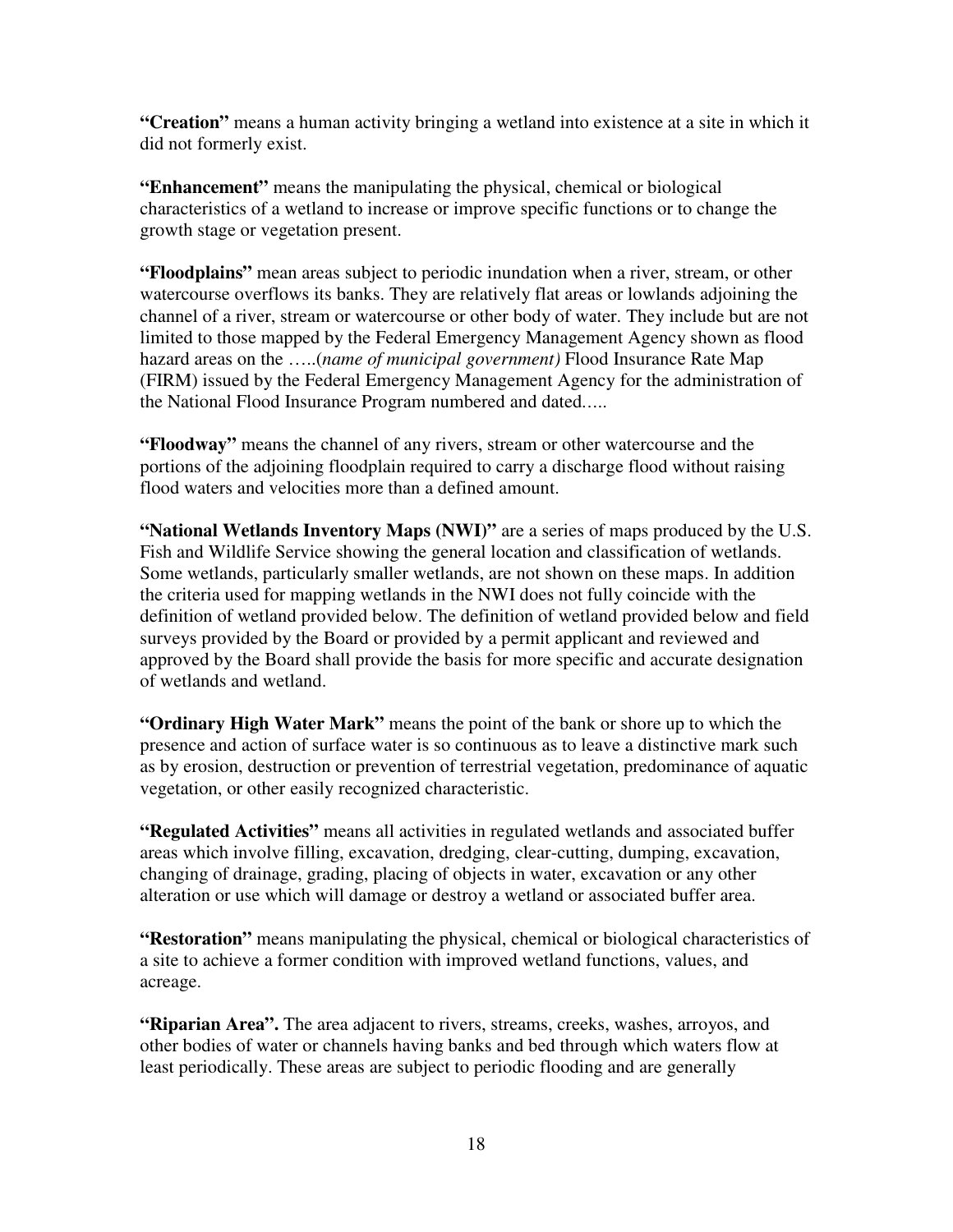characterized or distinguished by a difference in plant species composition or an increase in the size and/or density of vegetation as compared to upland areas.

"**Watercourses"** mean rivers, streams, intermittent streams, ditches, brooks, channels, lakes, ponds, manmade ponds, estuarine waters, swamps, bogs, vernal pools, playas, and all other bodies of water, natural or artificial, intermittent or permanent, public or private which has defined banks and water at least a portion of each year. These areas are typically shown on the United States Geologic Survey topographic maps of the community.

**"Wetlands".** Wetlands are areas and waters that are inundated or saturated by surface water or ground water at a frequency and duration sufficient to support, and under normal circumstances do support, a prevalence of vegetation typically adapted for life in saturated conditions. Wetlands generally include but are not limited to lands and waters meeting this definition and otherwise often referred to as swamps, marshes, bogs swamps, wetland meadows, ephemeral and tributary streams vernal pools, banks, reservoirs, ponds, lakes, and lands under water bodies. The primary ecological parameters for identifying wetlands include hydric soils, hydrophytic vegetation, and hydrologic conditions reflecting temporary or permanent inundation or saturation. *(Note, we are utilizing the Corps of Engineers regulatory wetland definition here but have added an additional explanatory sentence. A community may wish to substitute its own definition.)* 

**"Wetlands Delineation"** means the establishment of wetland boundaries.

## **Section 5: Wetland Review Board**

*(Note, this is an optional section. Appointment of a local wetland review board can enhance local expertise in reviewing wetland permit applications. Some states specifically authorize conservation commissions (e.g., Massachusetts) to adopt wetland and related regulations. Others do not specifically authorize separate commissions with regulatory powers. In such instances a community may, nevertheless, form an advisory wetland review board to make recommendations on individual permit applications to the planning commission or board of adjustment which issues the actual wetland permits. The wetland review board may also provide input to the community governing body or boards on other wetland issues. )* 

The Council of………..(local government *name*) shall appoint a Wetland Review Board (hereafter referred to as the Board) of not more than eight but not less than four members for terms to be specified by the Council. The Board may issue, deny or conditionally issue wetland permit applications on forms provided by the Board and consistent with the standards, goals, and criteria set forth in this ordinance. *(Note, the ordinance should vest permitting powers in the Board of Adjustment or Planning Commission if the Wetland Board is to be advisory only.)*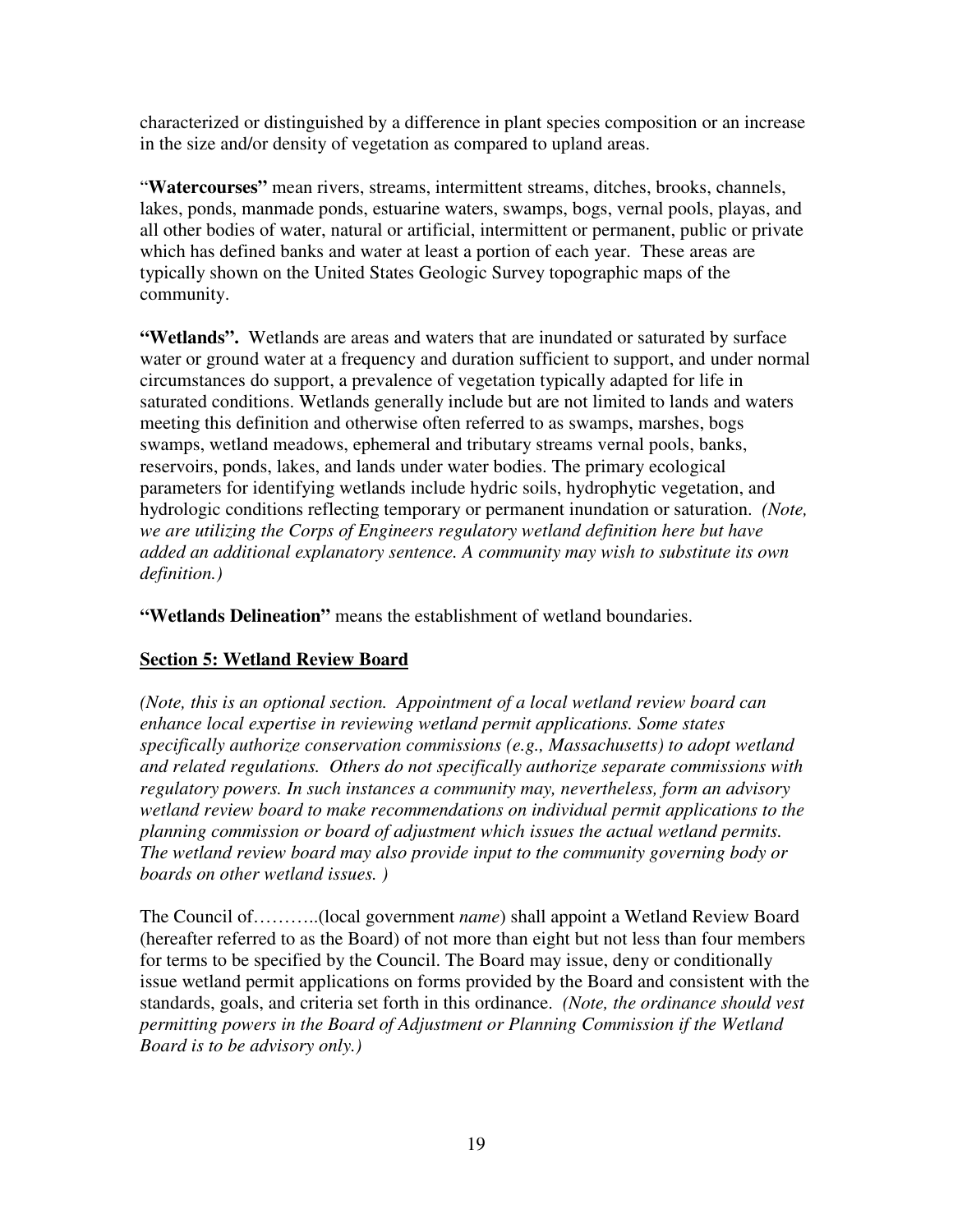The Board may also advise the Council with regard to wetland policies and activities and may help the Council undertake the following activities.

- The mapping and delineation of wetlands, floodplains, and riparian buffers,
- The assessment of wetland functions and values,
- The location of wetland boundaries on the ground,
- The initiation of wetland or riparian area enforcement actions, and
- The acquisition of wetland and related wildlife or recreation areas.

# **Section 6: Wetlands Regulated by This Ordinance**

All wetlands and associated buffer areas within the boundaries of………… (*local government name*) are subject to regulation by this ordinance. More specifically, wetlands subject to regulation include:

- All wetlands shown on National Wetland Inventory maps series*……(specify series and date*) and associated 75 foot buffer areas. National Wetland Inventory maps delineate the general location and boundaries of wetlands. Copies of these maps are available for inspection in the office of the *……(specify).* Mapped wetlands and regulations shall function as an overlay district to all other districts.
- All other wetlands and associated 75 foot buffer areas meeting the wetland definition criteria set forth above.

(*Note: This ordinance as written applies to both mapped and unmapped wetlands. Many communities only regulate mapped wetlands. This ordinance also includes a 75 foot regulated buffer)* 

# **Section 7: Delineation of Wetlands and Buffers**

Any property owner who believes that designation of an area as wetland or wetland buffer or the wetland boundary is incorrect may petition the Board to clarify or change the designation and/or boundary. All petitions for a clarification or change in designation shall be submitted in writing and shall include all relevant facts and circumstances which support the change. For proposed changes in boundaries, the petitioner shall provide expert proof that the designation is inconsistent with the definition of wetland provided in this ordinance and the delineation procedures provided by the l987 Wetlands Delineation Manual of the U.S. Army Corps of Engineers.

The wetland buffer area shall be measured perpendicularly from the boundaries of a wetland.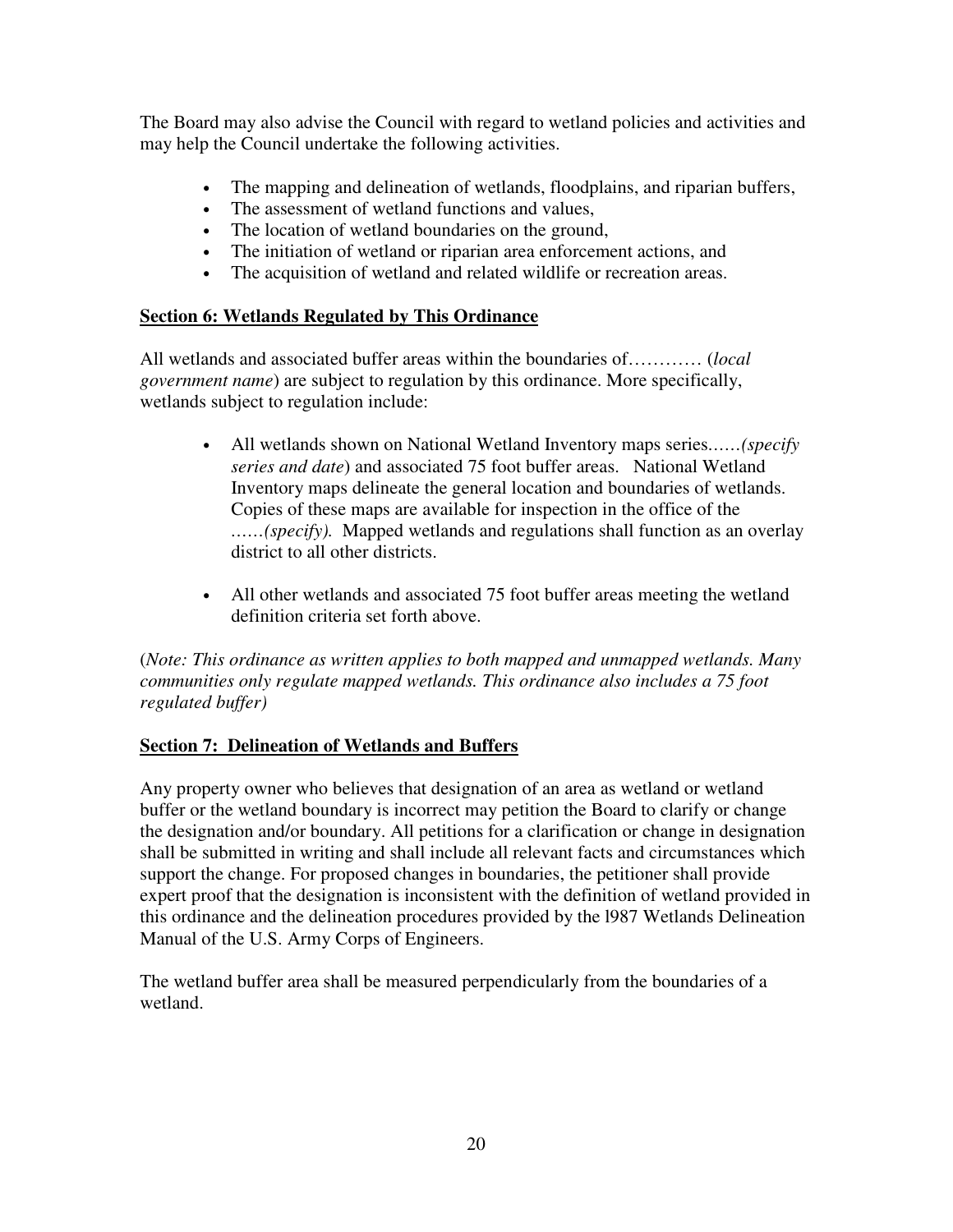## **Section 8: Permitted Uses**

The following uses are permitted in wetlands and associated buffer areas, providing they do not alter the natural hydrology, destroy wetland functions and values, or increase flood or erosion hazards on other lands:

- Conservation of soil, vegetation, water, fish, shellfish and wildlife.
- Outdoor recreation including nature study, hiking, horseback riding, swimming, camping, boating, trapping, hunting, fishing, shell fishing, crosscountry skiing where otherwise legally permitted.
- Grazing, farming, nurseries, gardening, forestry and harvesting of crops. However, road construction, erection of buildings, or relocation of wetlands or watercourses, clear cutting of timber, or the mining of top soil, peat, sand or gravel from wetlands shall require a permit as provided below.
- Recreational open space and other types of open space for adjacent residential, commercial, and industrial property including subdivisions.
- Control of noxious weeds if the control does involve the drainage or fill of a wetland.
- Maintenance of existing ditches, watercourses, farm pounds, utilities, roadways providing the activity does not involve the expansion of roadways, drainage ditches or related improvements into previously unimproved rights of way or portions of rights of way.
- Construction for nature study and educational purposes trails, boardwalks, viewing platforms, information kiosks, and trail signs.
- Maintenance of existing structures consistent with standards set forth in Section below.
- Emergency work necessary for protection of the public, health, or safety.
- Restoring wetlands not associated with any development proposal, providing such restoration does not affect more than one half acre.

## **Section 9: Activities Requiring a Permit**

All activities in regulated wetlands and associated buffer areas involving filling, excavation, dredging, clear-cutting, dumping, excavation, changing of drainage, grading, placing of objects in water, excavation or any other alteration or use of a wetland not permitted by section 8 shall require a permit from the Board.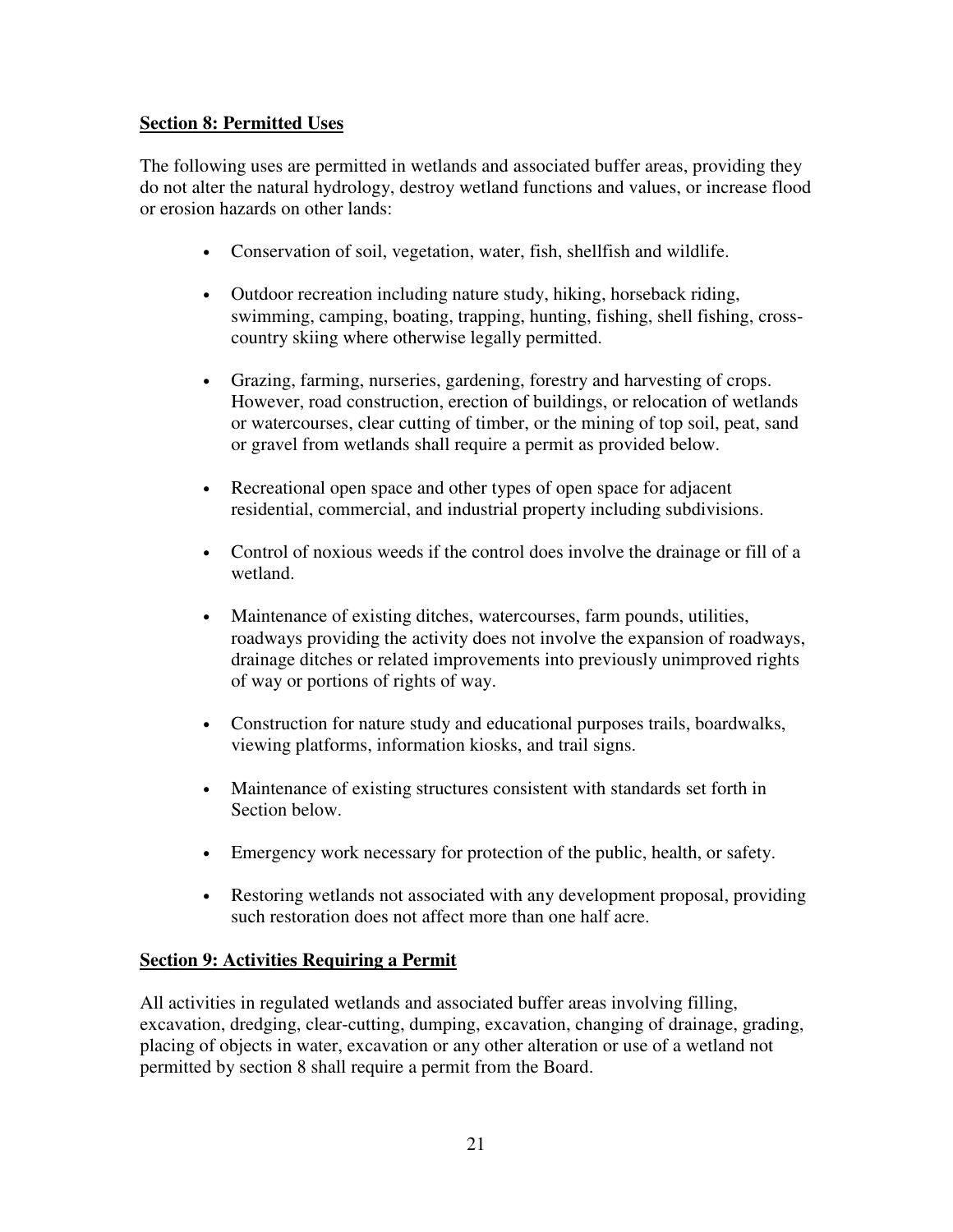#### **Section 10: Coordination With Other Regulatory Agencies**

(*Note, this is an optional section. It is designed to help coordinate regulatory reviews and maximize the use of available expertise. Some communities have developed more formal referral or joint permit processing procedures with other regulatory agencies. )* 

Upon receipt of a permit application, the Board shall coordinate with other planning and regulatory with jurisdiction or potential jurisdiction over the proposed activity. The Board may require that an applicant obtain other federal, state, or local regulatory permits needed for a proposed activity before applying for a wetland permit from the Board. The Board may also provide comments to other agencies in their permitting activities. The following activities may require additional state, federal, or local permits as well as a permit from the Board.

*(Note, this section needs to be tailored to state laws and local needs. Additional permits which are required will depend upon the type of activity, the type of wetland affected, and the local government and state regulations in effect. Typical activities requiring a permit from other agencies include the following:)* 

- Construction of any dam regulated by……….. (n*ame of regulatory agency, statutory cite*.)
- Construction, encroachment or placement of any obstruction within a stream channel, lake, or tidal water regulated by………(n*ame of regulatory agency, statutory cite)*
- Diversion of water including withdrawals in excess of .....gallons per day regulated by…………..(n*ame of regulatory agency, statutory cite.*)
- Discharges of fills or pollutants into the waters of the state regulated by……………. (n*ame of regulatory agency, statutory cite.)*
- The undertaking of any regulated activity in a floodplain or floodway regulated by………..(n*ame of regulatory agency, statutory site.)*
- The construction of septic tank/soil absorption fields in any wetland or buffer area requiring a permit from………..(n*ame of regulatory agency, statutory site.)*
- Any filling or grading requiring a permit from………(n*ame of regulatory agency, statutory site*.)
- Any land use, building construction, or subdivision permit required from…………(n*ame of the local regulatory agency, statutory site*.)
- The discharge of fill or dredged material into wetlands and watercourses regulated by the U.S. Army Corps of Engineers pursuant to Section 10 of the Rivers and Harbor Act or Sections 404 and 401 of the Federal Clean Water Act, as amended.)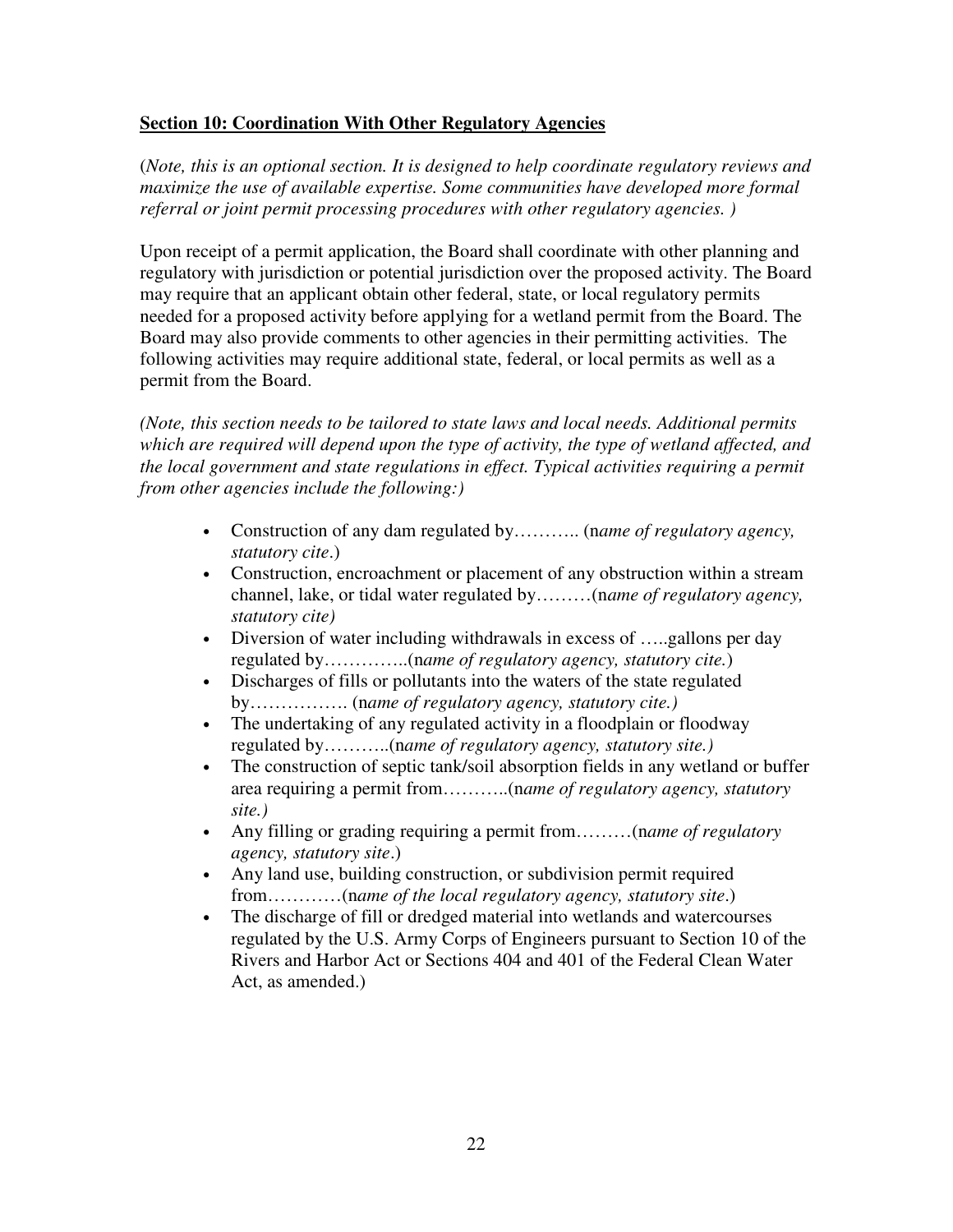# **Section 11: Information to be Provided by the Permit Applicant**

Individuals or public or private corporations seeking a permit for a regulated activity within a wetland or wetland buffer area shall apply for a wetland permit from the Board on a permit application form provided by the Board.

All applications shall include the following information in writing, in maps, or in drawings unless exempted in writing by the Board:

- Name, address, telephone number and e-mail address of owner and permit applicant (if different). This should include an appropriate engineer's or land surveyor's stamp if one has been used by the applicant;
- A description of existing uses of the property including any structures, fills, grading, or drainage;
- Photographs of the proposed project site showing the existing condition of the site;
- A description of the proposed activity including the type of proposed activity, its dimensions, distance from any road or water body, and when and how it will be carried out;
- An explanation why this activity cannot be located at an upland location;
- A description of all measures proposed to reduce or compensate for project impacts;
- A wetland map or boundary survey to identify which may be affected by the proposed activity;
- A sketch map showing the entire parcel of land owned by the applicant including lot sizes and property boundaries;
- A description of when the property was acquired and the price paid for the property;
- A description of the zoning classification and restrictions;
- A description of the vegetative cover of the affected area, including dominant species;
- The 100 year flood elevation and floodplain and floodway boundaries at the project site if FEMA or other flood maps are available for the area;
- The sites and specifications for all proposed drainage, filling, grading, dredging, and vegetation removal that may affect the wetland or buffer area;
- A description of any existing or proposed waste disposal or water supply including septic tanks and soil absorption field and distances to wetlands, wetland buffers and other water bodies;
- A description of restoration vegetation now in existence and proposed for all surfaces; and
- A description of the construction sequencing and timetable for any proposed activities including description of future phases.

The Board may require the permit applicant to submit additional information if the Board deems such information necessary to determine compliance of a proposed regulated activity with the standards and criteria set forth in this ordinance. Such information may include: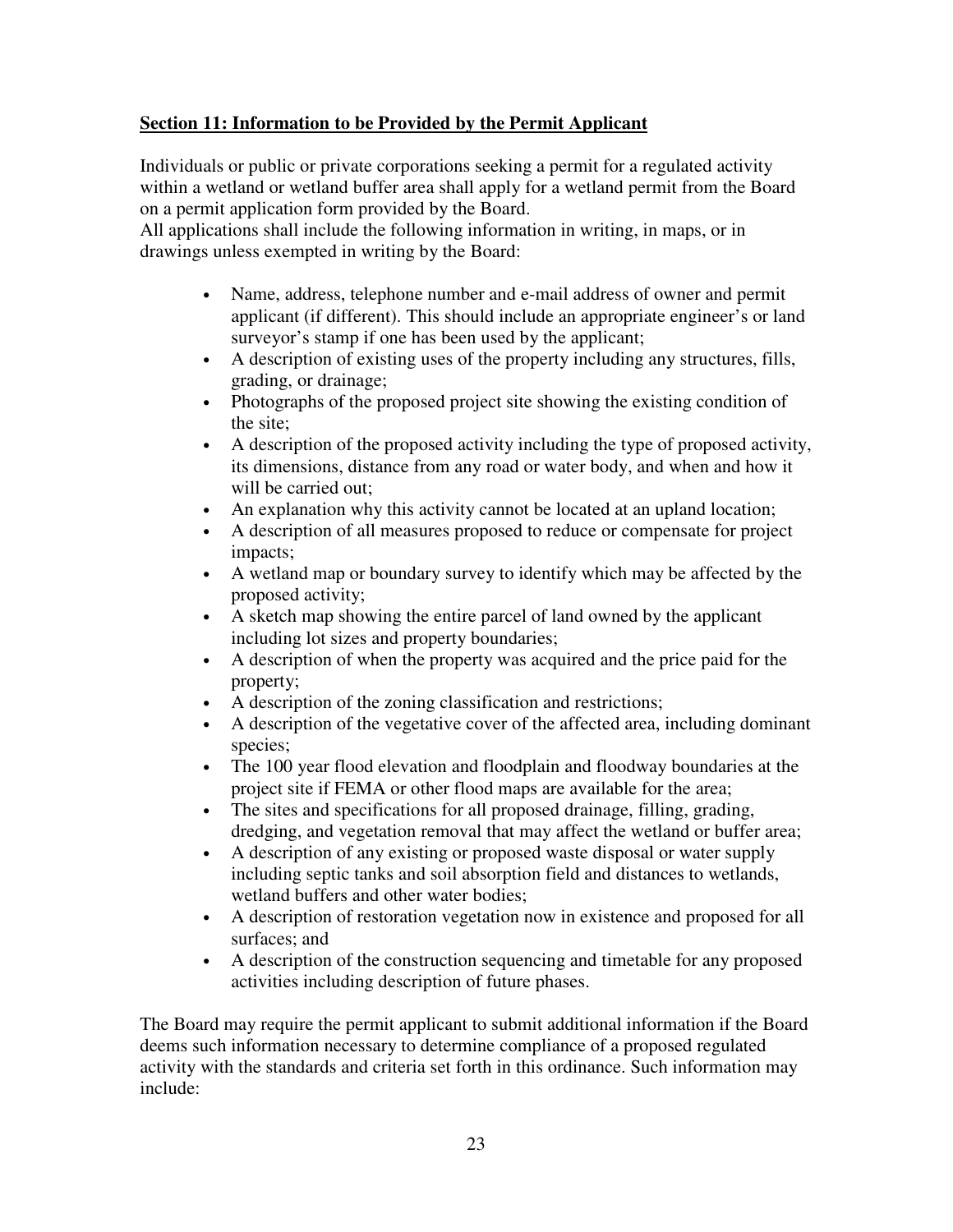- More detailed site plans;
- Description of wetland ecological communities and functions;
- Description how the application will change, diminish, or enhance the ecological functions;
- Engineering reports and analyses where the proposed activity may be subject to flood or erosion hazards or increase such hazards of other types;
- Mapping or more detailed investigation of soil types where onsite waste disposal is proposed;
- Analysis of chemical or physical characteristics of any fill material;
- A stormwater management plan (if applicable);
- A wetland management plan; and
- A compensatory mitigation plan.

In the event that an application requires………..(*name of the community)* to incur additional expenses for technical assistance in the review of an application, the applicant shall pay the reasonable expenses incurred by the community. The applicant shall be notified of the expenses and shall deposit necessary funds prior to the cost being incurred by the community.

## **Section 12: Public Notice, Hearings**

Any person filing a permit application shall give written notice thereof, by certified mail (return receipt requested) or hand delivered, to all abutters at their mailing addresses shown on the most recent applicable tax list of the assessors. The notice to abutters shall include a copy of the permit application or shall state where copies may be examined and obtained by abutters.

*(Note, a community could also require a permit applicant to provide notice to others. For example, a permit applicant could be required to submit a copy of the permit application to the municipal engineer if any portion of the affected area is shown as a floodplain.)* 

No sooner than 30 days and not later than 60 days after receipt of a permit application and after notice the permit application has been published in one newspaper having general circulation in the area, the Board may hold a public hearing on the application unless the Board finds that the activity is so minor as not to affect wetland functions, values, or acreage or have impact upon public properties or the public at large. All hearings shall be open to the public.

## **Section 13: Standards and Criteria for Issuance of Wetland/Buffer Area Permits**

The Board shall not issue or conditionally issue a permit unless it finds that the proposed activity will not, taking into account individual and cumulative effects, threaten health or safety, result in fraud, cause nuisances, impair public rights in public waters, threaten rare or endangered plant or animal species, violate pollution control standards, or violate other regulations. In addition, the Board shall not issue a permit unless it finds that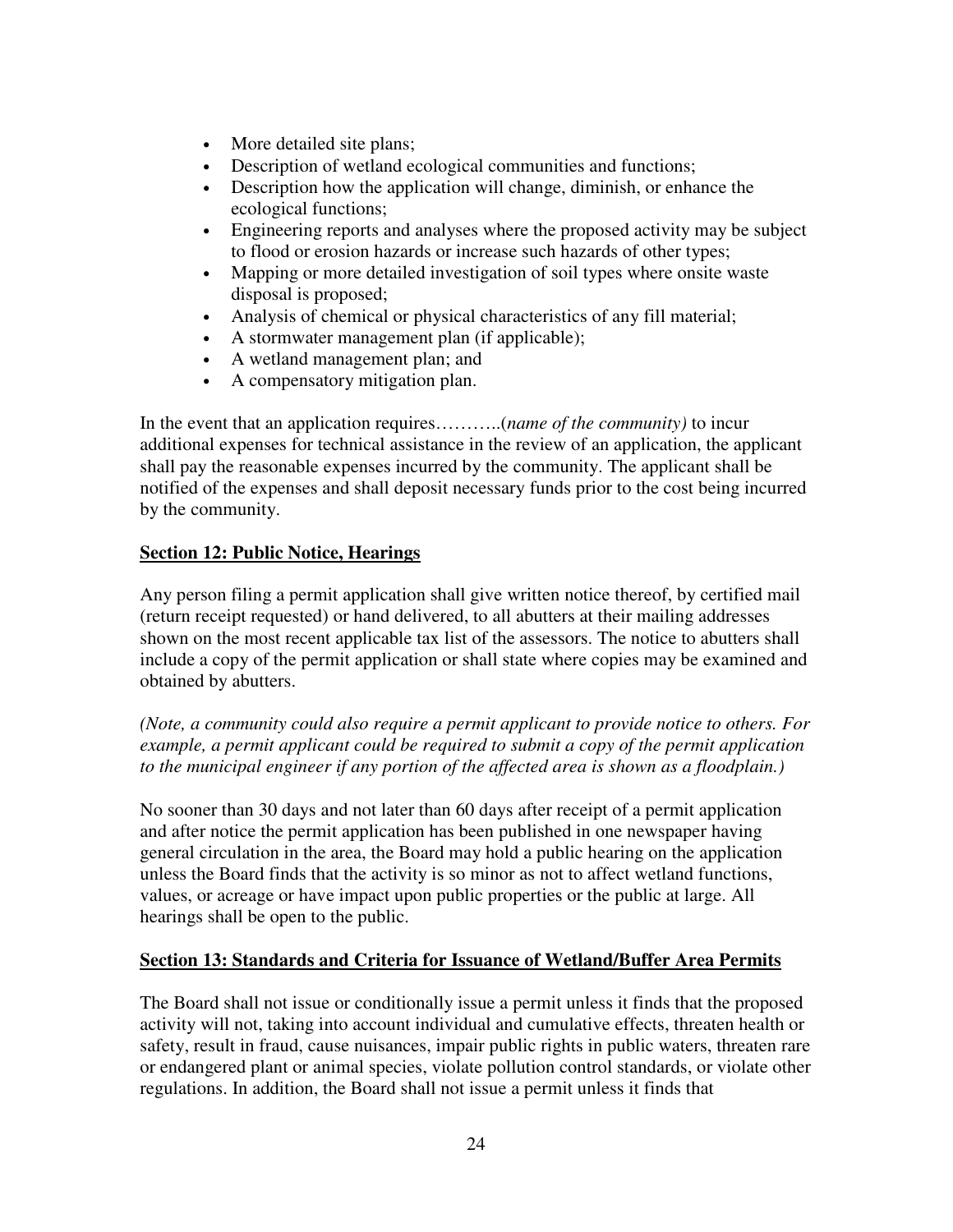- The permit applicant has, to the extent practical, avoided wetland and buffer areas for the proposed activity;
- The permit applicant has, to the extent practical, reduced impacts to the wetland and wetland buffer. The height, width and length of structures will be limited to the minimum dimension necessary to achieve the desired functions;
- The proposed activity will not cause a net loss of wetland functions specified in Section 1 of this ordinance;
- The proposed activity will not cause a net decrease in wetland values or acreage, taking into account the cumulative adverse effects of past and reasonably anticipated future activities;
- The proposed activity will be set back a minimum of 25 feet from the top of the bank of any river, stream, creek, or arroyo. The Board may require a larger setback based upon flooding, erosion, pollution, endangered species, riparian or wetland functions and values, or other relevant factors;
- The proposed activity will, to the extent practical, avoid fragmentation of wetlands and the separation of wetlands from other wetlands, broader aquatic systems, and uplands by activities such as construction of dikes, levees, ditches, roads, structures, and other impediments to movement of water or biota;
- The proposed activity will not increase flood, erosion, subsidence or other hazard on other lands and the proposed activity will not, in itself, be subject to flood and erosion hazards;
- The proposed activity will not result in adverse modification of habitat for or jeopardize plant, animal, or other wildlife species listed as threatened or endangered by the U.S. Fish and Wildlife Service or (*State Wildlife Agency*); and
- The proposed activity will not violate other applicable federal, state, and local water quality, flood loss reduction, fill and grading, coastal zone management, stream protection, water supply protection, comprehensive zoning, sanitary code, and other statutes, regulations and ordinances.

The Board shall consider all relevant facts in making its decision on any application for a permit including but not limited to the following:

- The goals and purposes of the ordinance;
- The environmental impact of the proposed action including
	- o Infilling of the wetland or other modification of natural topographic contours,
	- o Disturbance or destruction of natural flora and fauna,
	- o Influx of sediments or other materials causing increased water turbidity and/or substrate alteration,
	- o Removal or disturbance of wetland soils,
	- o Reductions in wetland water supply,
	- o Interference with wetland water circulation,
	- o Damaging reduction or increases in wetland nutrients,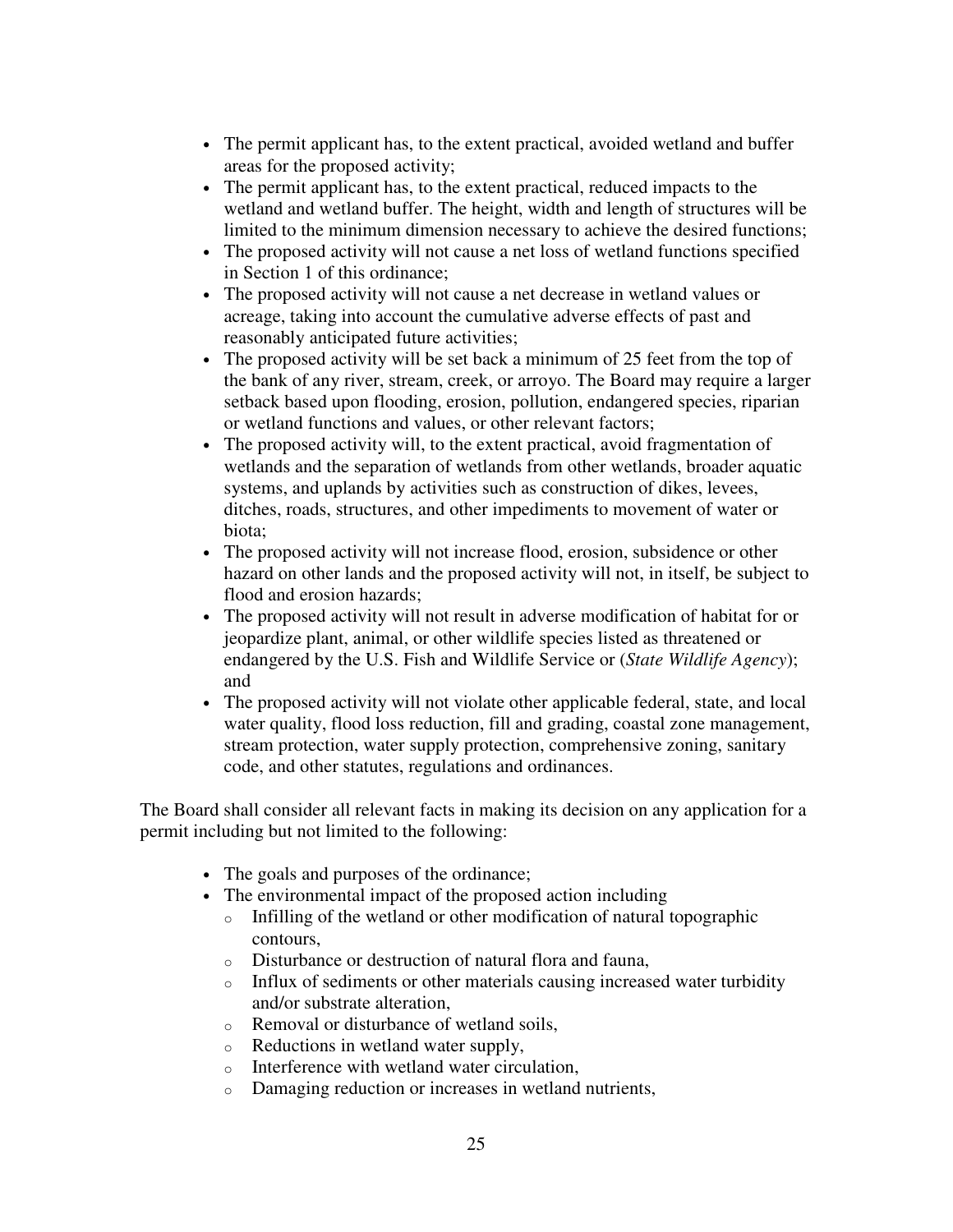- o Influx of toxic chemicals and/or heavy metals,
- o Damaging thermal changes in wetland water supply, and
- o Destruction of natural aesthetic values.
- The impact of the proposed activity and reasonably anticipated similar activities upon flood flows, flood storage, and storm barriers,
- Threats to the proposed activity from flooding, erosion, hurricane winds, subsidence, soil limitations and other hazards;
- The impact of the use and existing and reasonably anticipated similar uses upon neighboring land uses;
- The adequacy of water supply and waste disposal for the proposed activity;
- Alternatives to the proposed action and alternative sites for the activity on the applicant's property or other properties;
- Whether all reasonable and practical measures have been taken to minimize the impact of activities; and
- The relationship between short-term uses and long term productivity of the site; and
- The consistency of the activity with local, state, and federal comprehensive land use plans and watershed plans.

The Board shall make written findings on any permit applicant stating the reason why the proposed permit is issued, denied, or conditionally issued or denied. The Board may consider the following in making its decision on the application:

- The application and supporting documentation,
- Public comments, evidence, and testimony
- Reports or comments from other local, state, tribal, or federal agencies and commissions, and
- Comments on the application from regional planning agencies, soil and water conservation districts, or other regional organizations.

## **Section 14: Conditions Which May Be Attached to Permits**

The Board may conditionally approve permits. The following sorts of conditions may be attached to permit approvals:

- Design measures to reduce project impacts;
- Relocation of the proposed activity to reduce project impacts;
- Compensatory mitigation measures to offset losses to wetland acreage, functions, and values;
- Flood and erosion loss reduction measures to prevent hazard losses to both proposed activities and activities on other lands. This may include a requirement that structures be elevated on piles, floodproofed or otherwise protected from hazards including flood heights, velocities, and erosion potential;
- Modification of waste disposal and water supply facilities to reflect flooding, high ground water, and erosion hazards;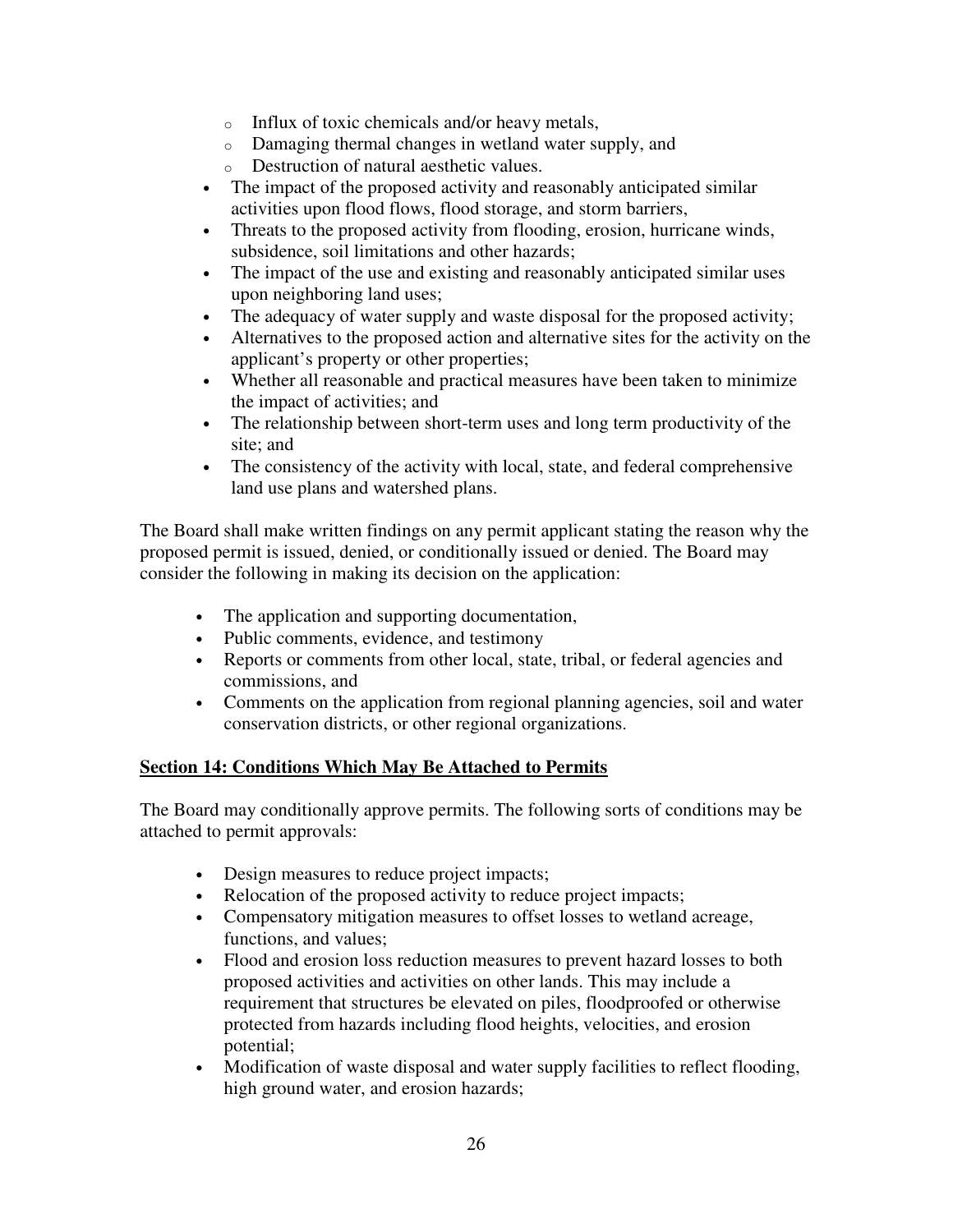- Inclusion in the deed for the property a warning that the property contains a wetland and/or wetland buffer area and that any activities in the wetland or buffer are subject to wetland, floodplain and other regulatory requirements;
- Deed restrictions, covenants, or execution of conservation easements regarding the future use of lands including but not limited to preservation of undeveloped areas and restrictions on vegetation removal;
- Set-backs for structures from a river, stream, or other water body of a distance appropriate for the proposed activity and the particular wetland area;
- Erosion control and storm water management measures;
- The clustering of structures or development;
- Erection of wetland area markers and signs including survey stakes delineating the boundary between wetland areas and adjacent lands;
- Long term monitoring and management requirements including control of exotic plant and animal species; and
- Other conditions necessary to protect wetland functions, offset losses, and prevent increased natural hazard losses in the community.

The Board may also require the development of a wetland management plan and/or a compensatory mitigation plan to comply with these standards and criteria. See Sections 15 and 16 below.

# **Section 15: Wetland Management Plans**

The Board may require that a permit applicant submit a wetland management plan to the Board if the Board believes such a plan is needed to meet the goals and standards of this ordinance including conditions attached to the issuance of a wetland permit. In general, plans are need for larger projects involving the manipulation of water levels, control of exotic plant species, or mitigation measures. Such management plans may include the procedures and timing of the proposed project, water level manipulation, removal of exotic species, replanting (if necessary) and other active management activities over time. It may be combined with a compensatory mitigation plan as provided in Section 16 of this ordinance.

The plan shall be consistent with the following:

- The plan shall describe any long term management proposed for the site to minimize or compensate for project impacts, how this management is to be carried out, and who will undertake the management.
- Site development shall be fitted to the topography and soil so as to create the least potential for vegetation loss and site disturbance;
- Vegetation and soil removal shall be limited to the minimum amount necessary for the development of the site.
- Vegetation indigenous to the site or plant community shall be restored in areas affected by construction activities. Temporary vegetation, sufficient to stabilize the soil, may be required on all disturbed areas as needed to prevent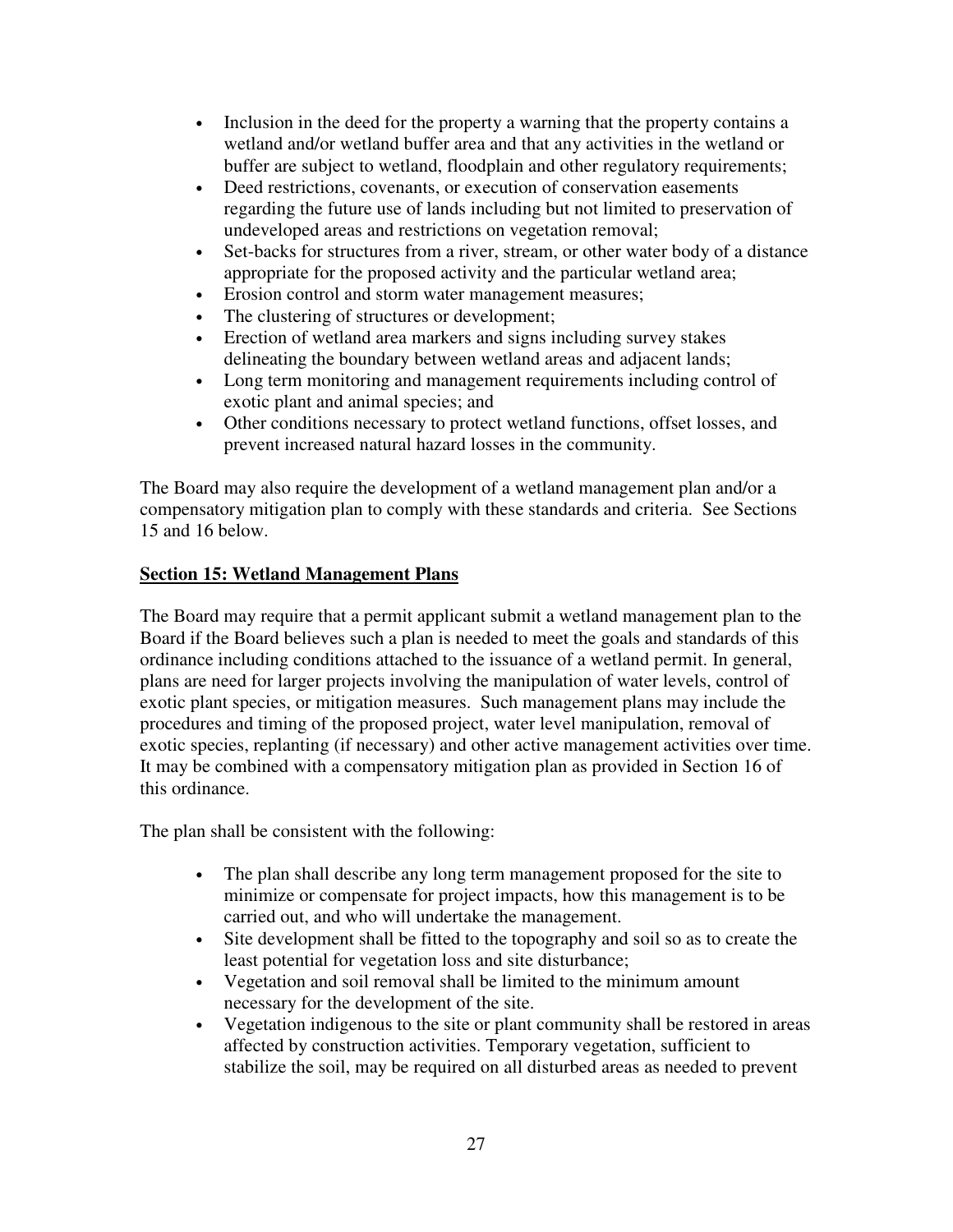soil erosion. New planting shall be given sufficient water, fertilizer and protection to insure reestablishment.

# **Section 16: Compensatory Mitigation**

The Board may require that the permit applicant submit a compensatory mitigation plan developed by qualified professionals to achieve no net loss of wetland functions, values, and acreage if the Board believes such a plan is needed to meet the goals and standards of this ordinance including conditions attached to the issuance of a wetland permit. Compensatory mitigation may take the form of wetland and/or buffer area restoration, creation, or enhancement. Such plans shall include design, implementation, maintenance, and monitoring elements.

A mitigation plan shall:

- Describe any residual impacts to functions, values, or acreage;
- Identify riparian, wetland, and watercourse areas that are to be protected and those that will be impacted;
- Provide a plan for compensating for impacts;
- Describe proposed habitat manipulation activities in detail;
- Provide replacement of affected vegetation with appropriate plant species in ratios which will result in simulation of pre-alteration vegetation within five years;
- Specify construction methods;
- Provide for periodic monitoring of mitigation; and
- Provide for the posting of performance bonds or other financial assurances.

In general, compensatory mitigation shall be onsite and in kind. However, the Board may allow use of offsite and out of kind mitigation including the use of mitigation banks if such use will have net ecological benefits, will not cause nuisances, will not violate other laws, and will not result in fragmentation of the wetland ecological system. Use of mitigation banks will be allowed to compensate for impacts only where onsite measures are, in addition, applied to insure that flooding, water pollution, erosion, and other problems do not occur at the original site.

Where feasible, mitigation projects shall be completed prior to activities that will disturb wetlands. In other cases, mitigation shall be completed immediately following disturbance and prior to use or occupancy of the activity.

There shall be no introduction of any plant or wildlife into a mitigation project for any wetland or wetland buffer which is not native to the area unless authorized by a state or federal permit or approval.

In general the following ratios shall be provided for restoration, creation, and enhancement: 2:1 for restoration, 4:1 for creation, and 6:1 for enhancement. The Board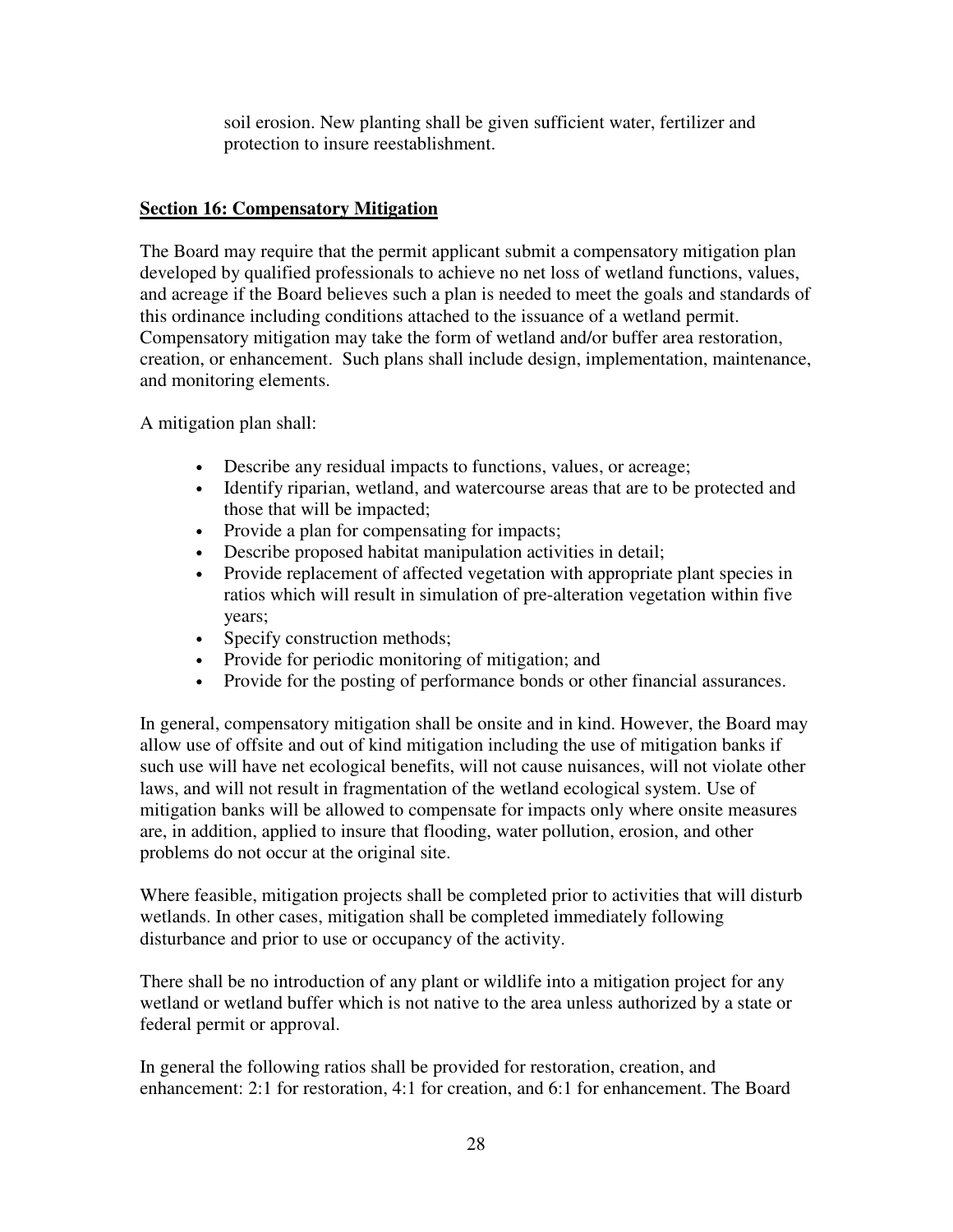may increase the ratios if uncertainties exist with regard to the success of the proposed mitigation, a significant period of time will elapse between impact and replication of wetland functions, the mitigation will result in reduced wetland functions relative to the wetland being impacted, or the impact was an unauthorized impact. The Board may decrease rations if the proposed mitigation has a high likelihood of success, the proposed mitigation will provide functions and values significantly greater than the wetland being impacted, or the proposed mitigation is conducted in advance of the impact and has been shown to be successful.

In evaluating the adequacy of proposed compensatory mitigation, the Board shall consider:

- The risk of failure of the proposed mitigation project based upon the difficulty with which this type of wetland is restored, created, or enhanced, the experience and expertise of the individual or individuals proposing to carry out the mitigation, the proposed buffer and other protection measures, and the proposed management, monitoring and maintenance,
- The societal importance of wetland/buffer functions provided by the mitigation plan in contrast with the societal importance of the functions of the original wetland/buffer,
- Whether the proposed mitigation will require long term maintenance and, if so, the adequacy of any proposed maintenance,
- The need for long term monitoring and whether such monitoring will be provided, and
- Whether there will be offsite impacts of the proposed mitigation such as flooding or adjacent property.

## **Section 17: Variances**

The Board may issue variances to the wetland and buffer requirements of this ordinance where the regulations will otherwise deny landowners all economic use of entire properties taking into account existing uses, reasonably anticipated future uses, market values and sales for comparable properties, taxes, special assessments, and other factors. The Board may issue a variance only for the minimum deviations from permit standards, conditions, or mitigation measures which will be consistent with not denying landowners all economic use of their entire properties. The Board shall not authorize variances for activities which will increase flood and erosion losses on other properties, pose threats to public health and welfare such as flash flooding, pollute potable water supplies, or otherwise cause nuisances. The Board shall also not issue a variance for activities which will violate other laws.

## **Section 18: Nonconforming Uses**

All uses and activities that were lawful before the passage of this ordinance but which do not conform with the provisions of the ordinance, may be continued but may not be expanded, changed, enlarged or altered without a permit as provided above.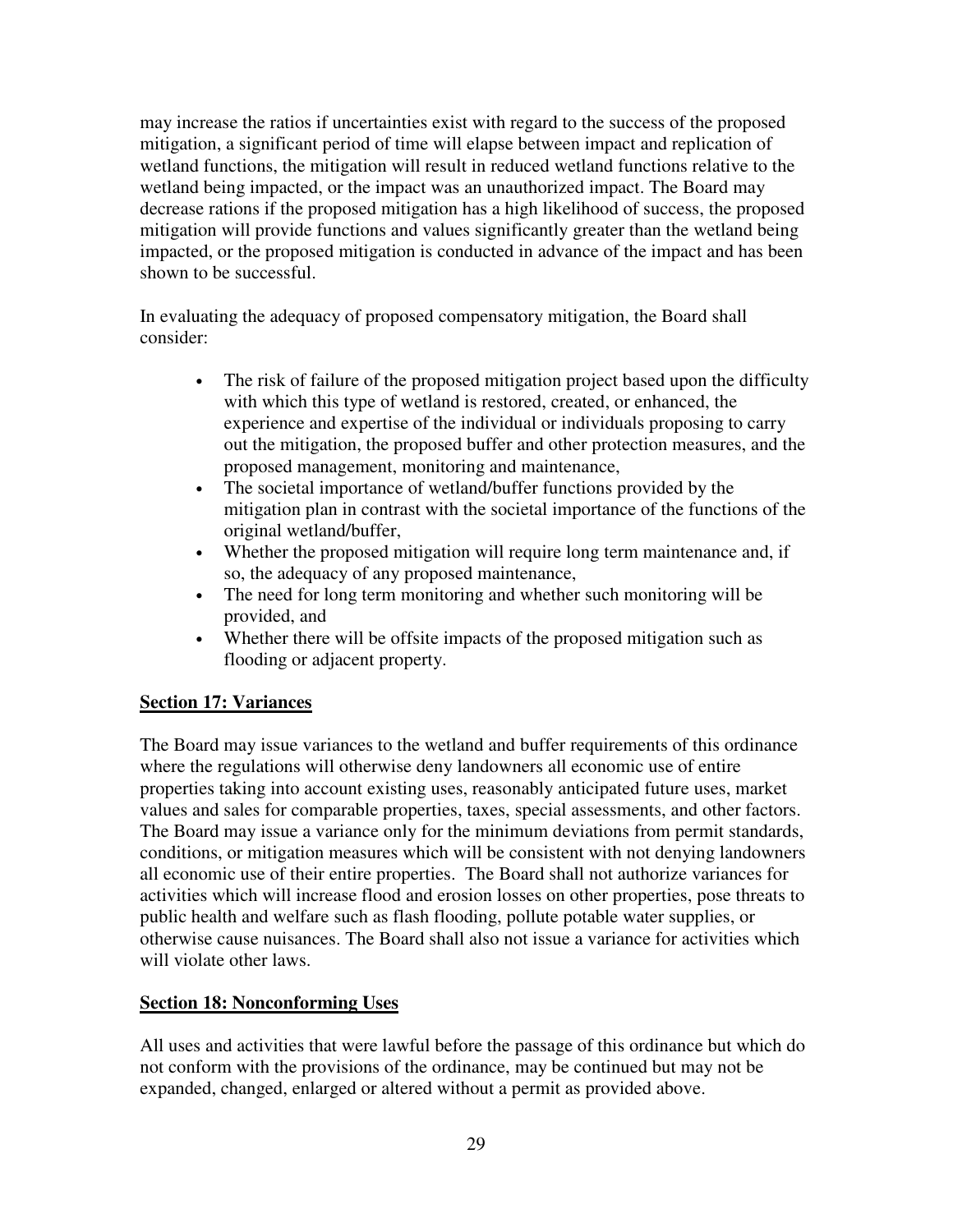Nonconforming uses including but not limited to buildings shall not be enlarged or expanded to further encroach into the wetland. No nonconforming activity which has been discontinued for more than two years shall not be resumed. No nonconforming structure which has been destroyed or damaged for more than 50% of its value by flooding, wind, fire, or other natural or man-made force may be rebuilt only with issuance of a permit in conformity with the provisions of this ordinance

#### **Section 19: Bonds and Insurance**

Upon approval of the application and prior to issuance of a permit, the Board may require the permit applicant to file a bond with such surety in such amount and in a form approved by the Board.

Release of the bond or surety shall be conditioned on compliance with all provisions of these regulations and the terms, conditions and limitations established in the permit.

The Board may require the applicant to certify that it has public liability insurance against liability which might result form the proposed activity covering any and all damage which might occur within... (*specify*) years of completion of such operations, in an amount commensurate with the regulated activity.

#### **Section 20: Inspections, Display of Permit, Revocations of Permits**

Every permit issued pursuant to this ordinance shall allow the Board or it designated employee the right to inspect a project to determine compliance with conditions and the provisions of this ordinance. A permit applicant shall notify the Board at least five days before project construction is to be begin. The permit shall be prominently displayed at the project site during the undertaking of the activities authorized by the permit. All permits shall be valid for a period of one year from the date of issuance unless the Board indicates otherwise. The Board may issue a Stop Work Order if it finds that the permittee is violating provisions of the permit or of other applicable laws, ordinances, and/or regulations. The Board may, on written notice to the permittee, suspend or revoke a permit issued pursuant to this ordinance if the permittee has not complied with any term or condition of the permit or has failed to undertake the project in the manner set forth in the application.

#### **Section 21: Enforcement and Penalties**

Any person who commits, takes part in, or assists in any violation of any provision of this ordinance is guilty of a misdemeanor and may be fined not more than*………(specify)* dollars for each offense and subject to imprisonment not exceeding*…..(specify)* days or both. Each violation of this ordinance shall be a separate offense, and in the case of a continuing violation, each day's continuance thereof shall be deemed to be a separate and distinct offense.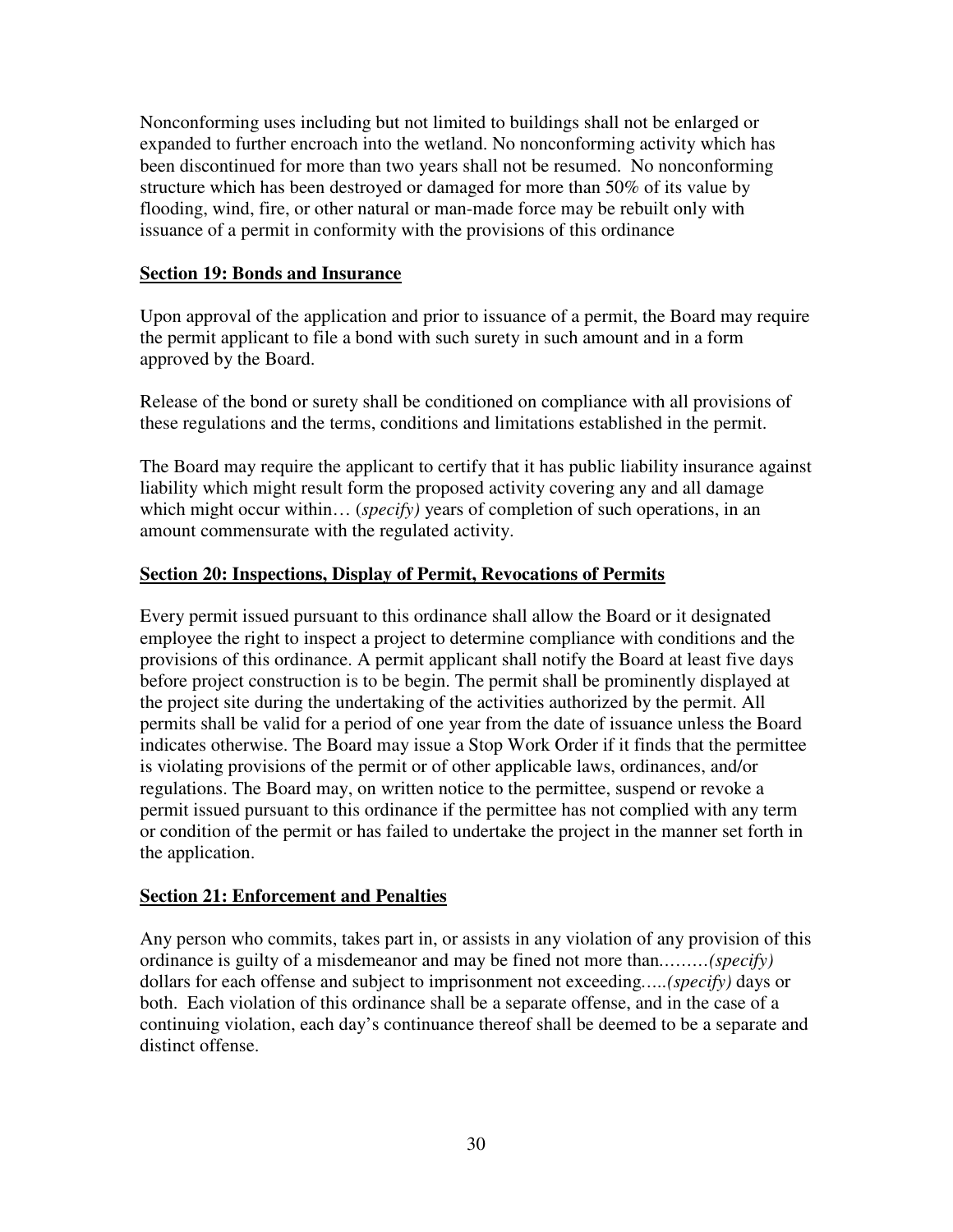The (*community name)......* shall have jurisdiction to enjoin a violation of this ordinance. All costs, fees, and expenses in connection with such action shall be assessed as damages against the violator. The zoning administrator and other governmental officials learning of a violation shall refer the violation to the City Attorney.

In the event of a violation the (*community name*) ….. shall have the power to order restoration of the wetland area. If the responsible person or agent does not complete such restoration within a reasonable time following the order, the authorized local government shall have the authority to restore the affected wetlands to the prior condition and the person or agent responsible for the violation shall be held liable to the (*community name*)..... for the cost of restoration.

## **Section 22: Appeals**

Appeal on actions of the Board shall be made in accordance with provisions of the General Statutes *(specify section*) …..

#### **Section 23: Conflict and Severance**

This ordinance shall be construed as not to conflict with any provision of local, state, or federal law. However, the provisions of this ordinance shall control if more restrictive than other local, state, or federal laws.

If any portion of this ordinance is held invalid or unconstitutional by a court of competent jurisdiction, all remaining provisions of the ordinance shall continue to be of full force and effect.

## **Section 24: Application Fees**

At the time of a permit application, the applicant shall apply a filing fee of (*specify)*  ………if the project will involve less than 5,000 square feet of disturbance to a wetland and/or buffer area and a filing fee of (*specify)*……if more.

The Board may also require an applicant to pay fee a for reasonable costs and expenses born by the Board including but not limited to verifying wetland boundaries, analyzing resource functions and values including wildlife evaluations, and hydrogeologic and drainage analyses.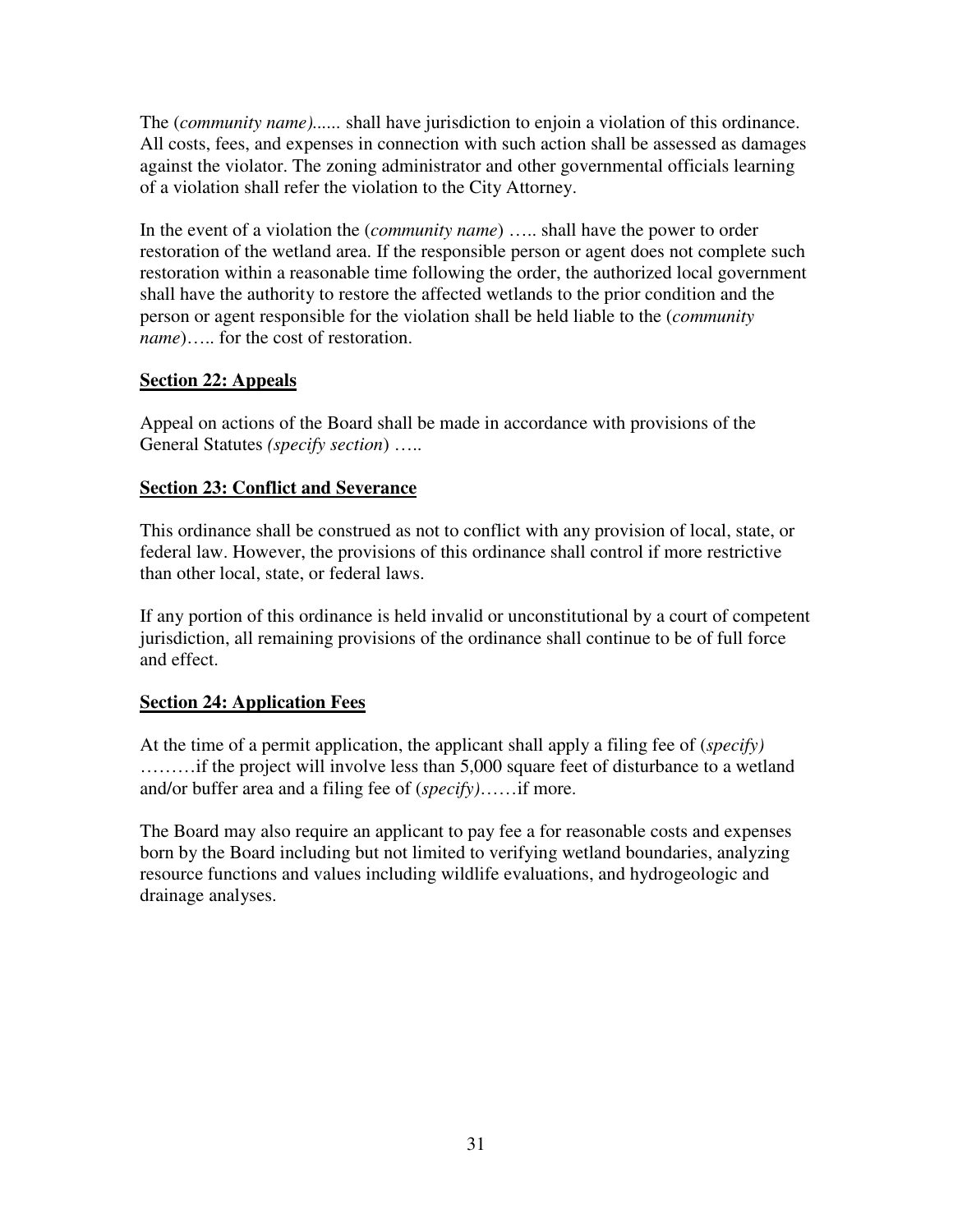# **PART 6. MODEL RIPARIAN AREA/STREAM BUFFER ORDINANCE**

# **INTRODUCTION**

A growing number of communities have adopted riparian area/stream setback ordinances. Such ordinances, like wetland ordinances, may be "stand-alone" ordinances or riparian ordinance provisions integrated into broader river protection and management, shoreland zoning, floodplain zoning, watershed management, or comprehensive planning and zoning regulations.

Critical portions of riparian ordinances are similar to those for a wetland ordinances and include:

- Definition of the regulated riparian area,
- Regulated activities, and
- Standards for issuance of permits and conditions which may be attached.

# **The Regulated Riparian Area**

The definition of the regulated riparian area is, like the definition of wetland in a wetland ordinance, a critical feature of the ordinance because it determines the geographical scope of the regulations.

How should the regulatory riparian area be defined? Should it be confined to a narrow setback area along rivers and streams? Should it include broader riparian corridors? Should the setback or broader riparian corridor be the same for all streams and watercourses? If not, what distinctions should be made and how?

A community has three principal options for defining the regulated riparian area. These include:

- The community defines the riparian area to include lands and waters within a fixed, uniform distance from all rivers, streams, or other watercourses. For example a community may define the regulated riparian area to include all areas within 100 feet of the high water mark of rivers, streams or other watercourses. Definition of the riparian area to include a single, fixed, uniform distance has the advantages of simplicity and uniformity. It has the disadvantage in under-regulating some areas and over-regulated others because rivers, streams and associated riparian areas vary in characteristics including the width of the floodplain, vegetation, and sensitivity to various activities.
- The community may define the riparian area to include an all lands and waters within a number of different fixed distances of various categories of rivers and streams, depending upon the size of the stream, sensitivity to development of other factors. For example a community can define the regulated riparian area to include areas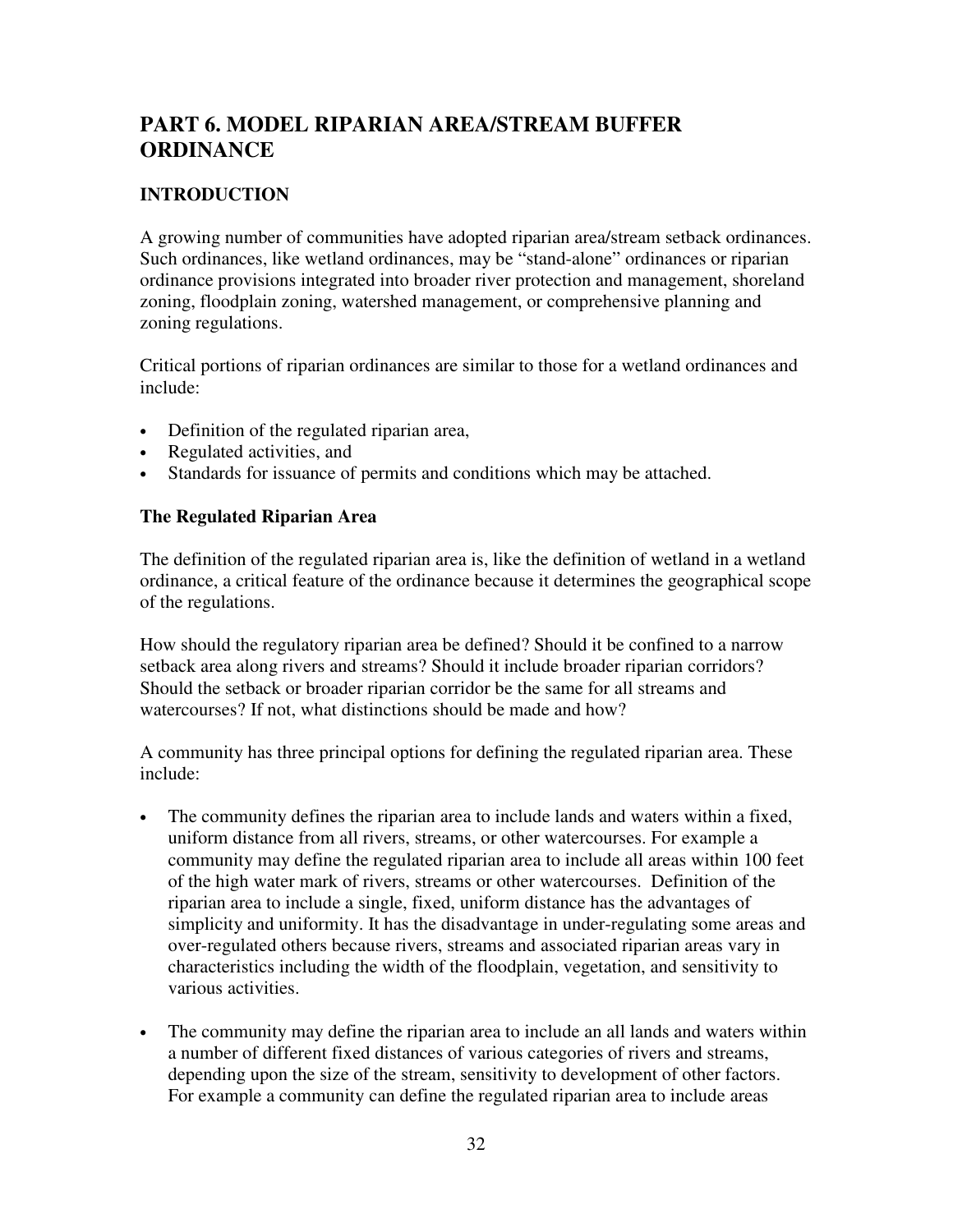within 300 feet or large rivers and streams, 200 feet for middle-sized rivers and streams, and 100 feet for small creeks and watercourses.

• The community may define the riparian area to include all lands within a mapped floodplain or riparian area. Using maps to designate regulated riparian areas permits more careful tailoring of the area to the size and other characteristics of a river or stream and adjacent floodplain and width of riparian vegetation. Riparian area maps may be based upon air photo interpretation of vegetation and/or flood and erosion maps. For example, a community may designate the regulated riparian area to include the full 100 year floodplain as shown on FEMA or other maps. Alternatively, it may include an area defined by soil maps or some combination of data sources.

How wide should the regulated riparian area be? The desired width of a riparian area depends, in part, upon the scientific characteristics of river, stream, and riparian areas including the width of the active floodplain, width of the band of riparian vegetation, and types and sensitivities of wildlife present. For example, a community with a large river and many smaller tributary streams may wish to use FEMA 100 year floodplain maps to establish the riparian zone for the larger river and use distance measurements (e.g. 100 feet, 75 feet) for smaller tributaries lacking such maps.

Another consideration relevant to the width of the riparian zone is restrictiveness of the regulations. If the riparian zone is to be an "inviolate" area, a narrower width may suffice than if a broad range of activities are to be permitted within the riparian area.

Whatever approach is taken, tight regulations are usually appropriate for the area immediately adjacent to a river, stream, creek, arroyo or wash because this area is subject to particularly high velocity flows, deep flooding, and severe erosion. Control of fills and grading and removal of natural vegetation is particularly important to protect flood conveyance and storage and prevent erosion and stream meander. It is also important to protect the water temperature of streams and is and to protect wildlife.

The Center for Watershed Studies in Maryland, recommends a three tiered management approach for riparian areas: streamside area, middle area, and outer area. The City of Suffolk, Virginia has adopted an ordinance with such a three area approach.

The ordinance which follows provides a variable riparian buffer for different sizes/types of rivers, streams, and watercourses.

## **Definition of Regulated Activities**

As with the wetland ordinance, the definition of "regulated activities" is critical to the effectiveness of the ordinance. Typically, a riparian ordinance regulates any activity which will substantially impact the riparian zone including vegetation removal.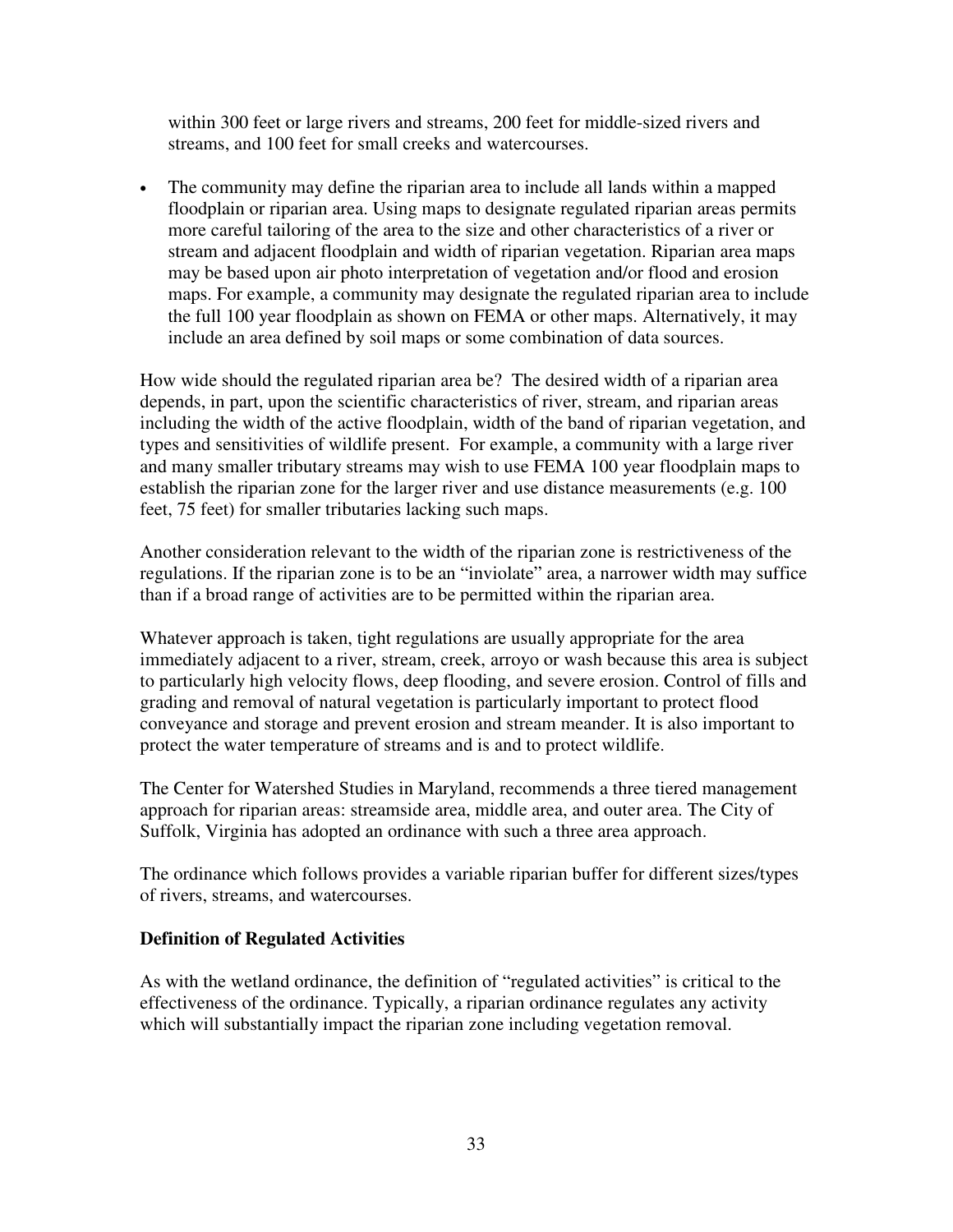#### **Standards for Issuance of Permits and Conditions Which May be Attached**

As with a wetland ordinance, riparian ordinances set forth standards for issuance of permits. Often communities require a riparian vegetation management plan if a substantial riparian vegetation will be affected.

# **MODEL RIPARIAN AREA PROTECTION ORDINANCE**

#### **Section 1: Findings of Fact**

The legislative body of ……………(*community name*) determines that:

- Many of the riparian areas of…………….(*community name)* have already been lost to drainage, channelization, levees, fills, grazing, and other activities. Destruction of riparian areas results in increased downstream water pollution, flooding, and erosion. Activities which damage or destroy riparian areas destroy riparian functions.
- Riparian areas function to:
	- o Provide flood conveyance and storage which reduce downstream flood hazards by absorbing peak flows, slowing the velocity of flood waters, and regulating base flow;
	- o Reduce the need for costly engineering solutions for flooding and erosion such as rip rap, retention basins, and dams;
	- o Stabilize the banks of watercourses to reduce bank erosion and downstream transport of sediments eroded from banks;
	- o Provide stormwater detention;
	- o Provide living, breeding, nesting and feeding environments for many forms of wildlife by maintaining diverse and connected riparian vegetation including waterfowl, shorebirds, salamanders, frogs, and deer;
	- o Treat polluted surface/subsurface waters in times of high flows through biological degradation and chemical oxidation;
	- o Prevent additional nonpoint pollution of waters by providing pollution buffers;
	- o Remove pollutants from urban stormwater;
	- o Serve as nursery grounds and sanctuaries for fish during high flows;
	- o Provide tree canopy to shade streams;
	- o Provide high quality watercourse habitats with shade and food for fish and other wildlife;
	- o Provide recreation areas for hiking, bird watching, biking, photography and other recreation uses;
	- o Maintain potable water supplies in rivers and streams;
	- o Maintain the base flows of streams; and
	- o Furnish scenic values and recreational opportunities.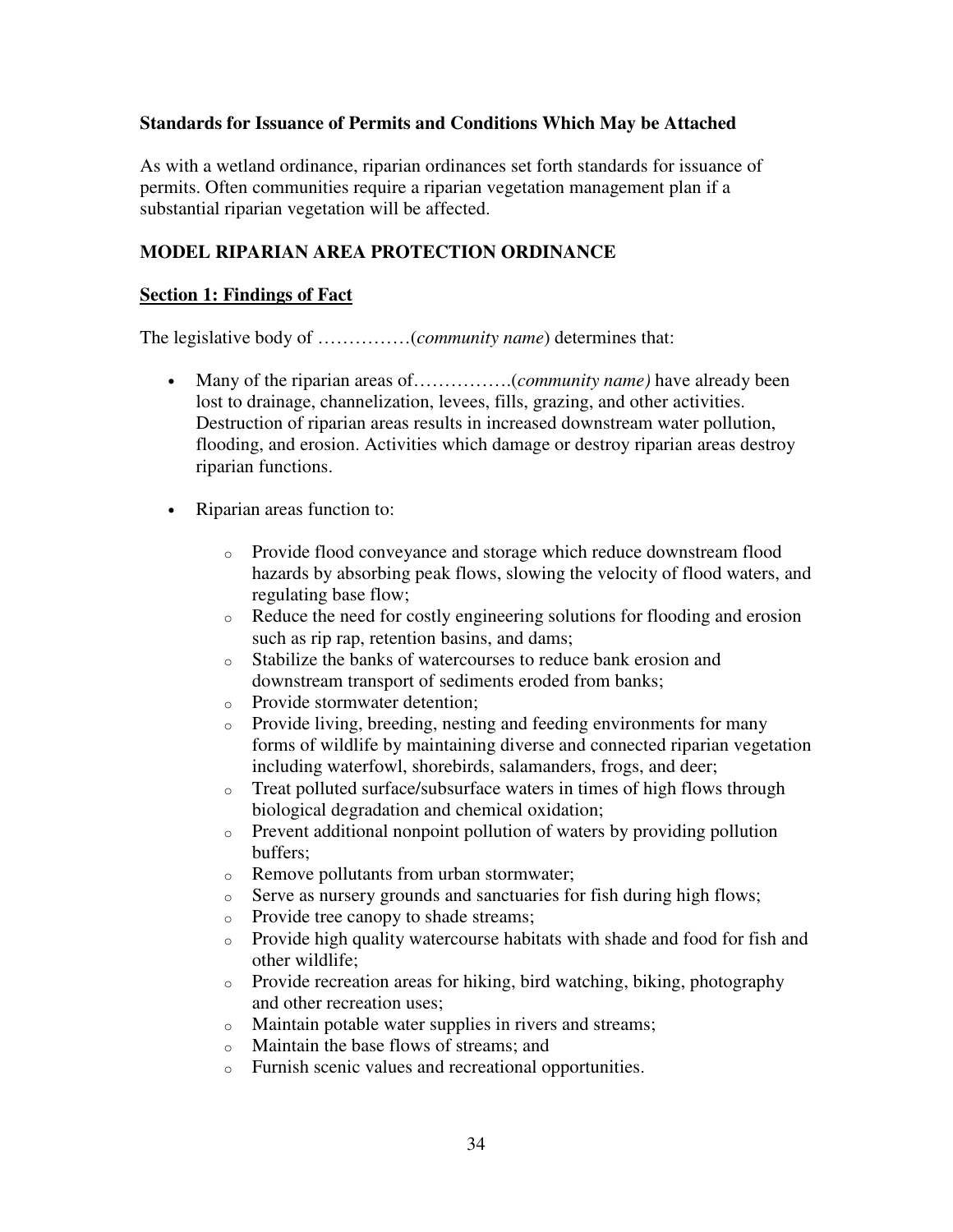- Activities in riparian areas are also often subject to flood, erosion, and subsidence hazards. Buildings, roads, and other infrastructure located in such areas are often damaged by floods and erosion, requiring emergency rescue and disaster assistance. Such structure and infrastructure also exacerbate hazards on other lands.
- Further loss of riparian buffer areas is contrary to the public health, safety, and welfare,

# **Section 2: Purposes**

The overall goal of this ordinance is to protect and encourage the restoration of the riparian resources of………(*community name*) in order to protect the public health, safety, and welfare. More specific goals include:

- Restore and maintain the chemical, physical and biological integrity of water resources;
- Achieve no net loss in the quantity, quality, and biological diversity of riparian areas and riparian area functions; goods and services, and values;
- Avoid direct or indirect impacts from activities that destroy or diminish the quantity, quality and biological diversity of riparian areas;
- Provide an ecologically sound transition between waters and upland areas;
- Replace riparian area functions and acreage where avoidance of activities is not practical and all practical measures have been taken to reduce impacts;
- Prevent increases in flood, erosion, and other natural hazard losses due to destruction of wetland and buffer flood conveyance, flood storage, and erosion control functions, acreages and values;.
- Incorporate riparian area protection into the……( *local government name*) land use, planning and development approval procedures.

## **Section 3: Authority**

This ordinance has been adopted pursuant to and in accordance with ………..(s*tatutory cite*).

## **Section 4: Definitions**

**"Board"** means the (*Select one: Riparian Area Review Board, Board of Adjustment*, Planning Board). *(Note the local government must choose the board/commission it wishes to authorize to issue permits. Permits must typically be issued by the Board of Adjustment or Planning Board if state statutes do not specifically allow the creation of a separate board with regulatory powers such as a conservation commission.).* 

"**Compensatory mitigation"** means the replacement of riparian area acreage, function, and value to compensate for losses.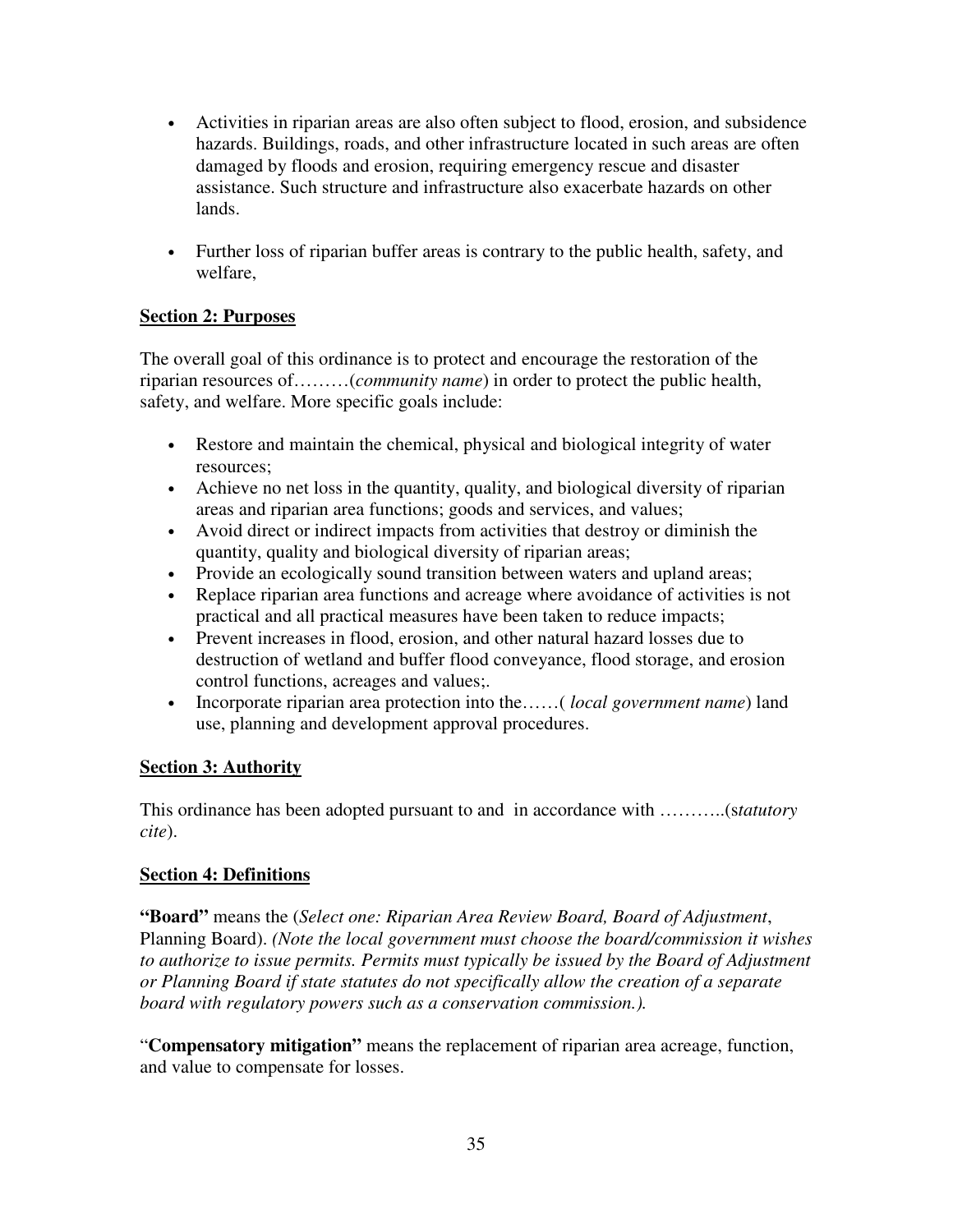**"Creation"** means a human activity bringing a riparian area into existence at a site in which it did not formerly exist**.** 

**"Enhancement"** means the manipulating the physical, chemical or biological characteristics of a riparian area to increase or improve specific functions or to change the growth stage or vegetation present.

**"Floodplains"** mean areas subject to periodic inundation when a river, stream, or other watercourse overflows its banks. They are relatively flat areas or lowlands adjoining the channel of a river, stream or watercourse or other body of water. They include but are not limited to those mapped by the Federal Emergency Management Agency shown as flood hazard areas on the …..(*name of municipal government)* Flood Insurance Rate Map (FIRM) issued by the Federal Emergency Management Agency for the administration of the National Flood Insurance Program numbered and dated*…..* 

**"Floodways"** means the channel of any rivers, stream or other watercourse and the portions of the adjoining floodplain required to carry a discharge flood without raising flood waters and velocities more than a defined amount.

**"National Wetlands Inventory Maps (NWI)"** are a series of maps produced by the U.S. Fish and Wildlife Service showing the general location and classification of wetlands. Some wetlands, particularly smaller wetlands, are not shown on these maps. In addition, the criteria used for mapping wetlands in the NWI does not fully coincide with the definition of wetland provided below. The definition of wetland provided below and field surveys undertaken by the Board or provided by a permit applicant and reviewed and approved by the Board shall provide the basis for more specific and accurate designation of wetlands and wetland boundaries.

**"Ordinary High Water Mark"** means the point of the bank or shore up to which the presence and action of surface water is so continuous as to leave a distinctive mark such as by erosion, destruction or prevention of terrestrial vegetation, predominance of aquatic vegetation, or other recognized characteristic.

**"Regulated Activities"** means all activities in regulated riparian areas involving filling, excavation, dredging, clear-cutting, dumping, excavation, changing of drainage, grading, placing of objects in water, excavation, or any other alteration or use of a riparian area.

**"Restoration"** means manipulating the physical, chemical or biological characteristics of a site to achieve a former condition with improved riparian functions, values, or acreage.

**"Riparian Area"** means the area adjacent to rivers, streams, creeks, washes, arroyos, and other bodies of water or channels having banks and bed through which waters flow at least periodically. These areas are subject to period flooding and are generally characterized or distinguished by a difference in plant species composition or an increase in the size and/or density of vegetation as compared to upland areas. See more detailed description of regulated riparian areas in Section 4 below.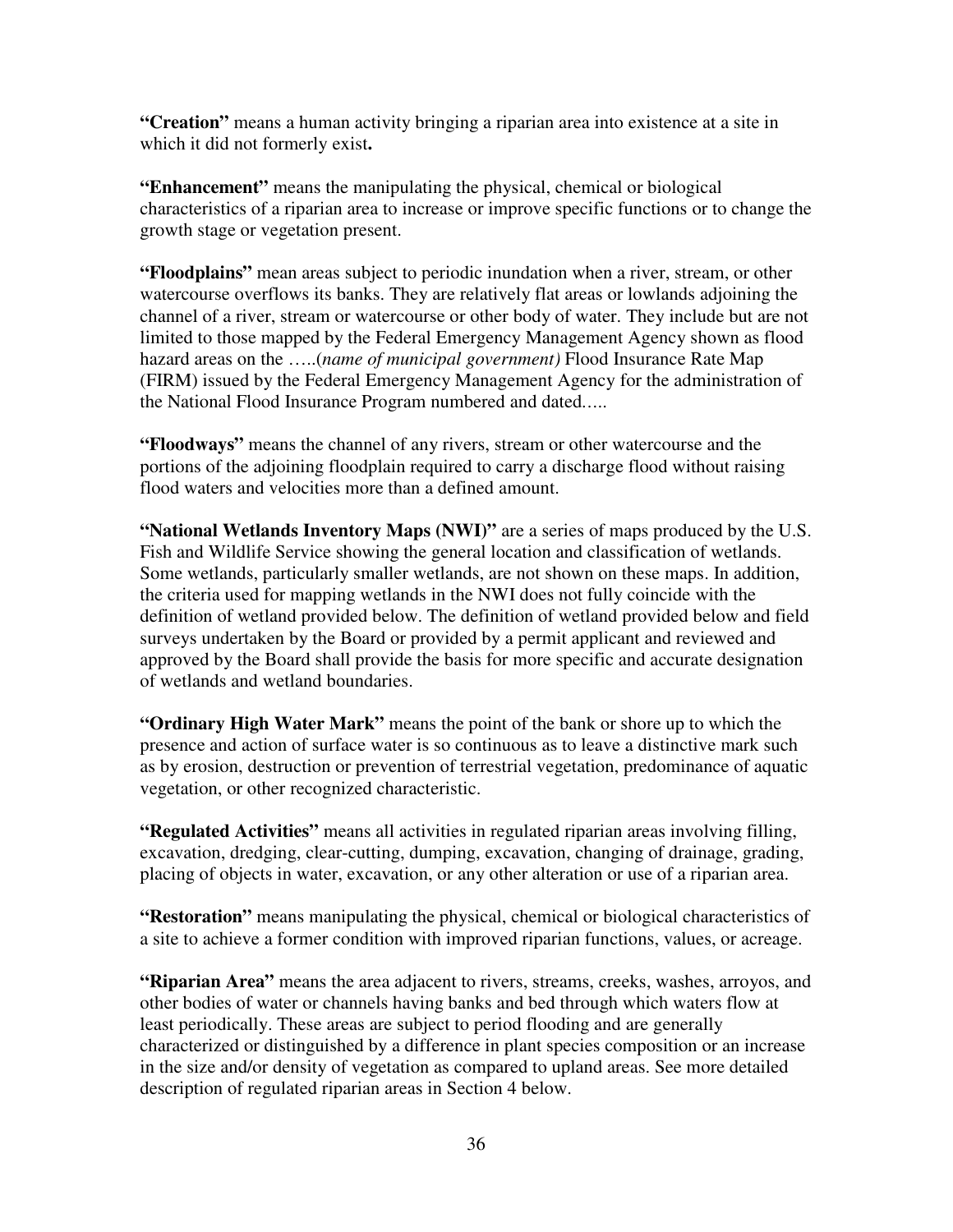"**Watercourses"** mean rivers, streams, intermittent streams, ditches, brooks, channels, lakes, ponds, manmade ponds, estuarine waters, swamps, bogs, vernal pools, playas, and all other bodies of water, natural or artificial, intermittent or permanent, public or private which has defined banks and water at least a portion of each year. These areas are typically shown on United States Geologic Survey topographic maps of the community.

**"Wetlands"** are areas and waters that are inundated or saturated by surface water or ground water at a frequency and duration sufficient to support, and under normal circumstances do support, a prevalence of vegetation typically adapted for life in saturated conditions. Wetlands generally include but are not limited to lands and waters meeting this definition and otherwise often referred to as swamps, marshes, bogs swamps, wetland meadows, ephemeral and tributary streams vernal pools, banks, reservoirs, ponds, lakes, and lands under water bodies. The primary ecological parameters for identifying wetlands include hydric soils, hydrophytic vegetation, and hydrologic conditions reflecting temporary or permanent inundation or saturation. *(Note, we are utilizing the Corps of Engineers wetland definition here. A community may wish to substitute its own definition.)* 

**"Riparian Area Delineation"** means the establishment of riparian area boundaries.

## **Section 5: Riparian Review Board**

*(Not, this is an optional section. See commentary for Wetland Review Board in the Wetland Protection Model Ordinance above.)* 

The…….(*name of community)* Council shall appoint a Riparian Review Board of not more than eight but not less than four members for terms to be specified by the Council. The Board may issue, deny, and conditionally approve riparian area permits consistent with the standards, goals, and criteria set forth in this ordinance. (*Note, the ordinance should vest permitting powers in the Board of Adjustment or Planning Commission if the Riparian Review Board is to be advisory only.)*

The Board may also advise the Council with regard to riparian area policies and activities and may help the Council undertake the following activities:

- The mapping and delineation of riparian areas, wetlands, and floodplains;
- The assessment of riparian area functions and values;
- The location of riparian area boundaries on the ground;
- The acquisition of riparian area and related wildlife or recreation areas; and
- The initiation of riparian area enforcement actions.

#### **Section 6: Riparian Areas Regulated by This Ordinance**

Riparian areas subject to the this ordinance include the following areas measured horizontally from the top of the bank of a river, stream, creek, arroyo, wash or other body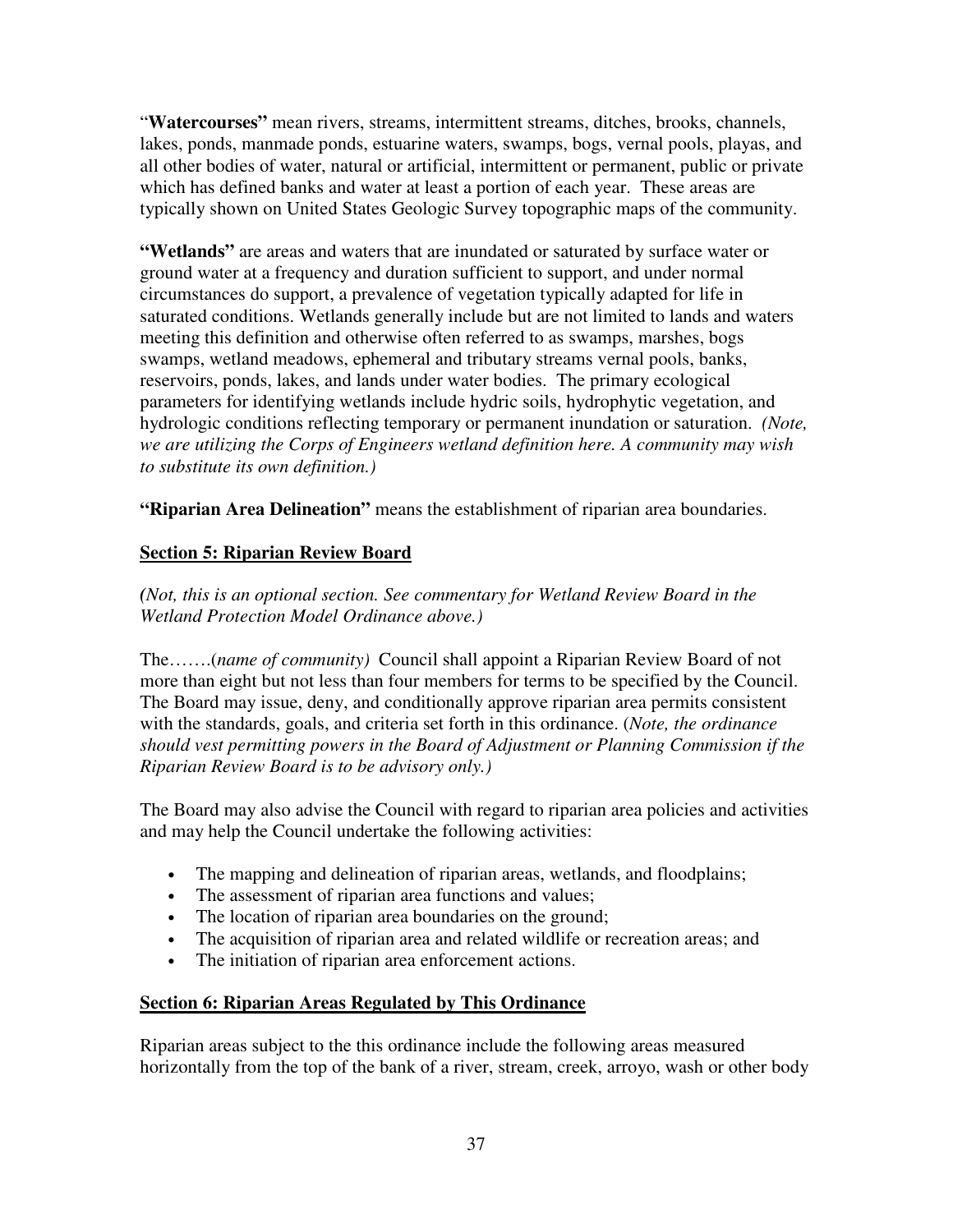of water or channel having banks and bed through which waters flow at least periodically:

• 300 feet of following rivers and streams or to the landward side of the 100 year floodplain identified on FEMA flood maps for these rivers and streams if this distance is greater:

(*Note, major regulated rivers and streams should be listed here.)* 

• 200 feet of the following creeks and streams or to the landward side of the 100 year floodplain identified on FEMA flood maps for these creeks and streams if this distance is greater:

(*Note, mid-sized, regulated rivers and streams should be listed here.)* 

• 100 feet of all other river, stream, creeks, wash, arroyo, or other body of water or channel having banks and bed through which waters flow at least periodically or to the landward side of the 100 year floodplain identified on FEMA flood maps if this distance is greater.

If there is dispute with regard to the boundaries of a riparian area, the Board shall carry out a field investigation to delineate the boundaries of the area. In this determination, the Board may take into account the available maps, the actual character of the land, distribution of soil types, degree of saturation or inundation and overall hydrology, plant species and other features.

# **Section 7: Coordination With Other Regulatory Agencies**

*(Note, this is also an optional section. It is designed to help coordinate regulatory reviews and to permit the Board to require that a project applicant obtain other required permits prior before seeking a riparian area permit pursuant to this ordinance. Alternatively, a local government may wish to allow the permit applicant to simultaneously apply for a number of permits. Some communities have developed joint permit processing procedures with other regulatory agencies. )* 

The Board may require that a permit applicant obtain other federal, state, or local regulatory permits needed for a proposed activity before applying for a riparian permit from the Board. The following activities may require additional state, federal, or local permits:

*(Note the following needs to be tailored to state laws and local laws. The additional permits required will depend upon the type of activity, the type of wetland affected, and the local government and state.)* 

• Construction of any dam regulated by ………..(n*ame of regulatory agency, statutory cite*.)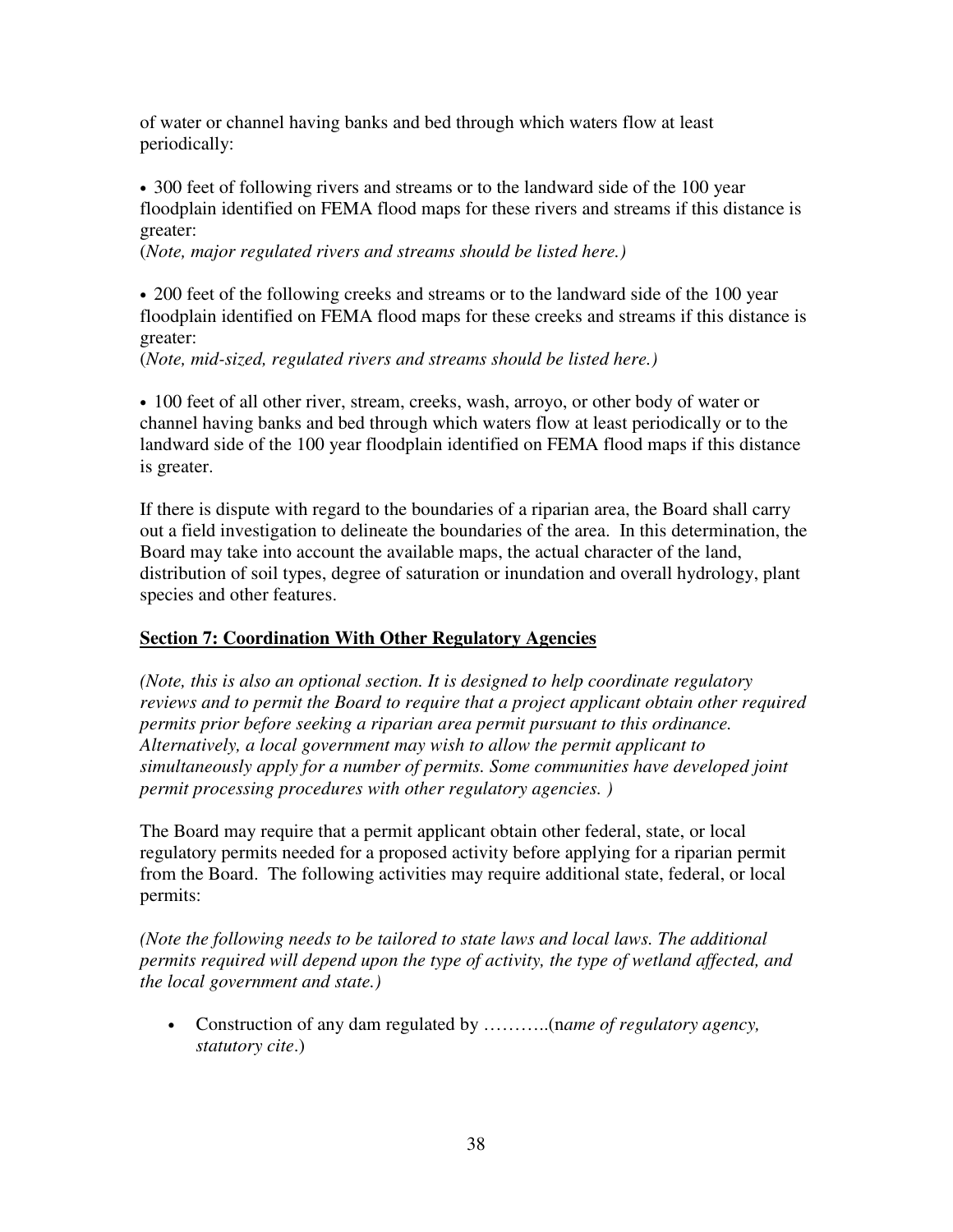- Construction, encroachment or placement of any obstruction within a stream channel, lake, or tidal water regulated by ……(n*ame of regulatory agency, statutory cite.)*
- Diversion of water including withdrawals in excess of .....gallons per day regulated by………….(n*ame of regulatory agency, statutory cite.)*
- Discharges of fills or pollutants into the waters of the state regulated by……………. (*name of regulatory agency, statutory cite.)*
- The undertaking of any regulated activity in a floodplain or floodway regulated by………..(n*ame of regulatory agency, statutory cite.)*
- The construction of septic tank/soil absorption fields in any wetland or buffer area requiring a permit from………..(n*ame of regulatory agency, statutory site.)*
- Any filling or grading requiring a permit from………(n*ame or regulatory agency, statutory site*.)
- Any land use, building construction, or subdivision permit required from………………(n*ame of the local regulatory agency, statutory site*.)
- The discharge of fill or dredged material into wetlands and watercourses regulated by the U.S. Army Corps of Engineers pursuant to Section 10 of the Rivers and Harbor Act or Sections 404 and 401 of the Federal Clean Water Act, as amended.

# **Section 8: Activities Allowed as of Right**

The following uses are allowed in riparian areas without a permit providing they do not involve hydrologic modifications or fills:

- Conservation of soil, vegetation, water, fish, and wildlife,
- Private wildlife sanctuaries, woodland preserves,
- Outdoor recreation including nature study, hiking, horseback riding, swimming, camping, trapping, hunting, fishing, shell fishing, cross-country skiing where otherwise legally permitted,
- Grazing, farming, nurseries, gardening and harvesting of crops, providing a minimum setback of 25 feet from all watercourses is maintained. This shall not be construed to include road construction, erection of buildings, or relocation of wetlands or watercourses, clear cutting of timber, or the mining of top soil, peat, sand or gravel from riparian areas without a permit,
- The control of noxious weeds if the control does not involve drainage or fill,
- Open space uses incidental to the enjoyment and maintenance of adjacent residential, commercial and industrial property such as open space for subdivisions and building setback areas,
- Maintenance and repair of existing ditches, watercourses, farm pounds, utilities, roadways providing the activity does not involve the expansion of roadways or related improvements into previously unimpacted areas , and
- The enhancement or restoration of riparian areas less than one acre and not associated with any development proposal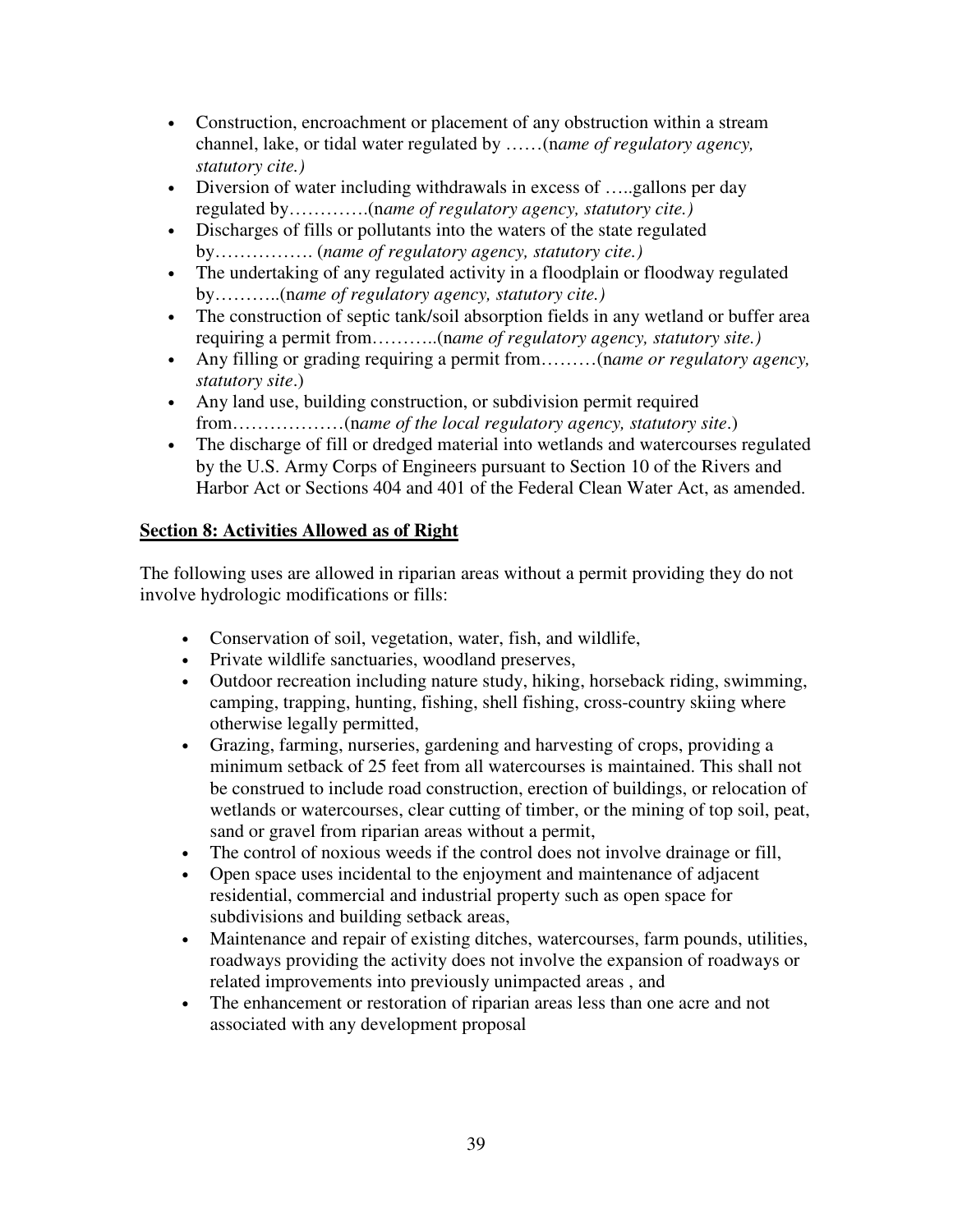## **Section 9: Activities Requiring a Permit**

All activities in regulated riparian areas involving filling, excavation, dredging, clearcutting, grading or excavation, construction, removal or peat, sand or gravel, alteration of the water level or water table, disturbance of surface drainage characteristics, sediment patterns, or flood retention characteristics or any other alteration or use of a riparian areas not permitted by Section 8 of this ordinance shall require a permit from the Board.

Any person proposing to carry out an activity which may disturb the natural and indigenous character of a regulated riparian area may, prior to the commencement of the operation, notify the agency on a form provided by it and provide the Board with sufficient information to enable it to determine whether the proposed activity is an activity permitted as of right or an activity requiring a permit. Such a ruling by the Board shall be made in writing within 30 days of submission and a determination by the Board that the application is complete.

#### **Section 10: Information to be Provided by Permit Applicants**

The Board shall develop and make available riparian area permit application forms. Individuals or public or private corporations seeking a permit for a regulated activity within a riparian shall fill out and submit this form to the Board. All applications shall include, at the minimum, the following information in writing or on maps or drawings in the form prescribed by the Board:

- Name, address, telephone number, and e-mail address of owner and permit applicant (if different);
- A sketch map and description of the riparian area on the project site or which may be impacted by the proposed activity;
- A description of the proposed activity including the type of proposed activity, its dimensions, distance from any road or water body;
- A description of all grading, filling, and vegetation removal proposed by the project applicant including an estimate of the dimensions of the area which will be affected;
- An explanation why this activity cannot be located at an upland location;
- A description of all measures proposed to reduce or compensate for project impacts;
- Name and location of the nearest road intersection;
- Photographs of the proposed project site showing the existing condition of the site;
- The lot size and size of any adjacent parcels owned by the project applicant;
- Any surface water bodies located on or within 100 feet of the project site;
- Zoning classification and restrictions;
- The 100 year flood elevation and floodplain and floodway boundaries at the project site if FEMA or other flood maps are available;
- A description of proposed restoration or riparian vegetation for all surfaces;
- A map of any wetlands which may be impacted by the proposed activity; and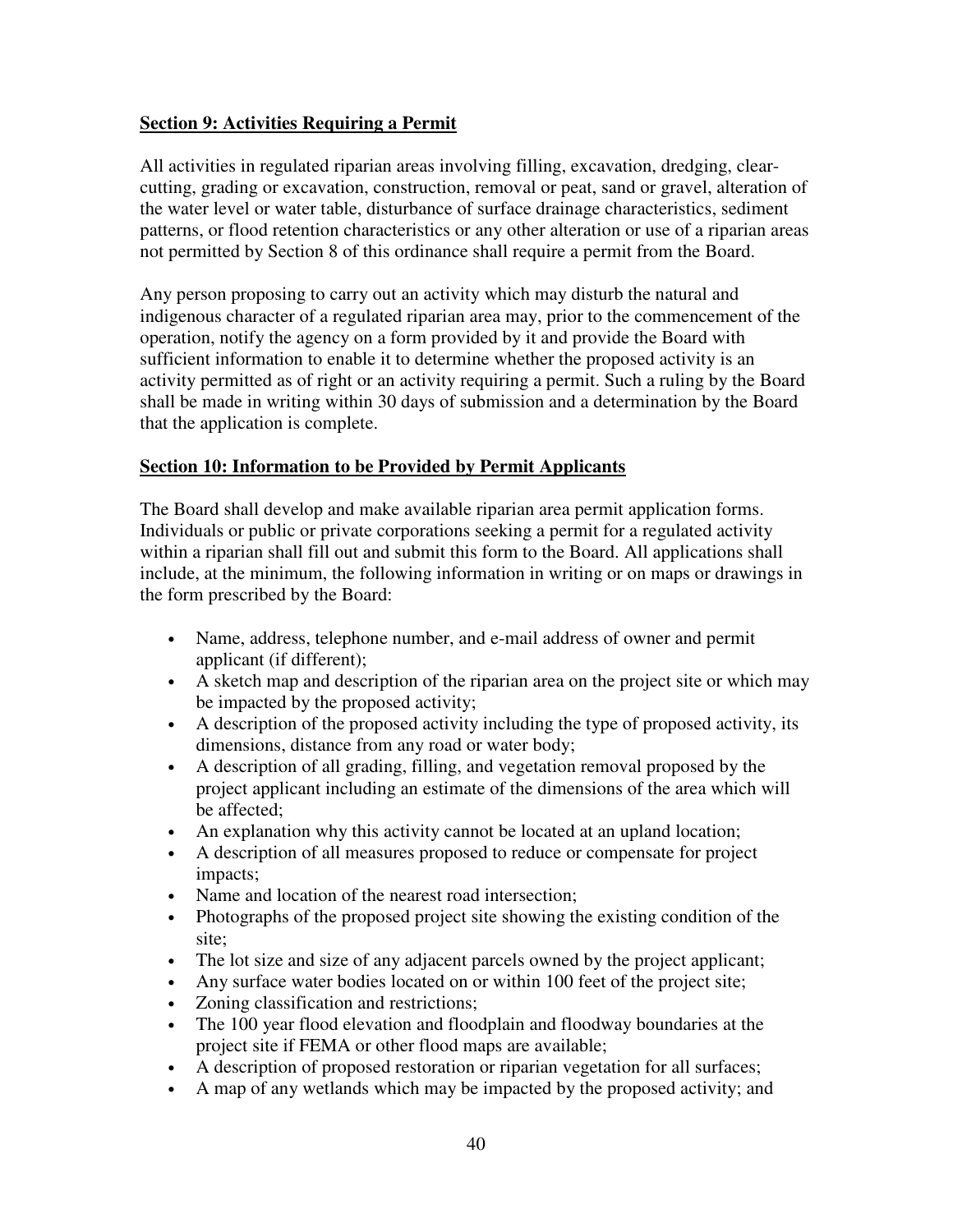• A description of the construction sequencing and timetable for any proposed activities including description of future phases of projects.

The Board may also require a permit applicant to submit additional information if the Board deems such information necessary to determine the compliance of a proposed activity with the standards and criteria set forth in the ordinance. Such information may include:

- Description of ecological communities and functions;
- Description how the application will change, diminish, or enhance the ecological communities and functions;
- Name, address, professional status, license number, and phone number of the person who is to prepare the riparian management or mitigation plan;
- More detailed site plans;
- Engineering reports and analyses where the proposed activity may be subject to flood or erosion hazards or increase such hazards of other types;
- Mapping or description of soil types where onsite waste disposal is proposed;
- Analysis of chemical or physical characteristics of any fill material,

In addition, the Board may require the permit applicant to submit a riparian management and/or a compensatory mitigation plan.

# **Section 11: Public Hearings**

Any person filing a permit application shall give written notice thereof, by certified mail (return receipt requested) or hand delivered, to all abutters at their mailing addresses shown on the most recent applicable tax list of the assessors. The notice to abbuters shall include a copy of the permit application or shall state where copies may be examined and obtained by abutters.

(*Note, a community could require a permit applicant to provide a notice to other agencies. See Section 7 above. For example, a permit applicant could be required to submit a copy of the permit application to the municipal engineer for compliance with floodplain regulations*.)

No sooner than 30 days and not later than 60 days after receipt of a permit application and after notice the permit application has been published in one newspaper having general circulation in the area, the Board may hold a public hearing on the application unless the unless the Board finds that the activity is so minor as not to affect riparian area functions, values, or acreage or have impact upon public properties or the public at large. All hearings shall be open to the public.

# **Section 12: Standards and Criteria for Issuance of Permits**

The Board shall consider all relevant facts in making its decision on any application for a permit including but not limited to the following: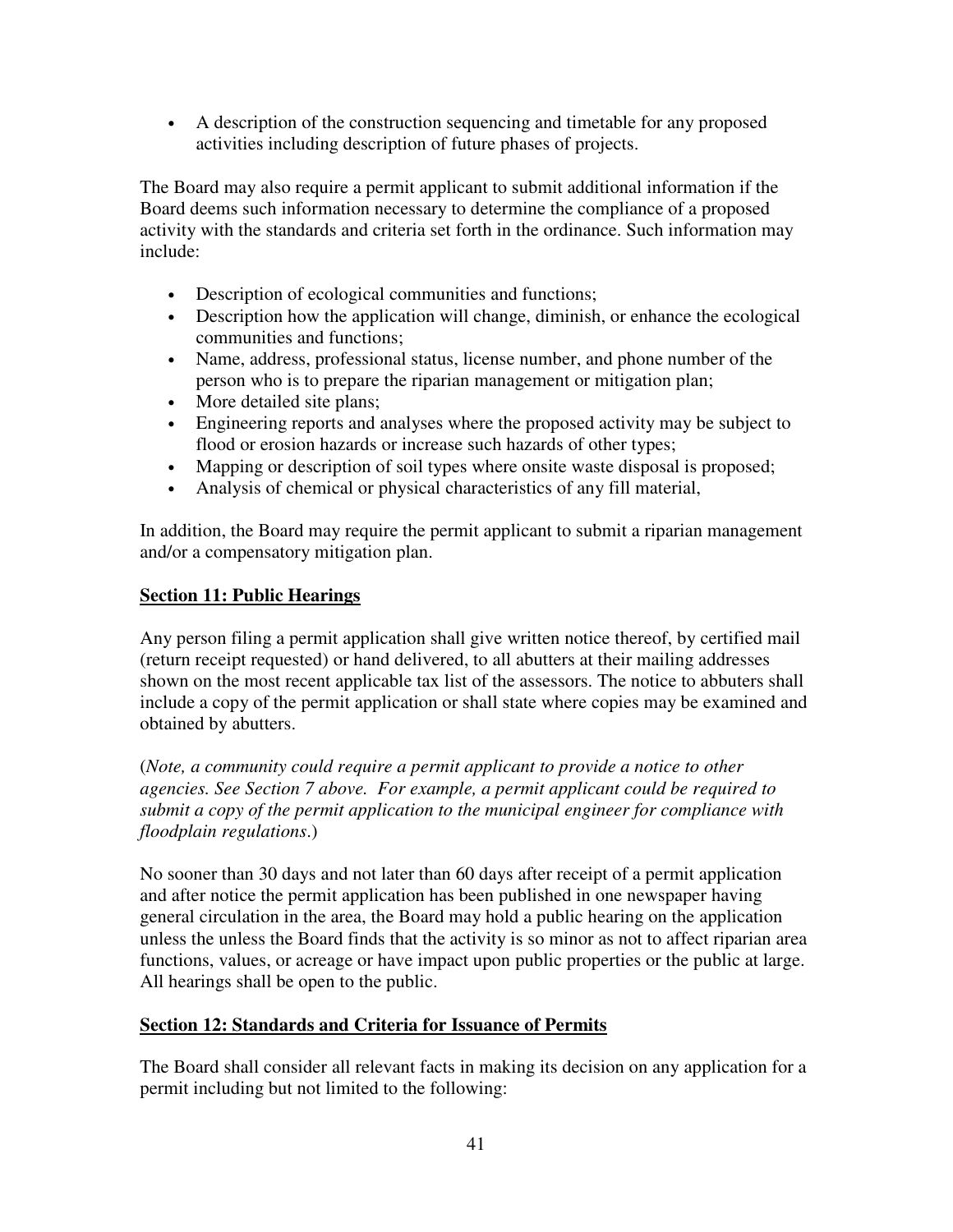- The goals and purposes of this ordinance;
- The functions and values of the riparian zone (See Section 1);
- The environmental impact of the proposed action;
- Alternatives to the proposed action;
- The relationship between short-term uses and long term productivity;
- Threats to other properties from increases in flooding, erosion, or other hazards;
- The suitability of the activity to the area for which it is proposed including threats from natural hazards; and
- Measures which would mitigate the impact of any aspect of the proposed regulated activity.

The Board shall not issue or conditionally issue a permit unless it finds that the proposed activity will not, taking into account individual and cumulative effects, threaten health or safety, result in fraud, cause nuisances, impair public rights in public waters, violate pollution control standards, or violate other regulations. In addition, the Board shall not issue a permit unless it finds that

- The permit applicant has, to the extent practical, avoided riparian areas;
- The permit applicant has, to the extent practical, reduced impacts to riparian areas;
- The proposed activity will be set back a minimum of 25 feet from the top of the bank of any river, stream, creek, wetland, or arroyo. The Board may require a larger setback based upon flooding, erosion, pollution, endangered species, riparian or wetland functions and values, or other relevant factors;
- The proposed activity will not cause a net loss of riparian area functions, values, or acreage taking in account the cumulative adverse effects of past activities on the riparian buffer area and reasonably anticipated future activities;
- The proposed activity will not increase flood, erosion, subsidence or other hazard on other lands and the proposed activity will not, in itself, be subject to flood and erosion hazards;
- The proposed activity will not result in adverse modification of habitat for or jeopardize plant, animal, or other wildlife species listed as threatened or endangered by the U.S. Fish and Wildlife Service or the state of ……… (*specify*) .Department of Fish and Wildlife or the state of Heritage program; and
- The proposed activity will not violate other applicable federal, state, and local water quality, flood loss reduction, fill and grading, stream protection, water supply protection, comprehensive zoning, sanitary code, and other statutes, regulations and ordinances.

The Board shall make written findings on any permit applicant stating the reason why the proposed permit is issued, denied, or conditionally issued or denied. The Board may consider all relevant information including but not limited to the following in making its decision on the application: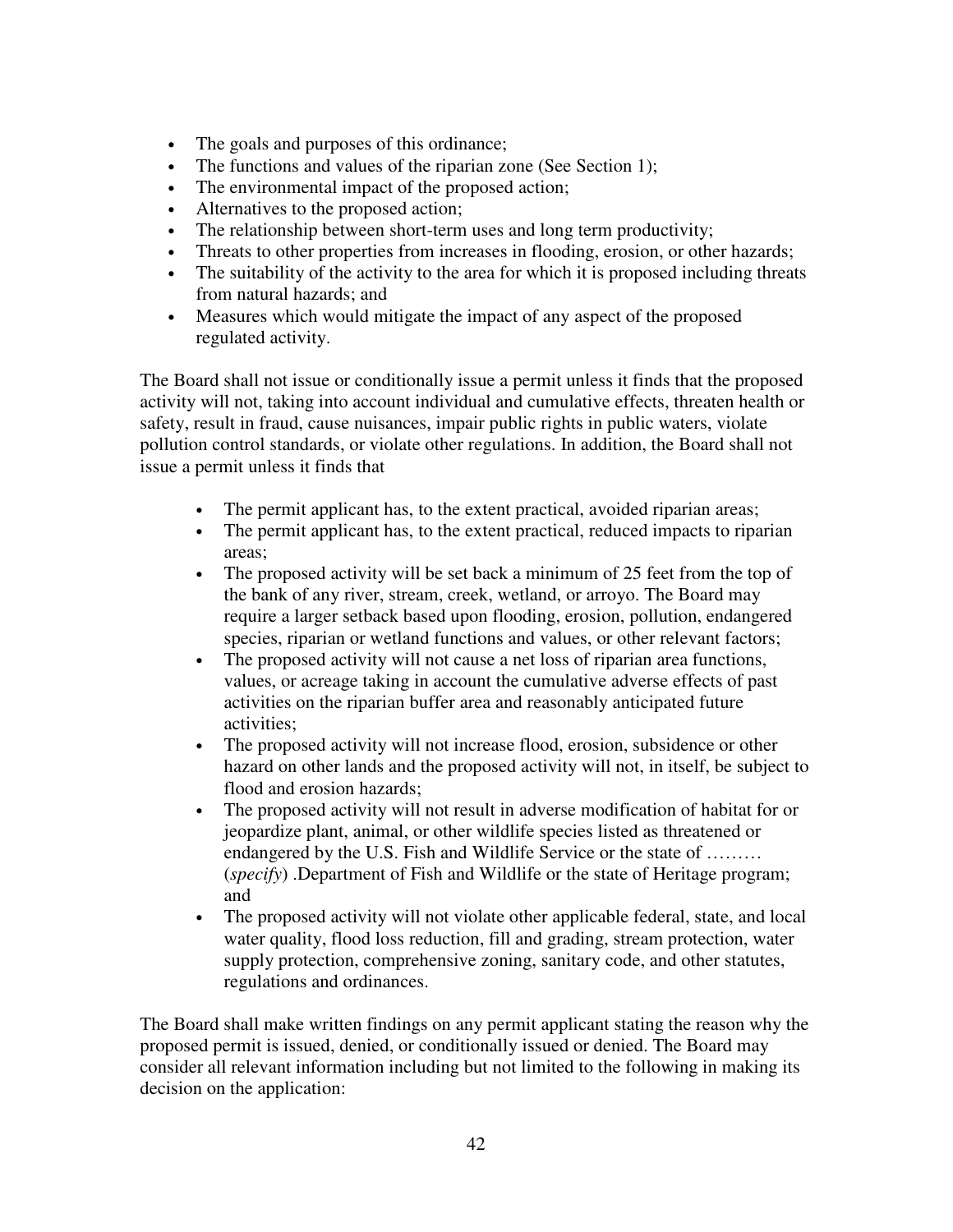- The application and supporting documentation;
- Public comments, evidence, and testimony;
- Reports or comments from other local, state, tribal, or federal agencies and commissions; and
- Comments on the application from regional planning agencies, soil and water conservation districts, or other regional organizations.

# **Section 13: Conditions Which May Be Attached to Permits**

The Board may conditionally approve permits. The following sorts of conditions may be attached to permit approvals:

- Design measures to further reduce project impacts;
- Relocation of the proposed activity to reduce project impacts;
- Flood and erosion loss reduction measures to prevent hazard losses to activities on other lands;
- Compensatory mitigation measures to offset losses to riparian area acreage, functions, and values;
- A requirement that structures be elevated on piles, floodproofed or otherwise protected from hazards including flood heights, velocities, and erosion potential;
- Modification of waste disposal and water supply facilities to reflect flooding, high ground water, and erosion hazards;
- Inclusion in the deed for the property a warning that the property contains a riparian area and that any activities in the riparian areas are subject to the riparian, wetland, floodplain and other regulatory requirements;
- Set backs from the river, stream, or other water body of a size appropriate for the proposed activity and the particular riparian area;
- Deed restrictions, covenants, or execution of conservation easements regarding the future use of lands including but not limited to preservation of undeveloped areas and restrictions on vegetation removal;
- Erosion control and storm water management measures;
- The clustering of structures or development;
- Erection of riparian area markers and signs including survey stakes delineating the boundary between riparian areas and adjacent lands;
- Long term monitoring and management requirements including control of exotic plant and animal species;
- Compensatory mitigation measure to offset losses to riparian acreage, functions, and values; and
- Other conditions necessary to protect riparian area functions, offset losses, and prevent increased natural hazard losses in the community.

## **Section 14: Riparian Management Plans**

The Board may require that a permit applicant submit a riparian management plan to the Board if the Board believes such a plan is needed to meet the goals and standards of this ordinance including conditions attached to permit issuance. Such a management plan may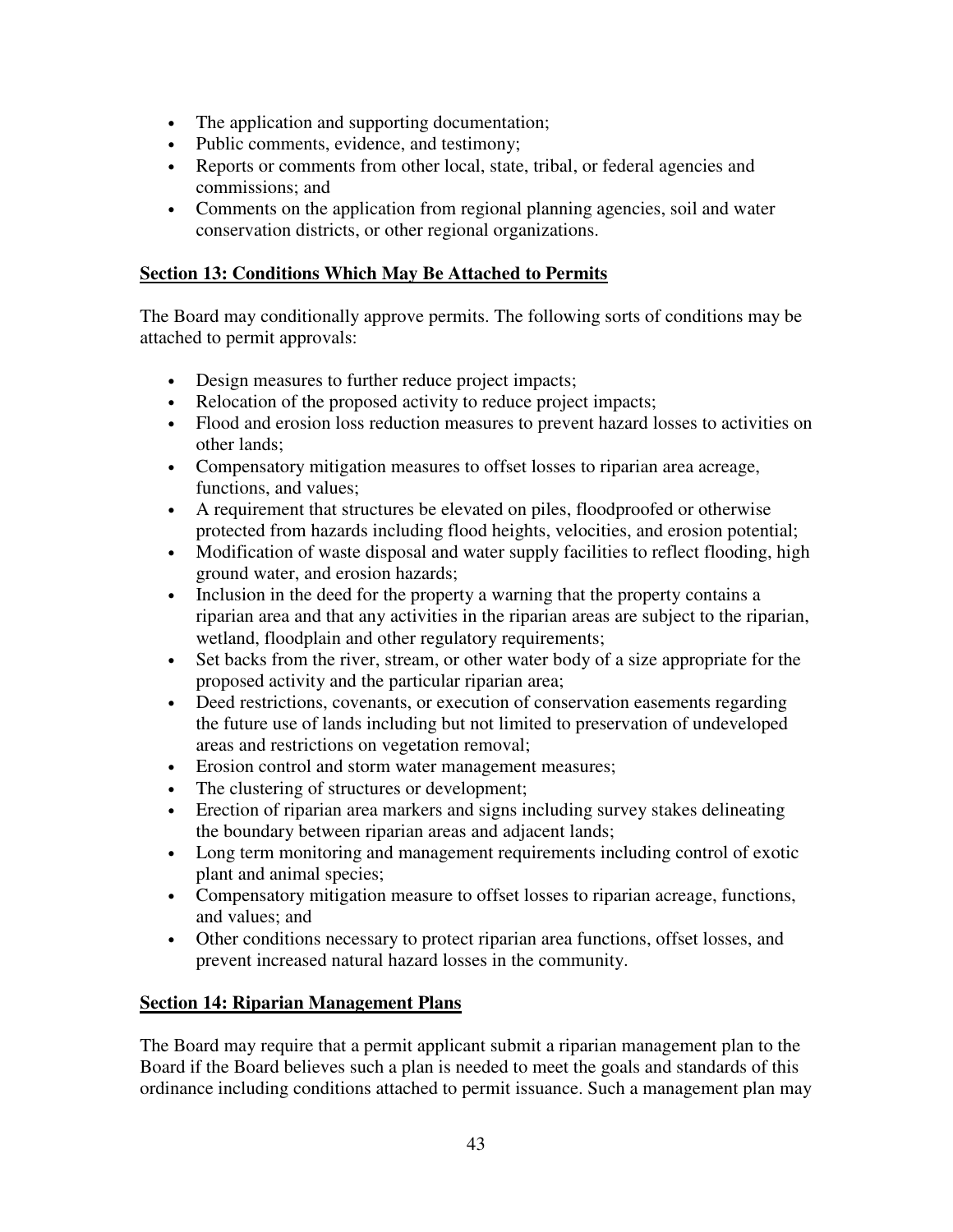include the procedures and timing of the proposed project, water level manipulation, removal of exotic species, replanting (if necessary) and other active management activities over time. It may also be combined with a compensatory mitigation plan as provided in Section 15 of this ordinance.

The riparian management plan shall be consistent with the following requirements:

- The plan shall describe all conservation and/or land management techniques that will be used to conserve and restore the riparian area;
- The plan shall specify any activities which will be carried out over time, who will carry out such activities, and how the activities will be carried out;
- The plan shall specify the professional and personnel resources which will be committed to monitoring and managing the riparian area;
- The plan shall specify construction methods that identify and protect riparian habitat that is to be left unaltered;
- Site development shall be fitted to the topography and soil so as to create the least potential for vegetation loss and site disturbance;
- Vegetation and soil removal shall be limited to the minimum amount necessary for the development of the site;
- Temporary vegetation, sufficient to stabilize the soil, may be required on all disturbed areas as needed to prevent soil erosion. New planting shall be given sufficient water, fertilizer and protection to insure reestablishment; and
- If proposed development including grading, dredging and filling would affect the banks of the stream or river, bank stabilization using techniques acceptable to the Board shall be required to prevent erosion.

## **Section 15: Compensatory Mitigation**

The Board may require that the permit applicant submit a compensatory mitigation plan developed by qualified personnel to achieve no net loss of riparian area functions, values, and acreage if the Board believes such a plan is needed to meet the goals and standards of this ordinance including conditions attached to the issuance of a riparian permit. Compensatory mitigation measures may take the form of riparian area restoration creation, or enhancement. Such plans shall include design, implementation, maintenance, and monitoring elements. It shall include description of the compensation area, existing and proposed topography at one foot contour intervals, any proposed fill with the source of the fill, and any stockpiling, and planting (with source of plants).

A compensatory mitigation plan shall also include, at a minimum:

- A description of how long term replacement of riparian functions, values, and acreage will take place that reestablishes as nearly as possible the original riparian area in terms of type, geographic location and setting.
- Plans for any selected clearing and maintenance;
- The restoration of vegetation indigenous to the site or plant community.
- Periodic monitoring of mitigation features;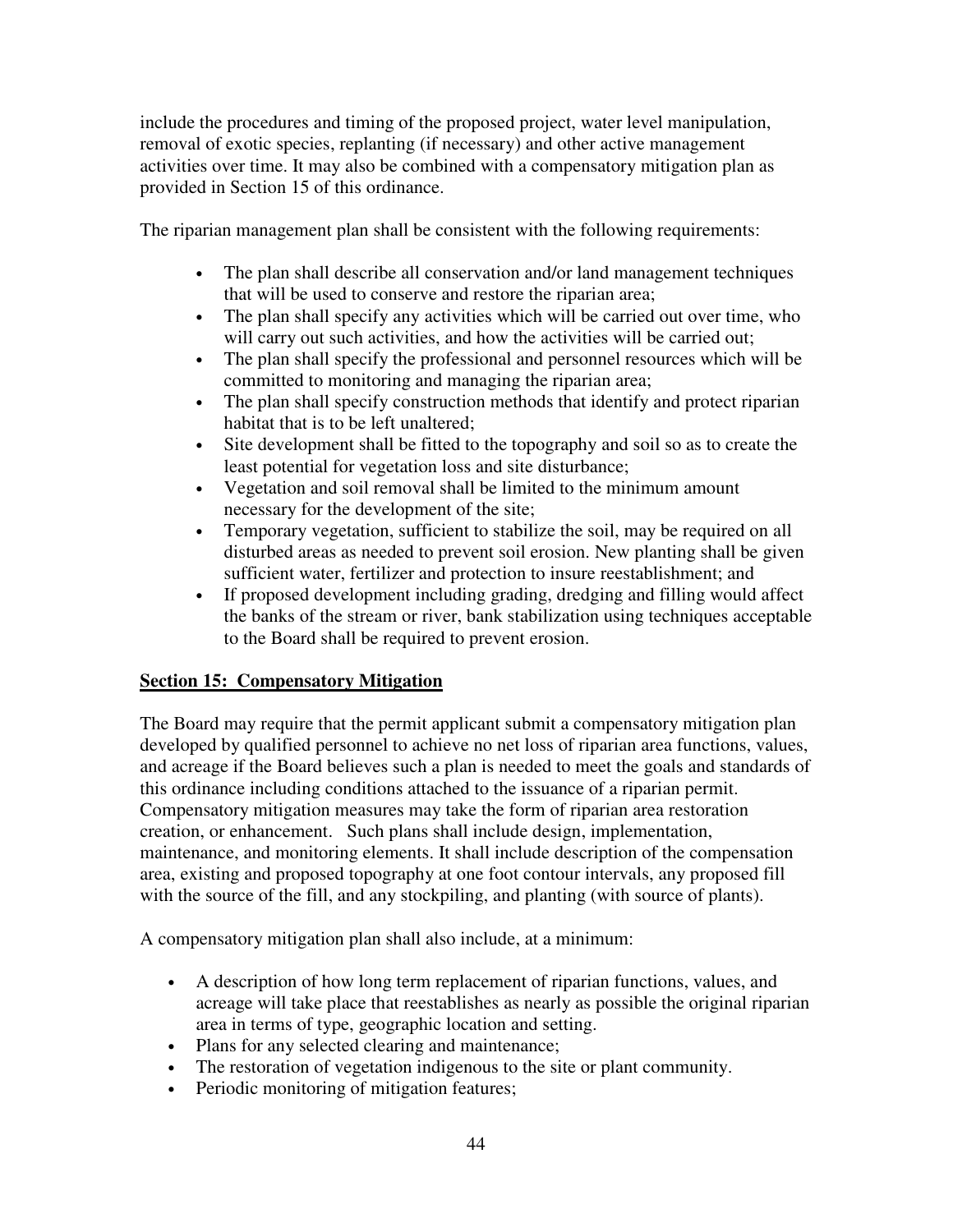- Maintenance and replacement of damaged plants; and
- A proposal for posting a performance bond or other financial assurances.

In general, compensatory mitigation shall be onsite and in kind. However, the Board may allow use of offsite and out of kind mitigation including the use of mitigation banks if such use will have net ecological benefits, will not cause nuisances, will not violate other laws, and will not result in fragmentation of the riparian ecological system. Use of mitigation banks will be allowed to compensate for impacts only where onsite measures are in addition applied to insure that flooding, water pollution, erosion, and other problems do not occur at the original site.

Where feasible, mitigation projects shall be completed prior to activities that will disturb wetlands. In other cases, mitigation shall be completed immediately following disturbance and prior to use or occupancy of the activity.

There shall be no introduction of any plant or wildlife into a mitigation project for any wetland or wetland buffer which is not native to the area unless authorized by a state or federal permit.

In general the following ratios shall be provided for restoration, creation, and enhancement: 2:1 for restoration, 4:1 for creation, and 6:1 for enhancement. The Board may increase the ratios if uncertainties exist with regard to the success of the proposed mitigation, a significant period of time will elapse between impact and replication of riparian area functions, the mitigation will result in reduced riparian area functions, or the impact was an unauthorized impact. The Board may decrease rations if the proposed mitigation has a high likelihood of success, the proposed mitigation will provide functions and values significantly greater than the wetland being impacted, or the proposed mitigation is conducted in advance of the impact and has been shown to be successful.

In evaluating the adequacy of proposed compensatory mitigation, the Board shall consider evaluate its effectiveness in avoiding impacts, minimizing impacts, rectifying the impacts, reducing or eliminating the impacts over time; and compensating for the impacts. It shall consider:

- The risk of failure of the proposed mitigation project based upon the difficulty with which this type of riparian area is restored, created, or enhanced, the experience and expertise of the individual or individuals proposing to carry out the mitigation, the proposed buffer and other protection measures, and the proposed management, monitoring and maintenance,
- The societal importance (value) of riparian functions provided by the mitigation plan in contrast with the societal importance of the functions of the original riparian area;
- Whether the proposed mitigation will require long term maintenance and, if so, the adequacy of any proposed maintenance;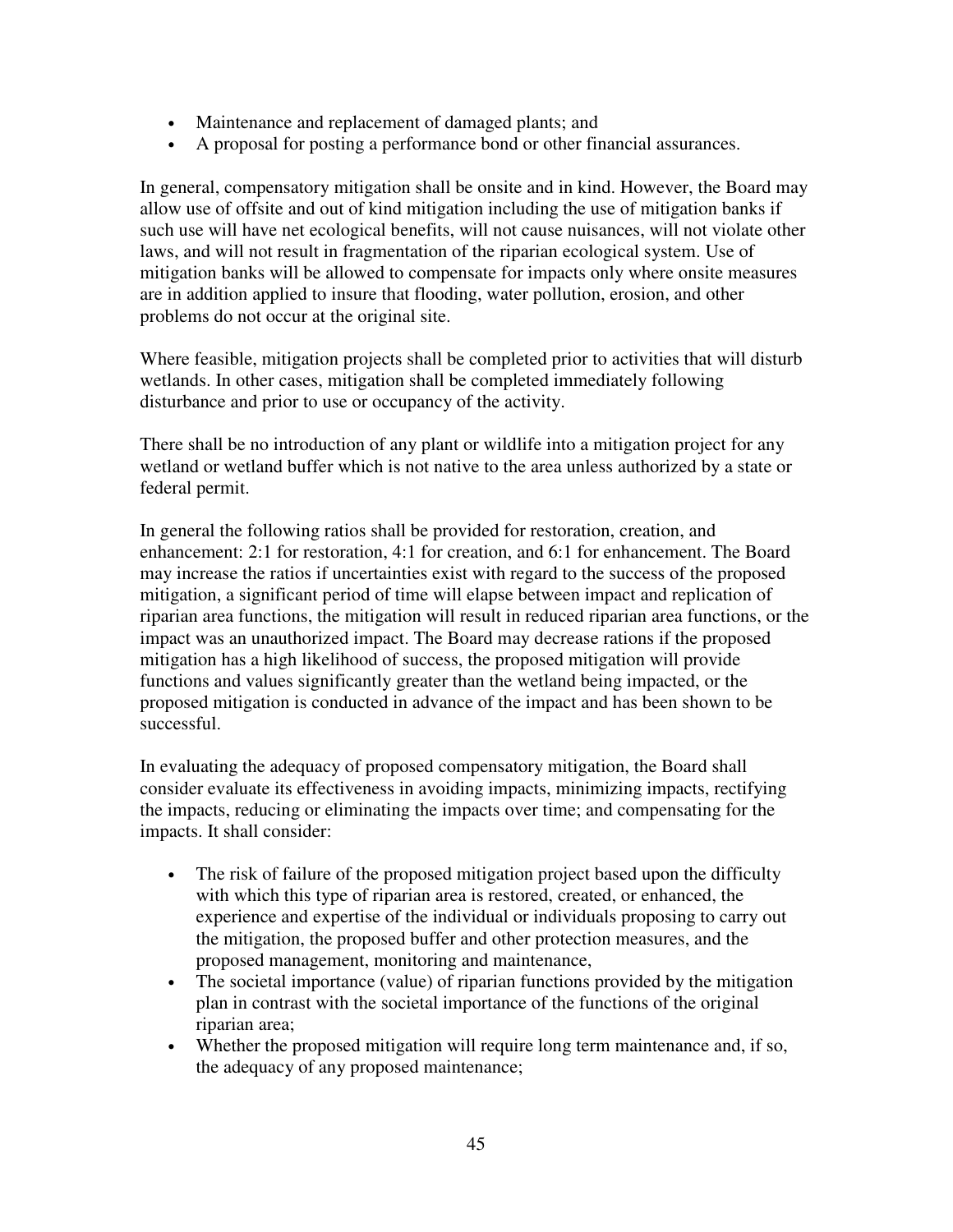- The need for long term monitoring and whether such monitoring will be provided; and
- Whether there will be offsite impacts of the proposed mitigation such as flooding of adjacent property and how these impacts will be addressed.

There shall be no introduction of any plant or wildlife into a mitigation project for any wetland or wetland buffer which is not native to the area unless authorized by a state or federal permit or approval.

# **Section 16: Variances**

The Board may issue variances to the requirements of this ordinance where the regulations will otherwise deny landowners all economic use of entire properties taking into account existing uses, reasonably anticipated future uses, market values and sales for comparable properties, taxes, special assessments, and other factors. The Board may issue a variance only for the minimum deviations from permit standards, conditions, or mitigation measures, consistent with not denying landowners all economic use of their entire properties. The Board shall not authorize variances for activities which will increase flood and erosion losses on other properties, pose threats to public health and welfare such as flash flooding, pollute potable water supplies, or otherwise cause nuisances. The Board shall also not issue a variance for activities which will violate other laws.

#### **Section 17. Prior Nonconforming Uses**

Nonconforming uses including but not limited to buildings shall not be enlarged or expanded to further encroach onto the riparian area or watercourse. No nonconforming activity which has been discontinued for more than two years shall not be resumed. No nonconforming structure which has been destroyed or damaged for more than 50% of its value by flooding, wind, fire, or other natural or man-made force may be rebuilt only with issuance of a permit in conformity with the provisions of this ordinance.

#### **Section 18: Inspections, Display of Permit, Revocations of Permits**

Every permit issued pursuant to this ordinance shall allow the Board or its designated employee the right to inspect a project to determine compliance with conditions and the provisions of this ordinance. A permit applicant shall notify the Board at least five days before construction of an authorized project construction is to begin. The permit shall be prominently displayed at the project site during the undertaking of the activities authorized by the permit. All permits shall be valid for a period of one year from the date of issuance unless the Board indicates otherwise. The Board may issue a Stop Work Order if it finds that the permittee is violating provisions of the permit or of other applicable laws, ordinances, and/or regulations. The Board may, on written notice to the permittee, suspend or revoke a permit issued pursuant to this ordinance if the permittee has not complied with any term or condition of the permit or has failed to undertake the project in the manner set forth in the application.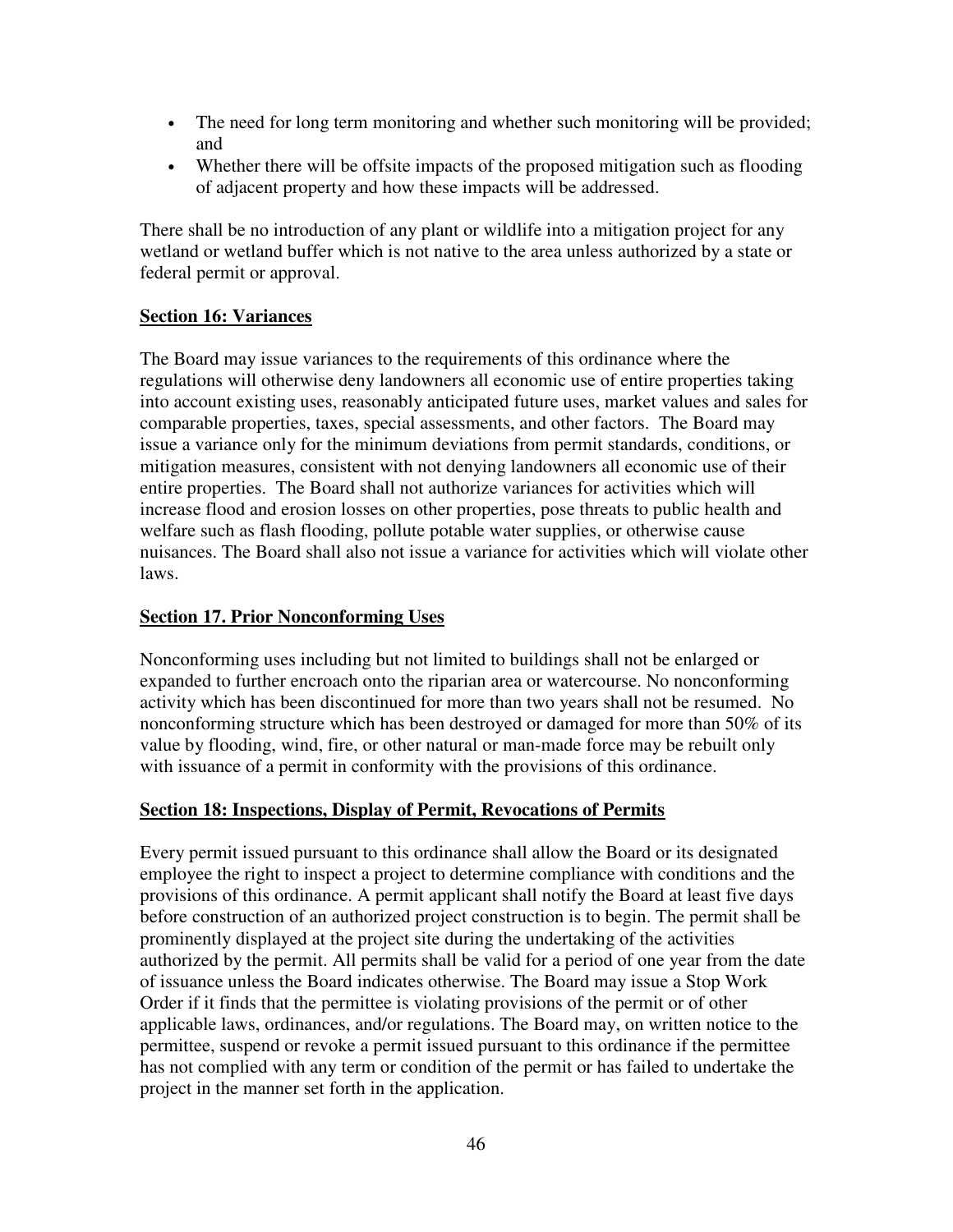#### **Section 19: Bonds and Insurance**

Upon approval of the application and prior to issuance of a permit, the Board may require the permit applicant to file a bond with such surety in such amount and in a form approved by the Board.

Release of the bond or surety shall be conditioned on compliance with all provisions of these regulations and the terms, conditions and limitations established in the permit.

The Board may require the applicant to certify that it has public liability insurance against liability which might result form the proposed activity covering any and all damage which might occur within *(specify)* ….years of completion of such operations, in an amount commensurate with the regulated activity.

## **Section 20: Enforcement and Penalties**

Any person who commits, takes part in, or assists in any violation of any provision of this ordinance is guilty of a misdemeanor and may be fined not more than (*specify*) ………dollars for each offense and subject to imprisonment not exceeding (*specify*) …..days or both. Each violation of this ordinance shall be a separate offense, and in the case of a continuing violation, each day's continuance thereof shall be deemed to be a separate and distinct offense.

The (*community name*) ……. shall have jurisdiction to enjoin a violation of this ordinances. All costs, fees, and expenses in connection with such action shall be assessed as damages against the violator.

In the event of a violation, the (*community name)……….* shall have the power to order restoration of the riparian area. If the responsible person or agent does not complete such restoration within a reasonable time following the order, the authorized local government shall have the authority to restore the affected wetlands to the prior condition and the person or agent responsible for the violation shall be held liable to the (*community name)* …… for the cost of restoration.

## **Section 21: Appeals**

Appeal on actions of the Board shall be made in accordance with provisions of the General Statutes (*specify section*)…….

## **Section 22: Conflict and Severance**

This ordinance shall be construed as not to conflict with any provision of local, state, or federal law. However, the provisions of this ordinance shall control if more restrictive than other local, state, or federal laws.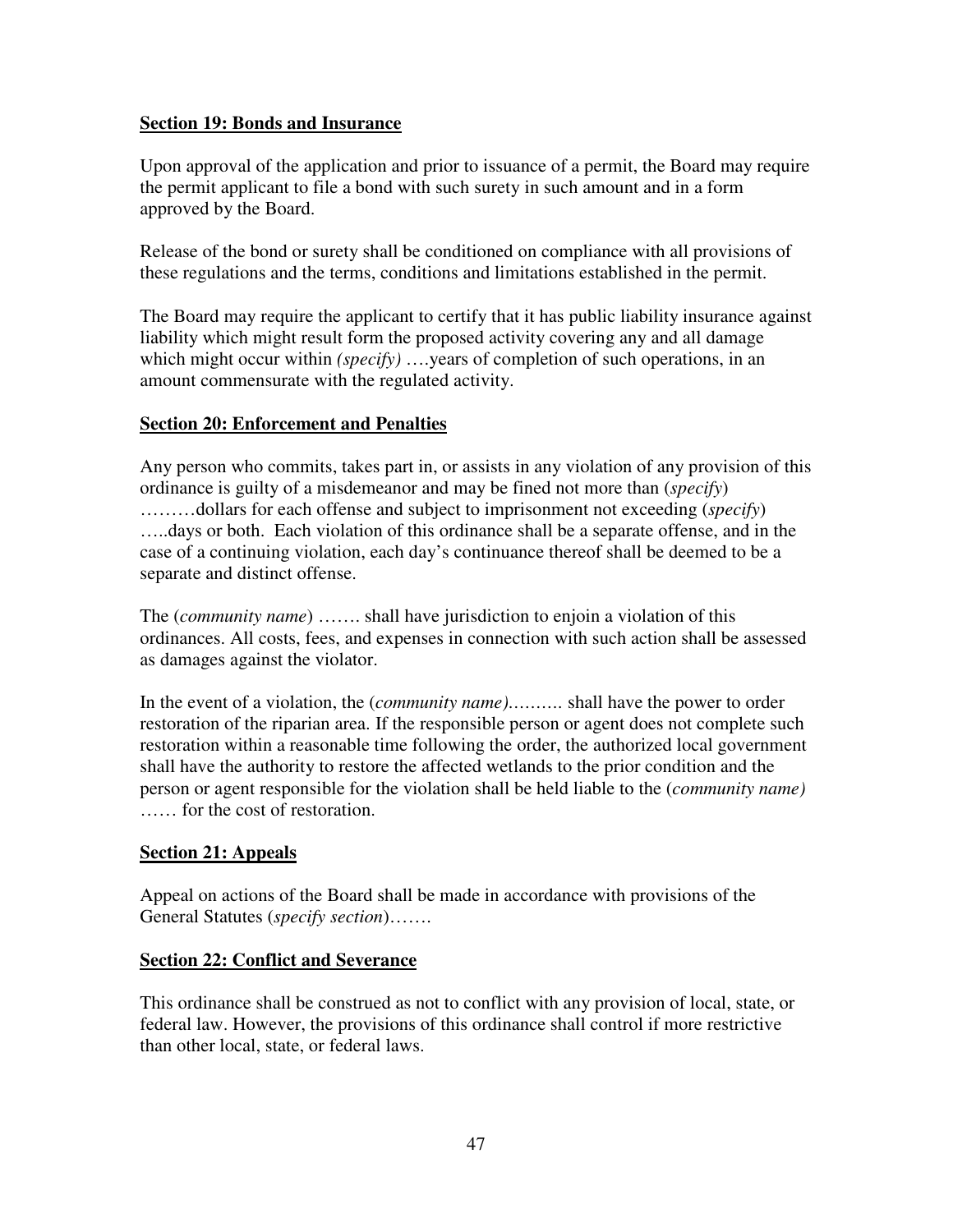If any portion of this ordinance is held invalid or unconstitutional by a court of competent jurisdiction, all remaining provisions of the ordinance shall continue to be of full force and effect.

# **Section 23: Application Fees**

At the time of a permit application, the applicant shall apply a filing fee of (*specify*) ………if the project will involve less than 5,000 square feet of disturbance to a riparian area and a filing fee of (*specify*) ……if more.

The Board may also require an applicant to pay fee for reasonable costs and expenses born by the commission including but not limited to verifying wetland boundaries, analyzing resource functions and values including wildlife evaluations, and hydrogeologic and drainage analyses.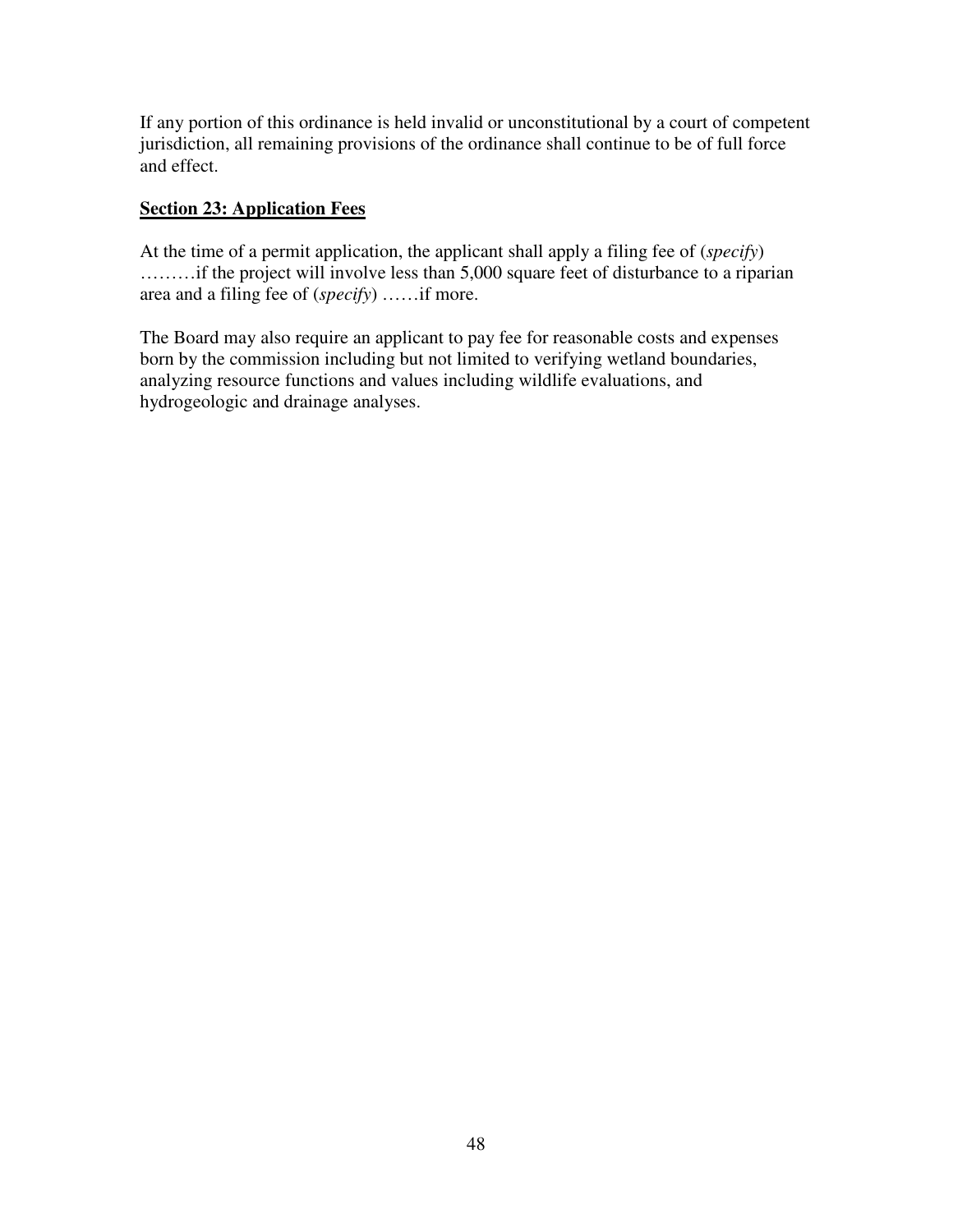# **PART 7: ADOPTING A COMBINED WETLAND, RIPARIAN AREA, WATERCOURSE PROTECTION ORDINANCE**

# **INTRODUCTION**

Some local governments have combined wetland, riparian area, and watercourse protection provisions into a single ordinance. Part 7 sets forth recommendations for such a combined ordinance. For the purposes of brevity, we do not repeat the model ordinance language suggested for wetlands and riparian areas in Parts 5 and 6 above. Not surprisingly, much of the model language and commentary for the model wetland and riparian ordinances in Parts 5 and 6 above are equally applicable to a model combined ordinance.

Examples of localities which have adopted combined or partially combined ordinances pertaining to wetlands, riparian areas, streams, and, in some instances, broader watercourses include:

- Wisconsin. Counties in Wisconsin have adopted state-mandated "shoreland" protection regulations which apply to areas within 1000 feet of lakes and 300 feet of streams or to the landward side of the floodplain. These regulations include wetland regulations, restrictions on vegetation removal for all shoreland areas including riparian areas, setbacks from rivers, lakes and streams, and minimum lot widths and sizes. Counties have also adopted floodplain ordinances.
- Minnesota. Counties and municipalities in Minnesota have adopted statemandated shoreland protection regulations resembling those in Wisconsin. However, Minnesota counties have classified their lakes, rivers and streams and applied broader range and more severe restrictions including setbacks, wetland regulations, and floodplain regulations.
- Massachusetts. Towns in Massachusetts implement a state wetland protection statute which applies not only to wetlands but to the 100 year floodplain and many watercourses. Many towns have, therefore, adopted combined wetland, river, and floodplain regulations.
- Connecticut. Towns in Connecticut also implement a state statute which applies to wetlands and watercourses. Many Connecticut towns have adopted combined wetland, stream, floodplain and watercourse ordinances.
- Maryland and Virginia. Many communities in Maryland and Virginia have adopted both wetland and stream buffer protection regulations pursuant to wetland protection, coastal zone management, and Chesapeake Bay protection statutes and regulations.

Simultaneous wetland, river, and watercourse regulations are also common in Maine and Vermont which have adopted shoreland zoning statutes. Many communities in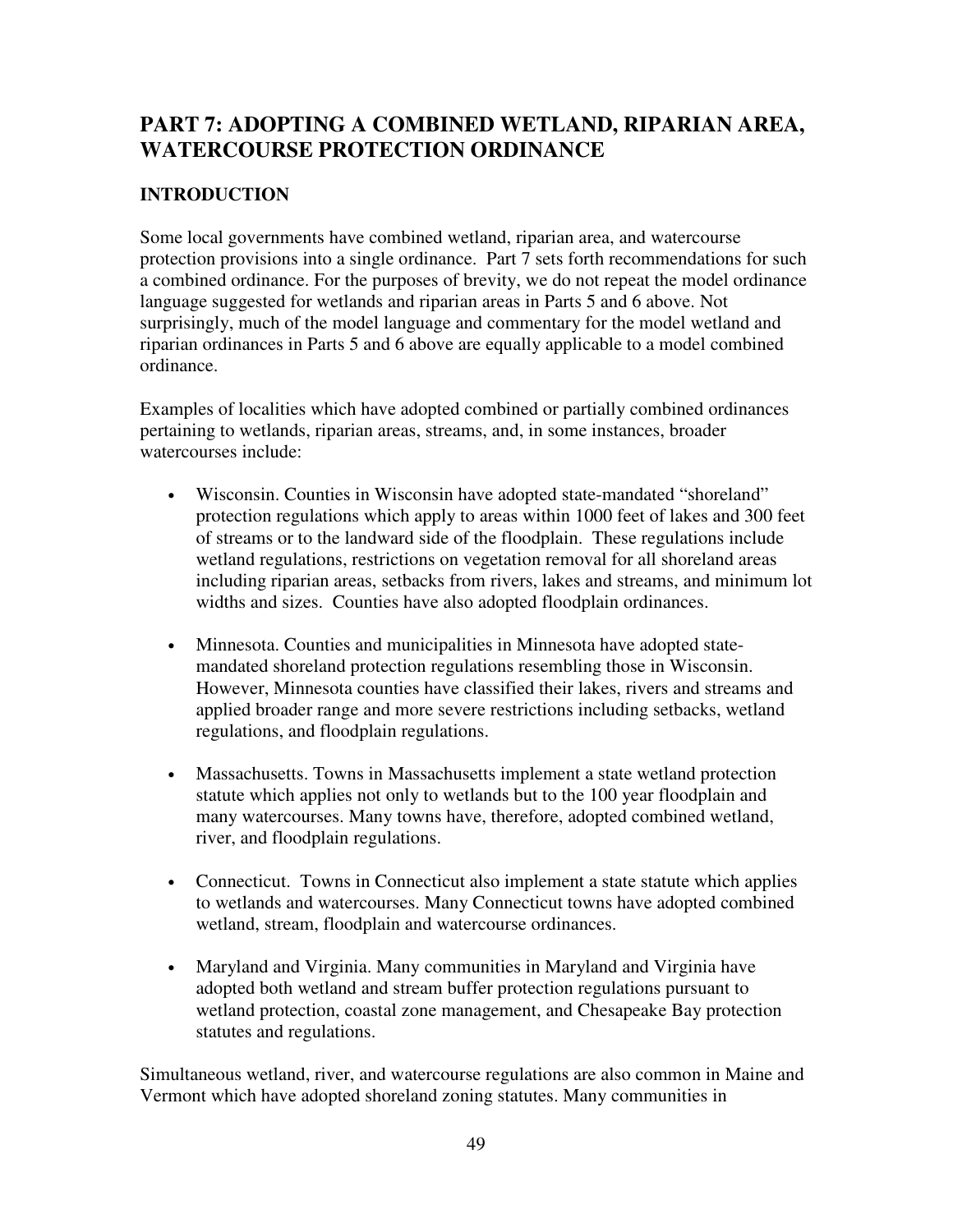Washington have adopted comprehensive "critical area" and "sensitive" land ordinances pursuant to state "shoreline" and "smart growth" statutes. These ordinances address wetlands, floodplains, and other hazard areas, and provide river setbacks.

## **Need for Comprehensive Regulation**

Simultaneously regulation of wetlands, riparian areas, and watercourses is needed for a number of reasons:

- Wetlands, riparian areas, and watercourses are all essential components of a community's total water resources systems. Regulating only one or two components leaves gaps.
- All collectively store and convey flood waters.
- All are collectively important for water quality protection.
- All are linked by hydrology and hydraulics.
- All collectively form wildlife corridors.
- All serve similar overall functions although there are also differences; and
- Activities in all have the potential for increasing hazards on other lands.

Until the U.S. Supreme Court issued the SWANCC decision in 2001, federal Section 404 Clean Water Act regulations applied to most wetlands, lakes, coastal waters, streams, ditches, arroyos and some riparian areas throughout the U.S.. These waters included most ephemeral streams and isolated wetlands used by migratory waterfowl. However, due the SWANCC decision in 2001 and the Rapanos decision in 2006, many isolated wetlands and smaller ephemeral streams are not longer protected. As a consequence, local adoption of regulations becomes increasingly important to fill the gaps in federal and state regulations

## **Critical Provisions of Combined Ordinances**

Critical provisions of combined ordinances are similar to those for wetlands and riparian areas alone They include:

- Definition of regulated areas,
- Definition of regulated activities, and
- Standards and criteria for issuance of permits including conditions which may be attached to permits.

## **Definition of Regulated Areas**

The combined ordinance suggested below uses several approaches for simultaneously designating for regulatory purposes wetlands, riparian areas, and watercourses:

--"Wetlands": The ordinance incorporates, by reference, National Wetland Inventory (or other) wetland maps to designate regulated wetlands. Other wetlands are regulated by description.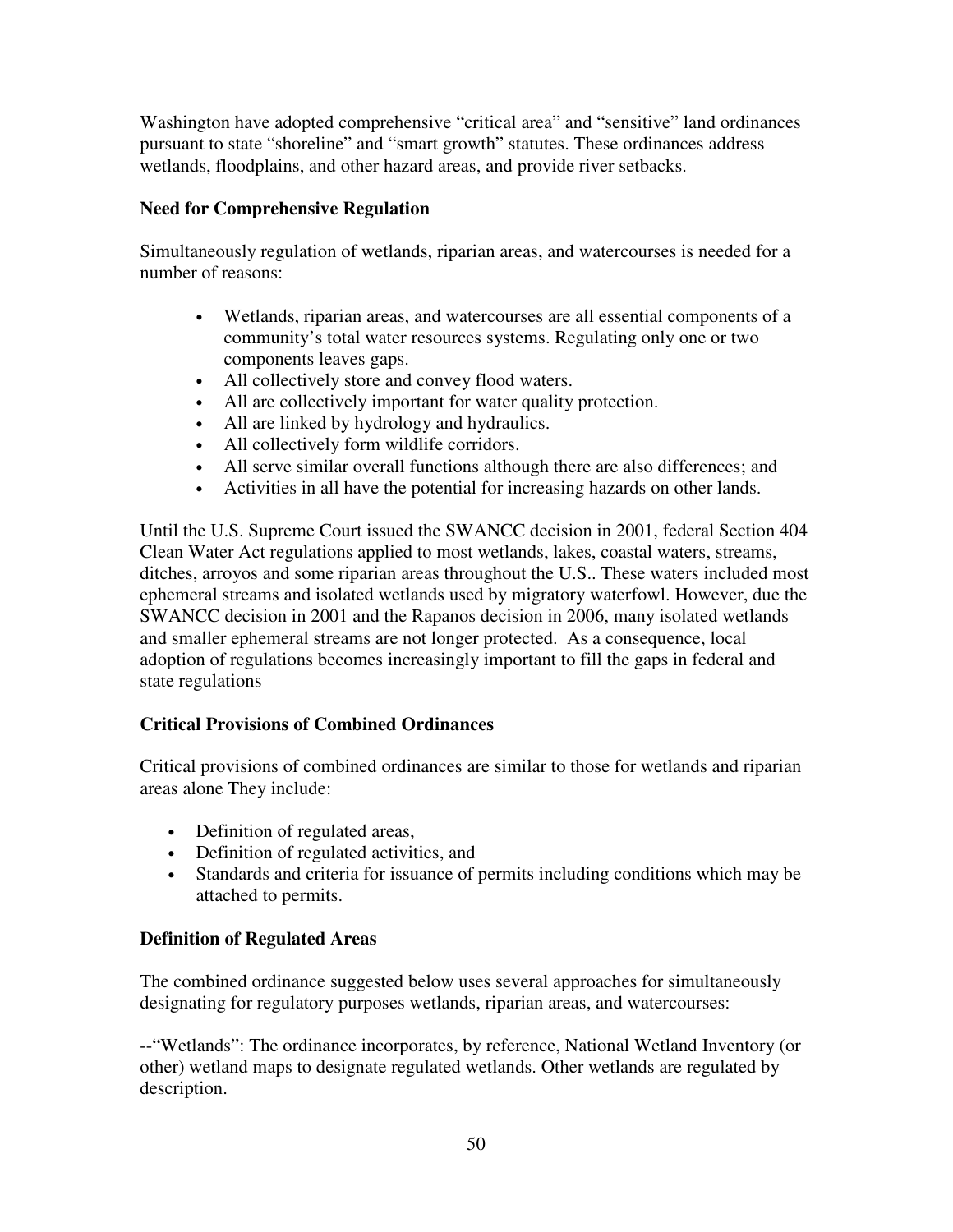--"Riparian Areas". Distance measurements are used to designate regulated riparian areas.

--"Watercourses". USGS maps are used, in part, to identify regulated watercourses.

Communities with sufficient funding may wish to adopt their own wetland, riparian, and watercourse maps to more precisely define areas subject to regulatory jurisdiction.

## **Definition of Regulated Activities**

The definition of regulated activities in a comprehensive ordinance is similar to that for a wetland or riparian area ordinance. It should encompass all activities which may damage or destroy wetlands, riparian areas, or watercourses.

#### **Standards and Criteria for Issuance of Permits**

Not surprisingly, standards and criteria for issuance of permits pursuant to a combined ordinance are similar to those for wetlands and riparian areas with the addition of some special factors relevant to watercourses.

## **MODEL WETLAND, RIPARIAN AREA AND WATERCOURSE ORDINANCE**

For brevity purposes, the following draft refers to language in the model wetland ordinance in Part 5 above rather than repeating this language. Only language which is unique to the wetland, riparian area and watercourse ordinance is set forth below.

#### **Section 1: Findings of Fact**

The legislative body of ……………(*local government name)* determines that protection of all waters is critical to the health, safety, and welfare of the citizens of ………… (*local government name*) . The intent of this ordinance is to provide an integrated, cooperative approach to the protection of wetlands, riparian areas, and watercourses including but not limited to wetlands, riparian areas, rivers, streams, and coastal/estuarine waters (*include where applicable*). It is the goal to restore and maintain the physical, biological, and chemical integrity of all waters.

Many of the waters of ……….(*local government name* ) have been degraded by pollution, fills, drainage, channelization, grading, mining, grazing, and other activities. Destruction and degradation of wetlands, riparian areas, and watercourses results in increased downstream water pollution, flooding, and erosion. Protection of wetlands, riparian areas and watercourses is needed to protect functions such as:

> o Provide flood conveyance and storage capacity which reduces downstream flood hazards by absorbing peak flows, slowing the velocity of flood waters, and regulating base flow;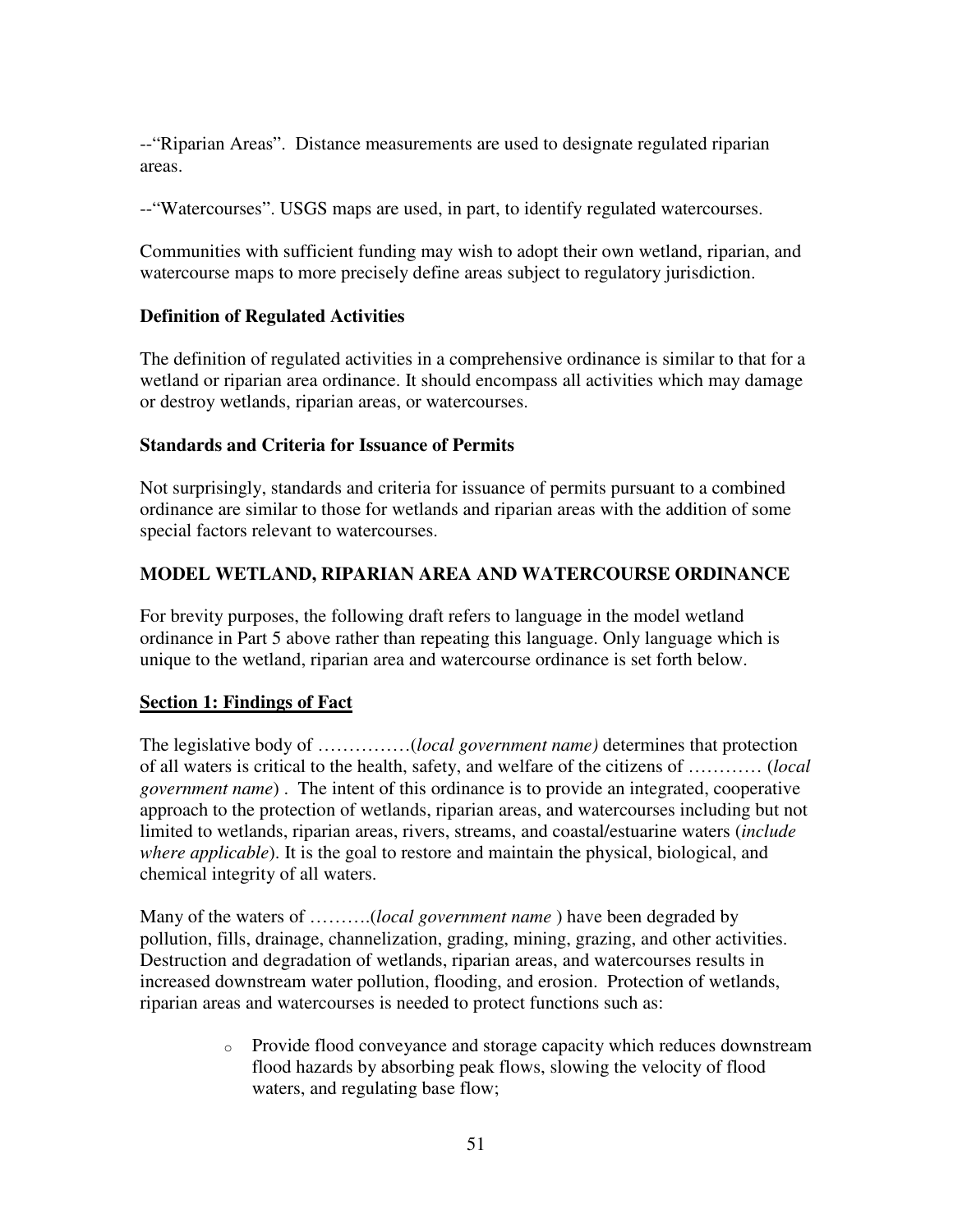- $\circ$  Reduce the need for costly engineering solutions for flooding and erosion such as rip rap, retention basins, and dams;
- o Stabilize the banks of watercourses to reduce bank erosion and downstream transport of sediments eroded from watercourse banks;
- o Provide stormwater detention and purification;
- o Provide living, breeding, nesting and feeding environments for many forms of wildlife by maintaining diverse and connected riparian vegetation including waterfowl, shorebirds, salamanders, frogs, and deer;
- o Treat polluted surface/subsurface waters through biological degradation and chemical oxidation;
- o Reduce additional nonpoint pollution of waters by providing buffers;
- o Protect nursery grounds and sanctuaries for fish;
- o Help maintain water temperatures and oxygen levels in rivers, streams, lakes, ponds, and other waters;
- o Provide recreation areas for hiking, bird watching, biking, photography and other recreation uses;
- o Maintain potable water supplies in rivers and streams; and
- o Reduce community flood, erosion, and other natural hazard losses.
- Activities in wetland, riparian areas, and watercourses are often subject to flood and erosion hazards and exacerbate hazards on other lands. Buildings, roads, and other infrastructure located in such areas are often damaged by floods and erosion and require expensive emergency rescue and disaster assistance.

# **Section 2: Purposes**

The purpose of this ordinance is protect the valuable and limited water resources in …………(*local government name*). Loss of waters is contrary to the public health, safety, and welfare. More specific goals include:

- Achieve no net loss in the quantity, quality, functions and biological diversity of wetlands, riparian areas, and watercourses;
- •
- Avoid direct or indirect impacts from activities that destroy or diminish the quantity, quality and biological diversity of wetlands, riparian areas, and watercourses;
- •
- Provide ecologically sound transitions between waters and upland areas;
- •
- Replace wetland, riparian area, and watercourse functions (See Section 1 above) and acreage where avoidance of activities is not practical and all practical measures have been taken to reduce impacts;
- •
- Prevent increases in flood, erosion, and other natural hazard losses due to destruction of wetlands and riparian areas and the filling and drainage of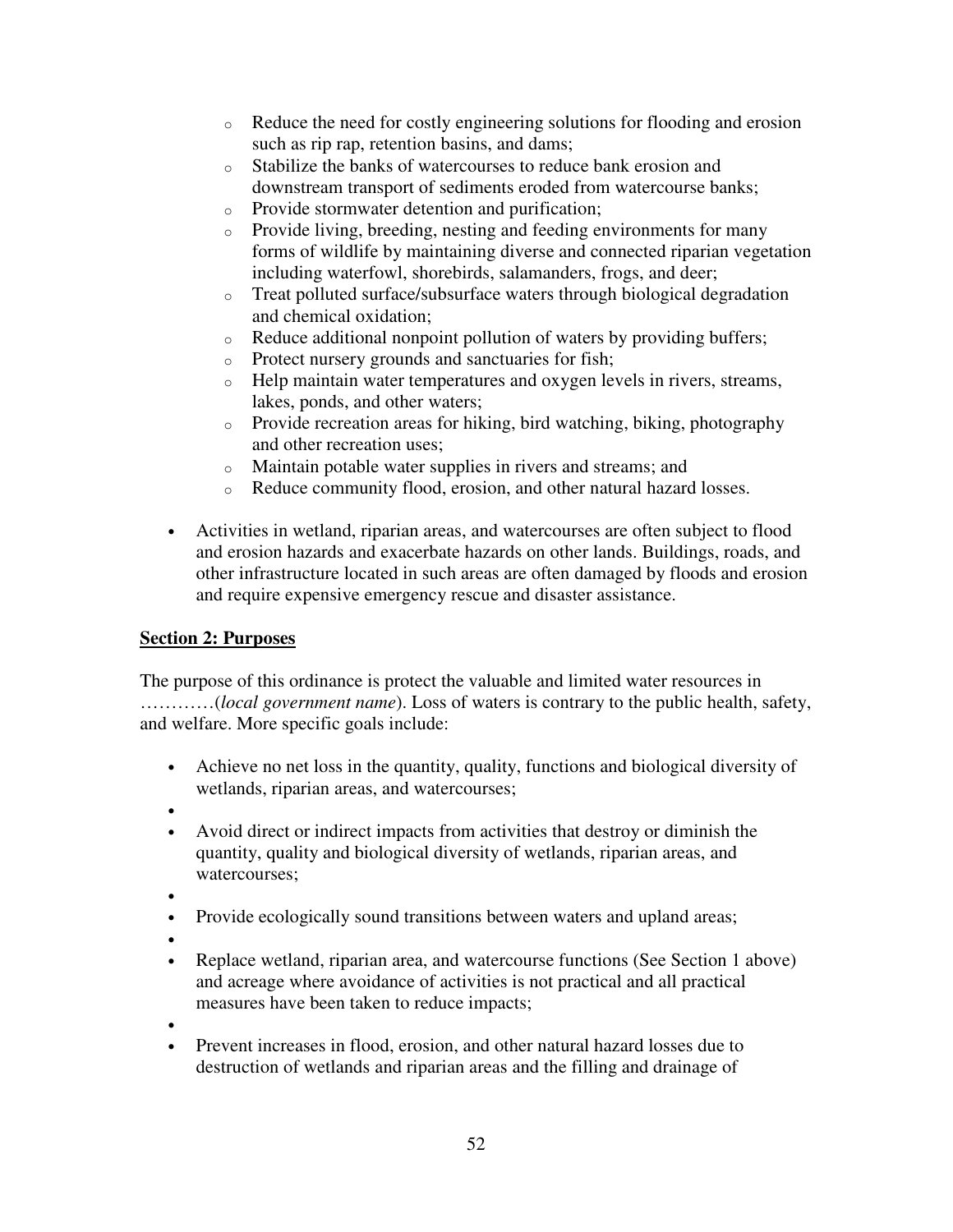watercourses and degradation of their flood conveyance, flood storage, and erosion control and other functions.

• Incorporate wetland, riparian, and watercourse protection into the…………(*local government)* land use, planning and development approval procedures.

# **Section 3: Authority**

*See authority section in model wetland ordinance in Part 5 above.* 

# **Section 4: Definitions**

**"Board"** means (*Note, the local government must choose the board/commission it wishes to authorize to issue permits. Permits must typically be issued by the Board of Adjustment or Planning Board if state statutes do not specifically allow the creation of a separate board with regulatory powers such as a conservation commission. We use the term "Board" generically in this ordinance to mean the selected local regulatory body.)* 

"**Compensatory mitigation"** means the replacement of wetland, riparian area, or watercourse acreage, function, and value to compensate for losses.

**"Creation"** means a human activity bringing a riparian area or wetland into existence at a site in which it did not formerly exist**.** 

**"Enhancement"** means the manipulating the physical, chemical or biological characteristics of a wetland, riparian area or watercourse to increase or improve specific functions or to change the growth stage or vegetation present.

**"Floodplains".** *See definition in model wetland ordinance in Part 5 above.* 

**"Floodways".** *See definition in model wetland ordinance in Part 5 above*.

**"National Wetlands Inventory Maps (NWI)"** . *See definition in model wetland ordinance in Part 5 above.* 

**"Ordinary High Water Mark".** *See definition in model wetland ordinance in Part 5 above.* 

**"Regulated Activities"** means all activities in regulated riparian or wetland areas or watercourses which involving filling, excavation, dredging, clear-cutting, dumping, excavation, changing of drainage, grading, placing of objects in water, excavation or any other alteration or use of a wetland, riparian area, or watercourse..

**"Restoration"** means manipulating the physical, chemical or biological characteristics of a site to achieve a former condition with improved wetland, riparian, or watercourse functions, values, and acreage.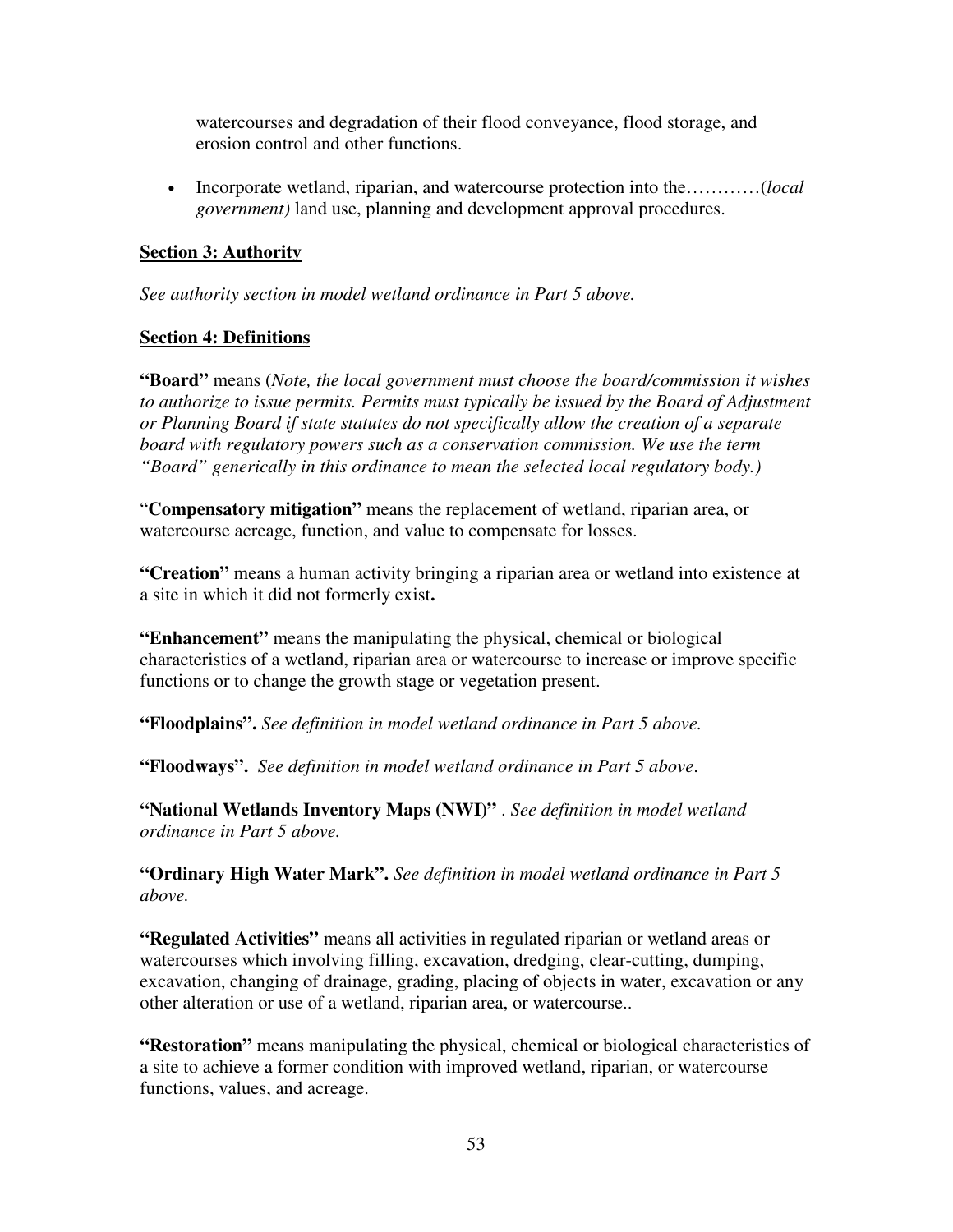**"Riparian Area".** *See definition in model wetland ordinance in Part 5 above.* 

"**Watercourses"** mean rivers, streams, intermittent streams, ditches, brooks, channels, lakes, ponds, manmade ponds, estuarine waters, vernal pools, playas, and all other bodies of water, natural or artificial, intermittent or permanent, public or private which have defined banks and water at least a portion of each year. These areas are typically shown on the United States Geologic Survey topographic maps.

**"Wetlands".** *See definition in model wetland ordinance in Part 5 above*.

## **Section 5: Wetland, Riparian, and Watercourse Review Board**

*See wetland, riparian, and watercourse review board requirements in model wetland ordinance in Part 5 above. Substitute words "wetlands, riparian areas, and watercourses" for "wetland".* 

#### **Section 6: Wetland, Riparian, Watercourses Subject to This Ordinance**

Wetlands, riparian areas, and watercourses subject to the provisions of this ordinance include the following:

• Wetlands identified on National Wetland Inventory Maps series………(*list numbers with dates)*, all other wetlands meeting the definition of wetland in Section 4 above, and wetland buffer areas within 75 feet of such wetlands.

• Riparian areas measured horizontally from the ordinary high water mark including all lands within

- 300 feet of following rivers and streams or to the landward side of the 100 year floodplain if this is greater: *(List)*
- 200 feet of the following creeks and streams or to the landward side of the 100 year floodplain if this is greater: *(List)*
- 100 feet of all other rivers, streams, creeks, washes, arroyos, or other watercourses having banks and bed through which waters flow at least periodically including watercourses indicated as intermittent and perennial streams on U.S.G.S. topographic maps *(numbers, dates)………….*

• All watercourses shown as intermittent or permanent water bodies on U.S.G.S. topographic maps (*numbers, dates*)………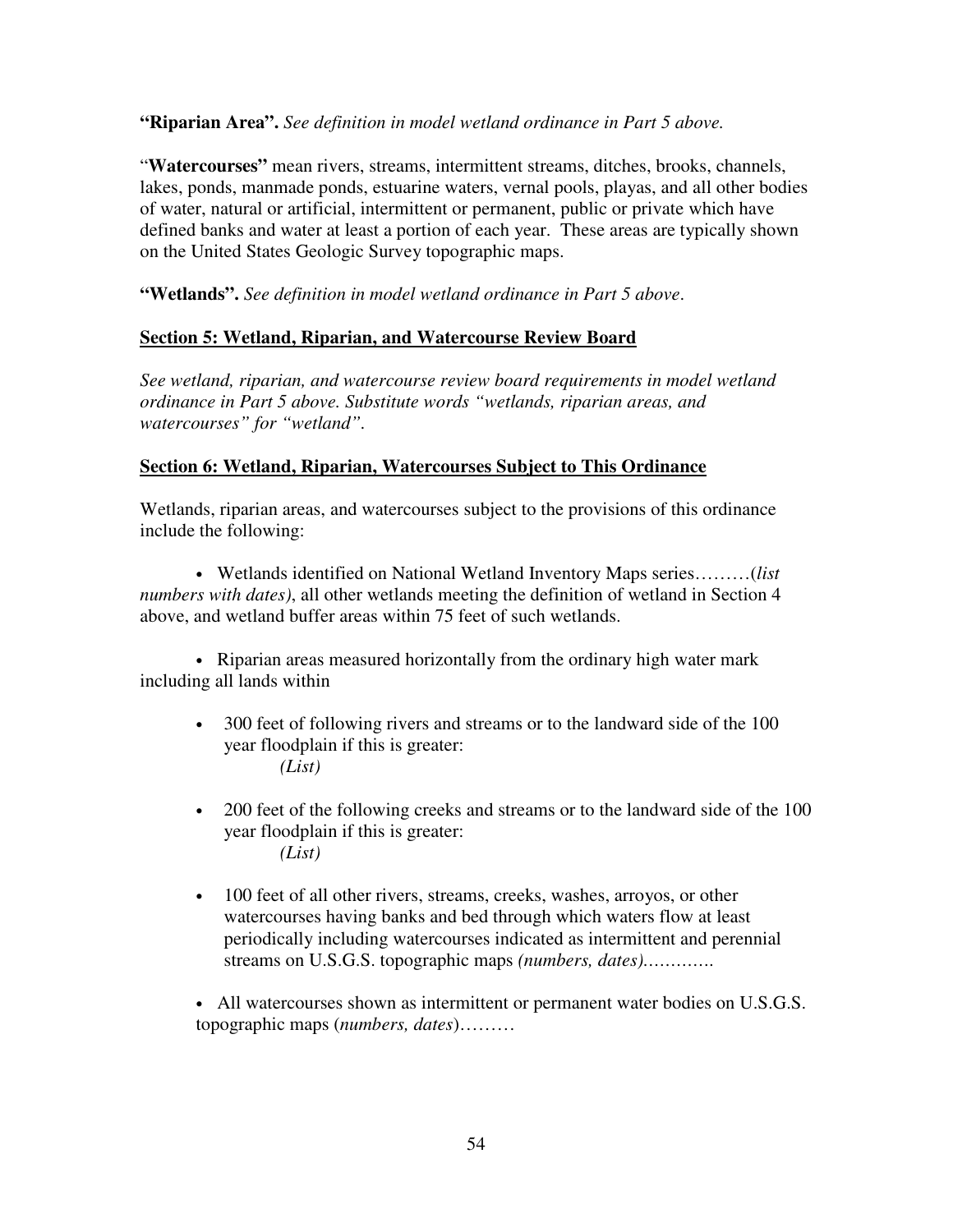## **Section 7: Delineation of Wetland, Riparian, Watercourse Boundaries**

*See delineation in model wetland ordinance in Part 5 above. Substitute "wetland, riparian, watercourse" for "wetland".* 

#### **Section 8: Activities Allowed as of Right**

The following activities shall be allowed as of right in wetlands, riparian areas, and watercourses providing there is no fill or disturbance of natural hydrology:

*See activities allowed as of right in model wetland ordinance above.* 

#### **Section 9: Activities Requiring a Permit**

All activities in a regulated wetland, riparian area, or watercourse involving filling, drainage, grading or excavation, dredging, clear-cutting, removal or peat, sand or gravel, alteration of the water level or water table, disturbance of surface drainage characteristics, sediment patterns, or flood retention characteristics or any other alteration or use of a wetland, riparian area, or watercourse not permitted by Section 8 of this ordinance shall require a permit from the Board.

#### **Section 10: Coordination With Other Regulatory Agencies**

The goal of this ordinance is to provide a coordinated and integrated approach to protection and restoration of wetlands, riparian areas, and watercourses. The Board may require that a permit applicant obtain other federal, state, or local regulatory permits needed for a proposed activity before applying for a permit from the Board.

*See coordination with other regulatory agencies in model wetland ordinance above.* 

#### **Section 11: Information to be Provided by Permit Applicants**

The Board shall develop and make available Wetland, Riparian Area, and Watercourse permit application forms. Individuals or public or private corporations seeking a permit for a regulated activity shall fill out and submit this form to the Board.

All applications for permits shall include, at the minimum, the following information:

*(See required information in model wetland ordinance above.)* 

#### **Section 12: Public Notice and Hearing**

*See public notice and hearing requirements in model wetland ordinance above. Substitute words "wetlands, riparian areas, and watercourses" for "wetland".*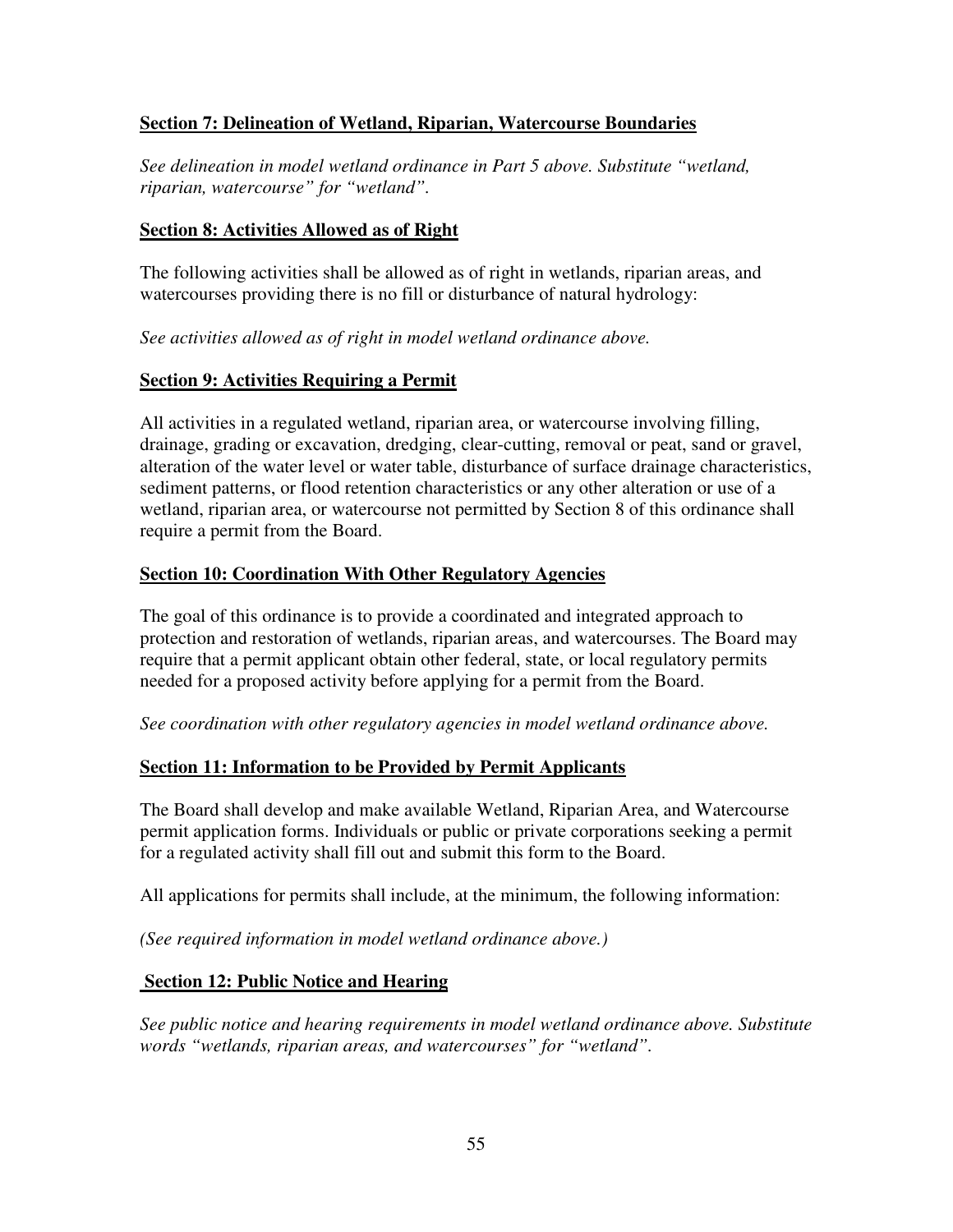The Board shall conduct a public hearing on all permit applications involving disturbance of more than 1000 square feet of wetland or riparian area or more than 50 lineal feet of watercourse.

# **Section 13: Standards and Criteria for Issuance of Permits**

*See standards and criteria for issuance of permits in model wetland ordinance above. Substitute words "wetlands, riparian areas, and watercourses" for "wetland". Add the following language to more fully address issues associated with "watercourse":* 

- Maintain with particular care vegetated bank areas of rivers, streams, and other watercourses because they are often subject to high velocity flows and severe erosion;
- Manage rivers, streams and riparian areas to maintain geomorphic equilibrium to reduce stream bank erosion, loss of habitat and other problems.
- Avoid to the extent practical the culverting of streams and other watercourses which often destroys habitat, increases the velocity of flows, causes erosion, and results in flooding of adjacent lands;
- Reduce the use of riprap or other debris to stabilize stream banks because it often results in erosion of streambanks up and downstream of the riprap. It also often blocks flood flows thereby increasing flood heights and velocities on other lands, and it destroys wildlife;
- Avoid activities which will prevent free passage of fish and other aquatic life; and
- Prevent fills or restrictions on channels which will increase flooding on upstream and downstream properties.

## **Section 14: Conditions Which May Be Attached to Permits**

*See conditions which may be attached to permits in model wetland ordinance above. Substitute words "wetlands, riparian areas, and watercourses" for "wetland".* 

## **Section 15: Wetland, Riparian Area, Watercourse Management Plans**

The Board may require a permit applicant to prepare a wetland, riparian area, and/or watercourse management plan if the Board determines that such a plan is needed to apply the standards set forth in this ordinance or to achieve the goals and standards of this ordinance. In general, plans are needed where long term and large scale management of a wetland, riparian area, or watercourse is required such as manipulation of water levels, control of exotic plant species, or periodic harvesting of timber. Plans are generally be required for large projects. A plan shall be consistent with the following: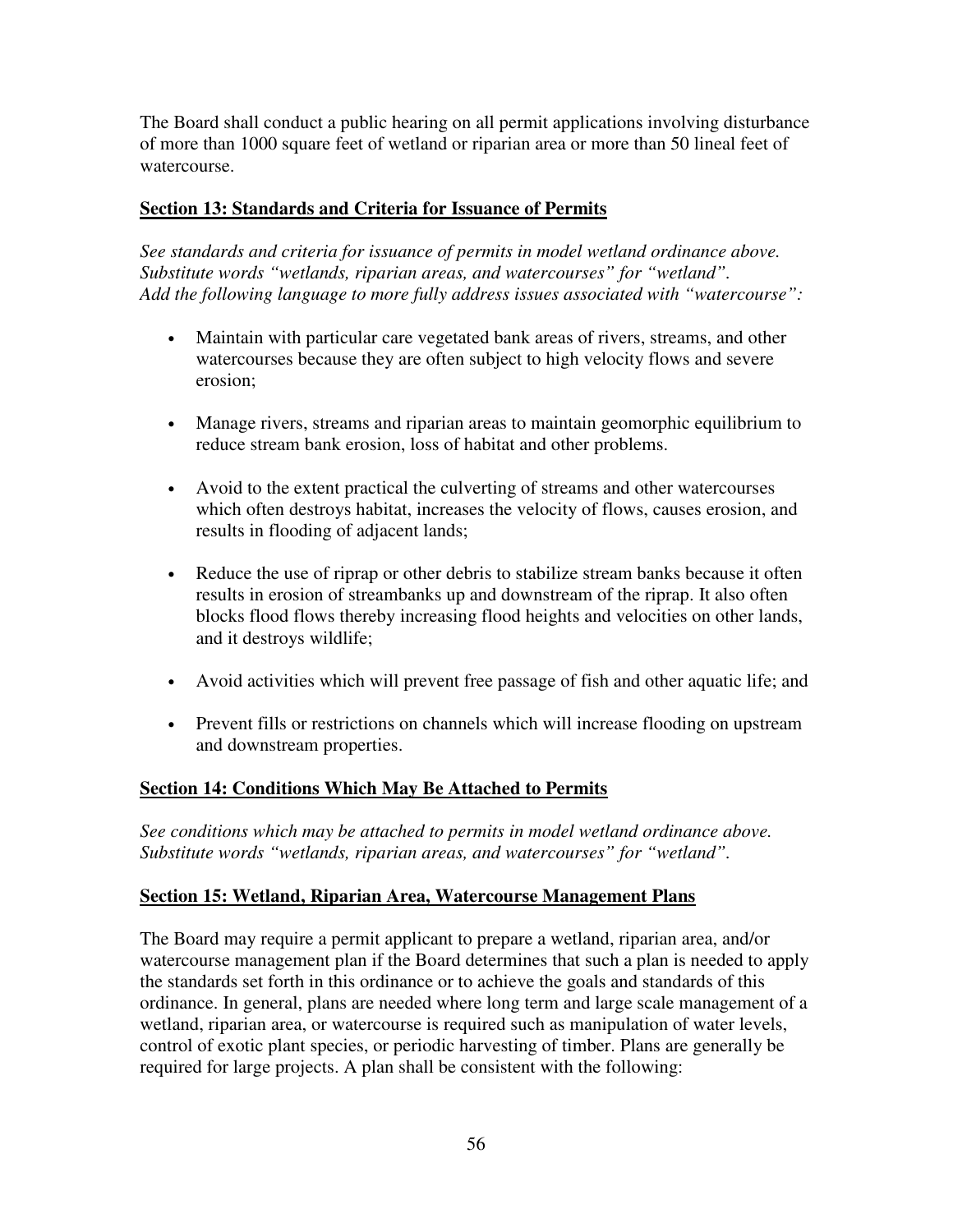- The plan shall describe any long term management proposed for the site, how this management is to be carried out, and who will undertake such management;
- Site development shall be fitted to the topography and soil so as to create the least potential for vegetation loss and site disturbance;
- Vegetation and soil removal shall be limited to the minimum amount necessary for the development of the site.
- If proposed development, including grading, dredging and filling, would affect the banks of a stream, river or other watercourse, bank stabilization using bioengineering or other techniques acceptable to the Board shall be required to prevent erosion.
- Vegetation indigenous to the site or plant community shall be restored in areas affected by construction activities. Temporary vegetation, sufficient to stabilize the soil, may be required on all disturbed areas as needed to prevent soil erosion. New planting shall be given sufficient water, fertilizer and protection to insure reestablishment.

## **Section 16: Compensatory Mitigation**

*See compensatory mitigation requirements in model wetland ordinance above. Substitute words "wetlands, riparian areas, and watercourses" for "wetland".* 

## **Section 17: Variances**

*See variance requirements in model wetland ordinance above. Substitute words "wetlands, riparian areas, and watercourses" for "wetland".* 

## **Section 18: Prior Nonconforming Uses**

*See prior nonconforming uses requirements in model wetland above. Substitute words "wetlands, riparian areas, and watercourses" for "wetland".* 

## **Section 19: Bonds and Insurance**

*See bonds and insurance requirements in model wetland ordinance above. Substitute words "wetlands, riparian areas, and watercourses" for "wetland".* 

## **Section 20: Penalties**

*See penalty requirements in model wetland ordinance above. Substitute words "wetlands, riparian areas, and watercourses" for "wetland".*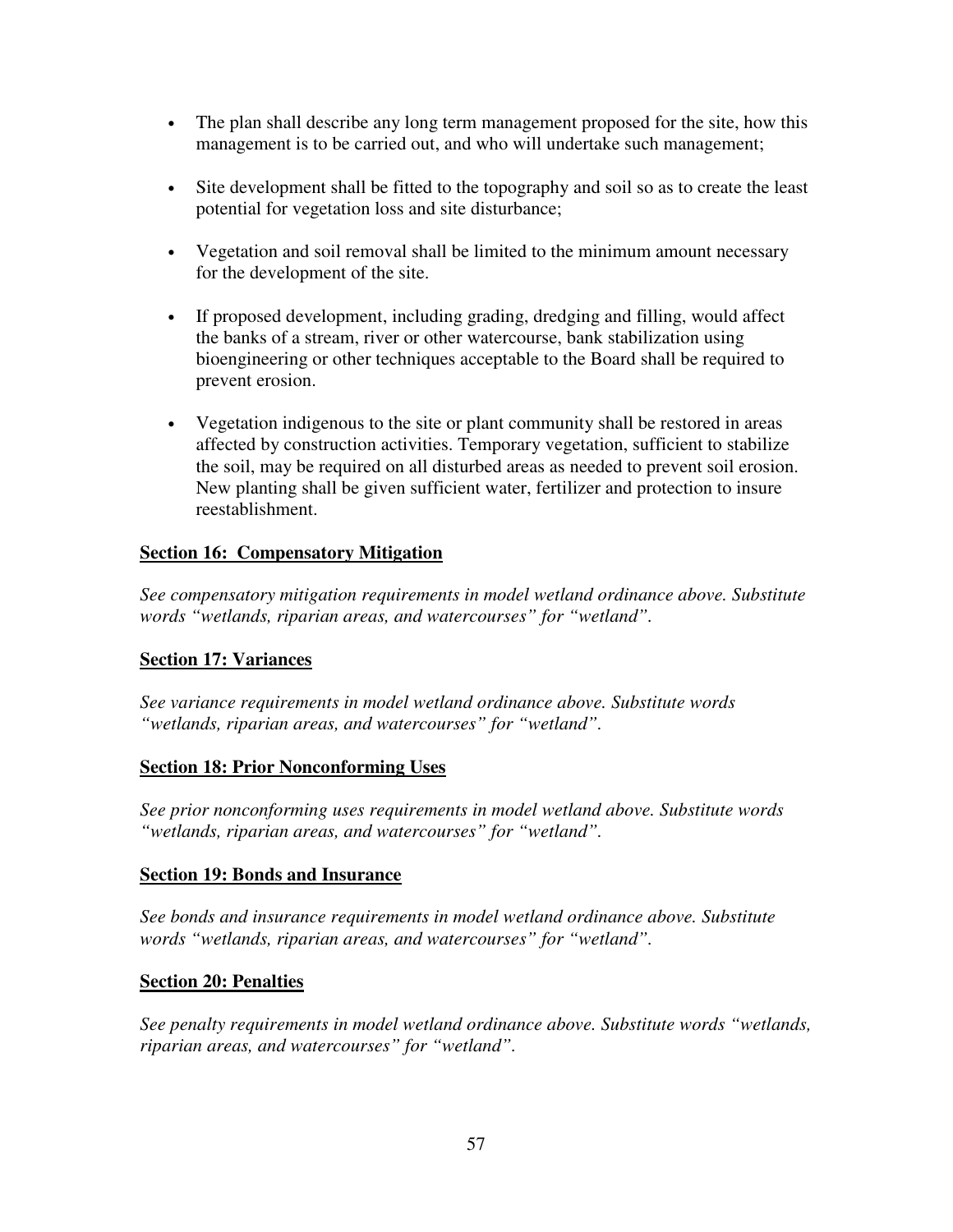## **Section 21: Inspections, Display of Permit, Revocations of Permits**

*See inspections, display of permit, revocations of permit requirements in model wetland ordinance above. Substitute words "wetlands, riparian areas, and watercourses" for "wetland".* 

#### **Section 22: Appeals**

*See appeals requirements in model wetland ordinance above. Substitute words "wetlands, riparian areas, and watercourses" for "wetland".* 

#### **Section 23: Conflict and Severance**

*See conflict and severance requirements in model wetland ordinance above. Substitute words "wetlands, riparian areas, and watercourses" for "wetland".* 

#### **Section 24: Application Fees**

*See application requirements in model wetland ordinance above. Substitute words "wetlands, riparian areas, and watercourses" for "wetland".*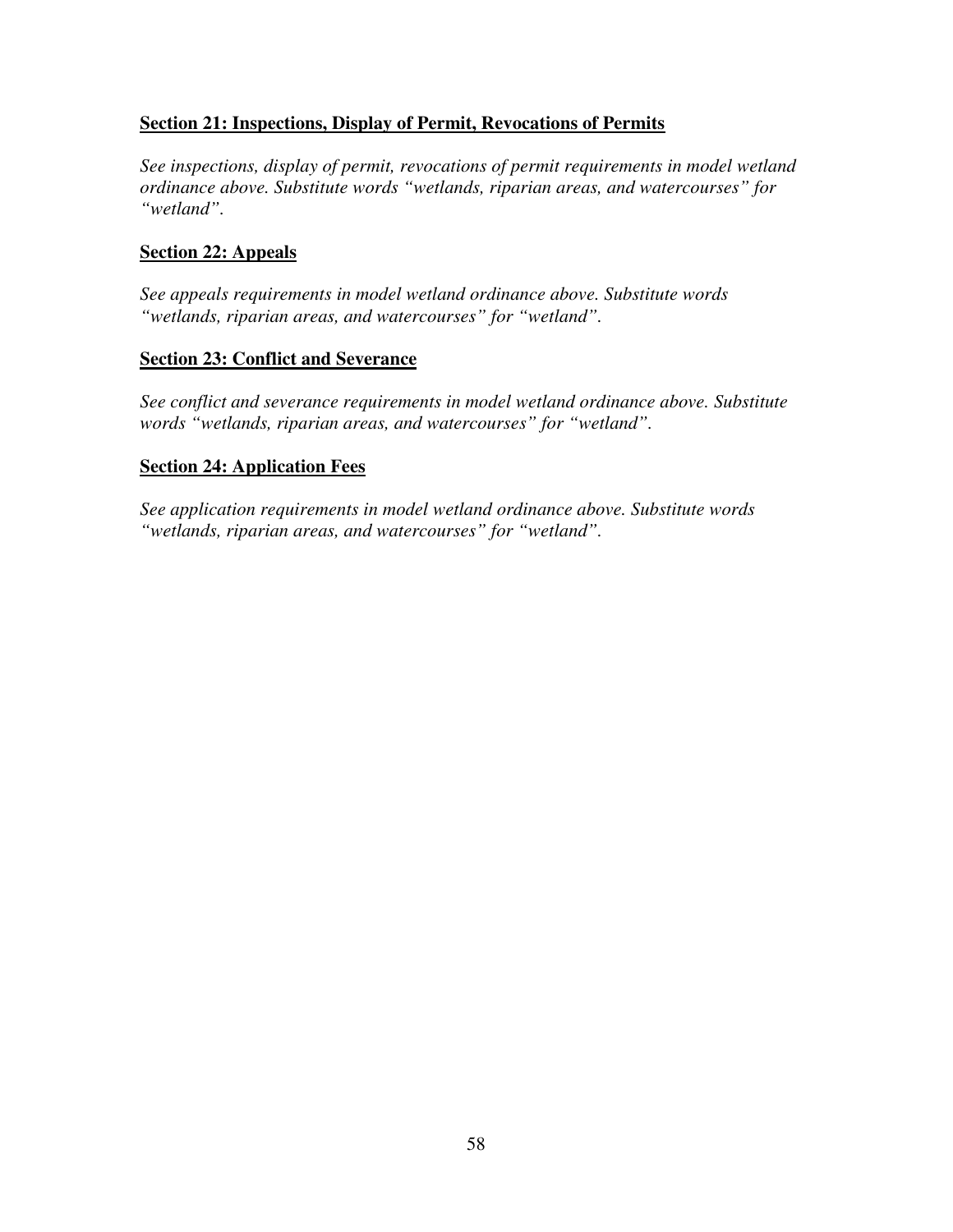# **PART 8: SUGGESTED READINGS**

- Burke, D., E. Meyers, R. Tiner, Jr. and H. Groman. 1988. Protecting Nontidal Wetlands. American Planning Association, Washington, D.C. This contains a model wetland protection ordinance.
- Cowles, C., D. Sheldon, and S. Dietz (New England Interstate Water Pollution Control Commission). 1991. Guidance on Developing Local Wetlands Projects, A Case Study of Three Counties and Guidance for Others. U.S. Environmental Protection Agency, Office of Wetlands Protection. Washington, D.C.
- Dutchess County Environmental Management Council's Wetland Task Force. 1997. A Model Ordinance for Wetland, Waterbody, and Watercourse Protection. Millbrook, N.Y.
- Frome, M.L. and E. Shenkman (Eds.). 1990. Wetlands Protection: A Handbook for Local Officials. Report No. 7. Department of Environmental Resources, Commonwealth of Pennsylvania, Harrisburg, Pennsylvania.
- Georgia Department of Community Affairs. 1997. Model Wetland Protection Ordinance. Atlanta, Georgia.
- Henderson, T.R., W. Smith, and D.G. Burke. 1983. Non-Tidal Wetlands Protection: A Handbook for Maryland Local Governments. Maryland Department of Natural Resources. This contains a model wetland protection ordinance.
- International City/County Management Association. 1999. Protecting Wetlands and Managing Watersheds: Local Government Case Studies. Washington, D.C.
- Kusler J., et al. 2003. A Guidebook for Local Governments: Wetlands and Watershed Management, Association of State Wetland Managers, Berne, New York
- Kusler, J. and T. Opheim. 1996. Our National Wetland Heritage, Second Edition, A Protection Guide, The Environmental Law Institute, Washington, D.C. This contains a model wetland ordinance.

Mitch, W. & J. Gosslink, 2nd Ed., 1993. Wetlands. Van Nostrand Reinhold, New York

Passaic River Coalition & New Jersy Department of Environmental Proetction. 2005. Riparian Buffer Conservation Zone Model Ordinance. New Jersey Department of Environmental Protection, Division of Watershed Management.

Rubey Frost, J. and K. Stenberg. 1992. Designing Wetlands Preservation Programs for Local Government: A Summary. Washington State Department of Ecology, Olympia, Washington. Pub. No. 92-19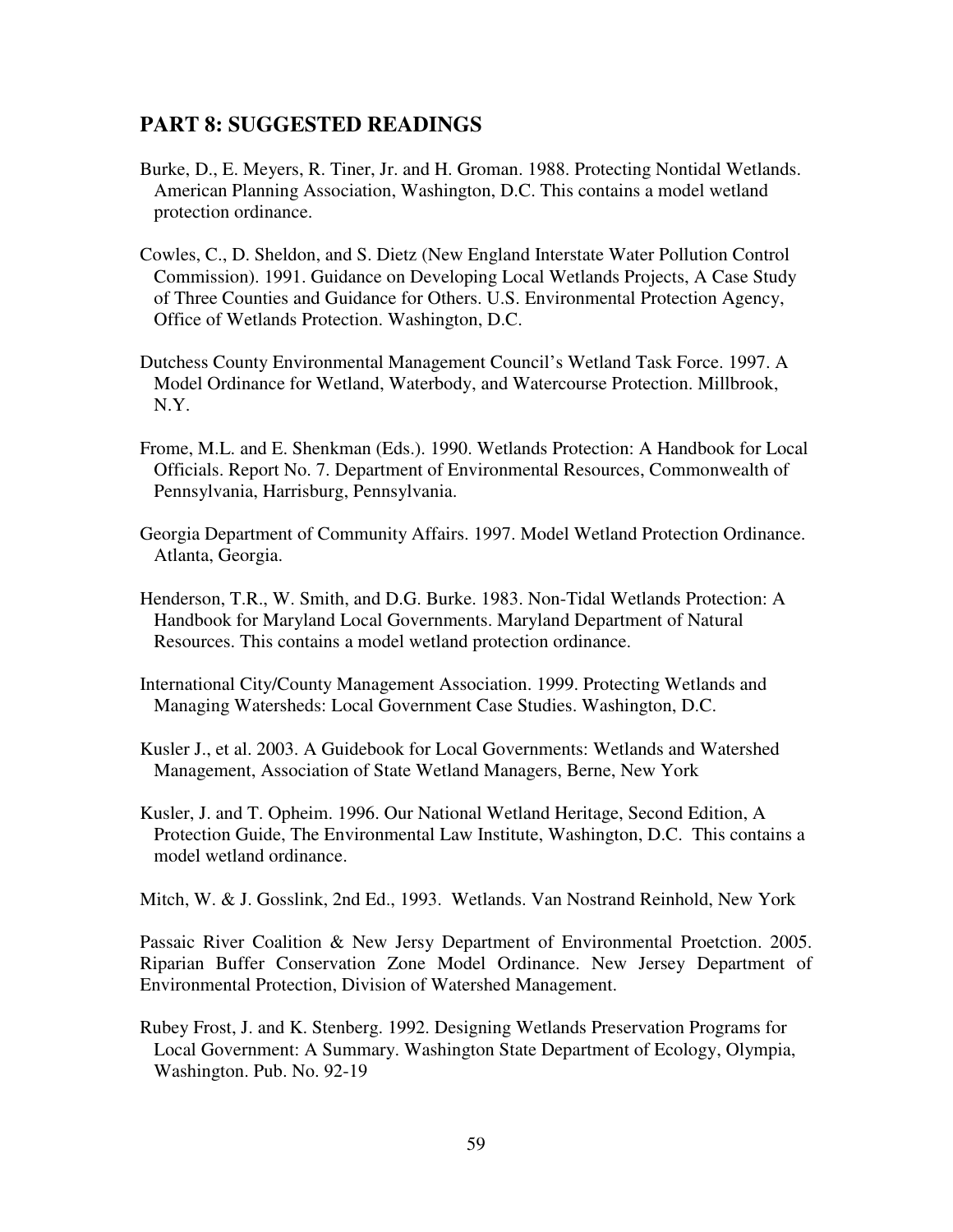- U.S. Environmental Protection Agency. 1997. Protecting Wetlands: Tools for Local Governments in the Chesapeake Bay Region. Chesapeake Bay Program Office, Annapolis, Maryland
- U.S. Environmental Protection Agency, Region 2. 1993. Wetlands Regulation Guidebook for New York State. Marine and Wetlands Protection Branch, New York, New York
- Washington State Department of Ecology. 1986. Wetlands Acquisition & Preservation: A Guide for Landowners and Government Agencies. Shorelands & Coastal Zone Management Program, Wetlands Section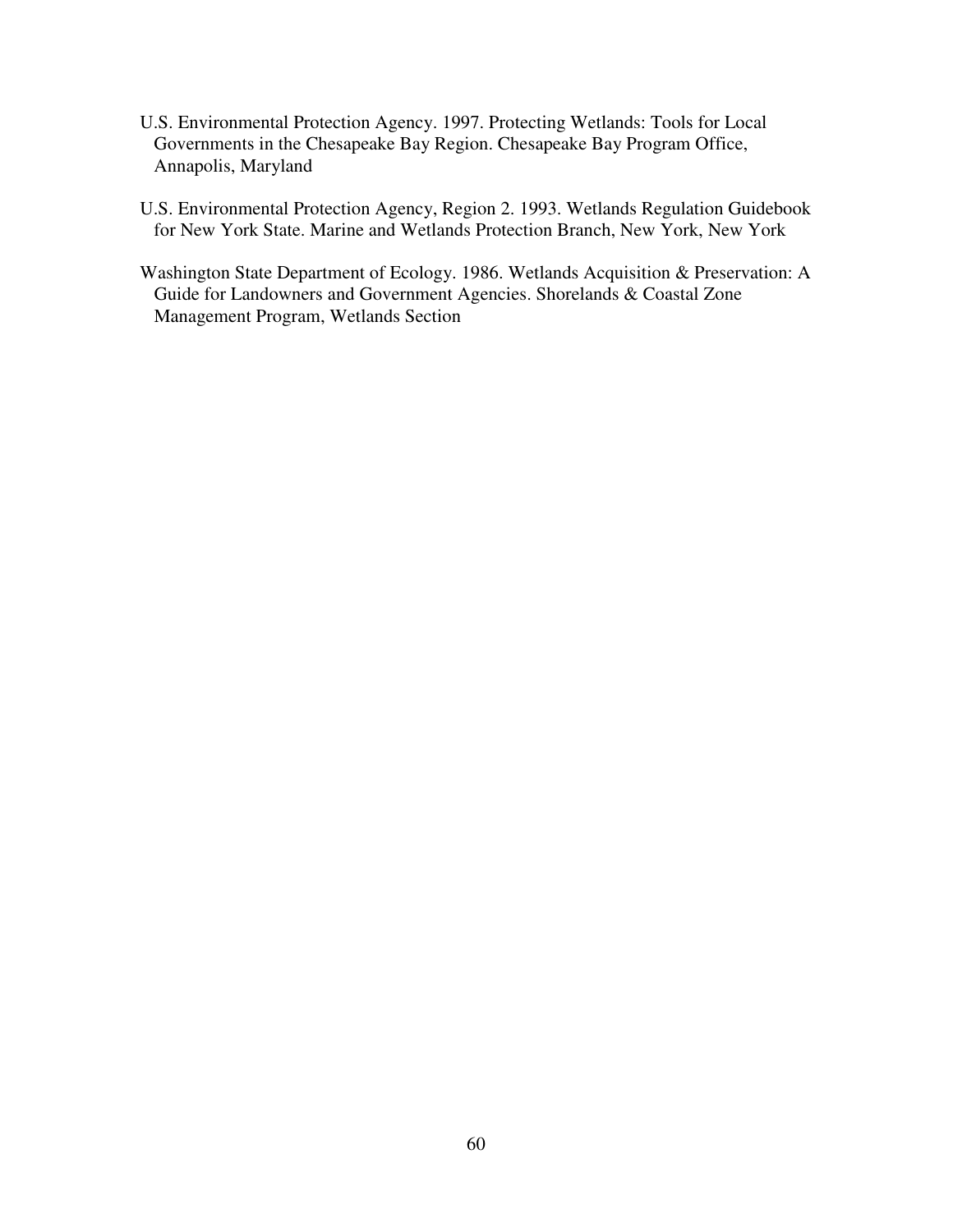# **PART 9: SUGGESTED WEBSITES**

http://www.cwp.org/ Center for Watershed Protection. Many excellent publications listed here.

http://www.epa.gov/owow/nps/ordinance/ U.S. Environmental Protection Agency, Model Ordinances to Protect Local Resources. Very useful.

http://www.smartgrowth.org/Default.asp?res=1024 Smart Growth Online resources.

http://www.epa.gov/surf/ U.S. Environmental Protection Agency, Surf Your Watershed. Wetlands, Oceans and Watersheds.

http://www.epa.gov/OWOW/ U.S. Environmental Protection Agency. Wetlands, Oceans and Watersheds Publications.

http://www.eugene-or.gov/portal/server.pt?space=CommunityPage&cached=true& parentname=CommunityPage&parentid=0&in\_hi\_userid=2&control=SetCommunity&C ommunityID=217&PageID=0 Eugene Parks and Open Space. West Eugene Wetlands Plan. Excellent. Lots of detailed information on the plan, wetland links.

http://www.csc.noaa.gov/ NOAA Coastal Services Center. Many helpful links and information.

http://www.crwc.org/programs/watershedmgmt/scwetlands/scwofficials.html Clinton River Watershed Council. Wetland Stewardship for Local Governments. Contains a model ordinance.

http://www.angelfire.com/in4/earthpages/indianawetlands.html A Model Wetlands Ordinance for Indiana Communities.

http://www.co.cass.mn.us/esd/pdfs/ordinance/WETORD98.pdf Cass County Environmental Services. Cass County Wetland Ordinance. Wetland ordinance utilizing wetland functional assessments.

http://www.lta.org/ Land Trust Alliance. Many links. Excellent collection of publications for sale.

www.epa.gov/owow/nps/ordinance/ U.S. Environmental Protection Agency. Collection of model ordinances to protect local resources.

http://www.nrcs.usda.gov/technical/stream\_restoration/ Federal Interagency Stream Restoration Working Group, Stream Corridor Restoration: Principles, Processes, and Practices.